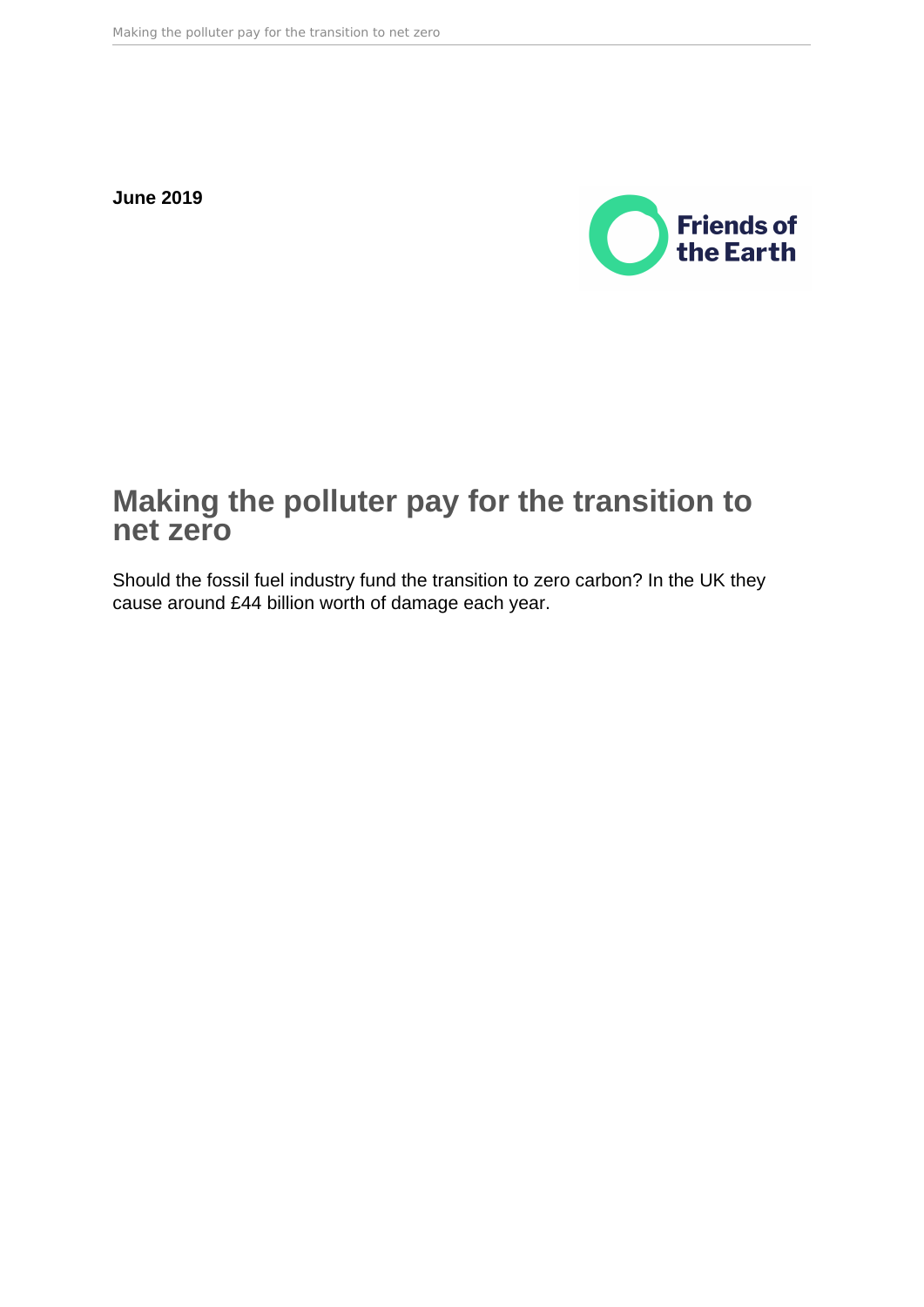- 1. Executive summary
- 2. [The costs of climate change](#page-3-0)
- 3. [Free-riding by the UK fossil fuel industry](#page-9-0)
- 4. [A pathway to net zero in the UK](#page-13-0)
- 5. [Investing in surface transport](#page-14-0)
- 6. [Investing in the power sector](#page-17-0)
- 7. [Investing in buildings](#page-20-0)
- 8. [Investing in agriculture and land-use](#page-23-0)
- 9. [Investing in extreme weather protection](#page-27-0)
- 10. [How to make the polluter pay](#page-29-0)

## Executive summary

The fact that greenhouses gases cause harm is not new. We see extreme weather events in the news virtually every day. Industry and policy makers have known that greenhouse gases cause harm for at least five decades.

The fossil fuels industry in its broadest sense i.e. those that extract, refine and sell fossil fuels have largely got away scot-free for this harm. In some cases they have even worked to undermine action to reduce greenhouse gases.

The social cost of carbon

This report calculates that the extraction and use of fossil fuels in the UK equates to at least £44 billion every year, based on the social cost of carbon (SCC) methodology that estimates the cost of the harm done by a tonne of fossil fuels.

Since 1990 the cost of harm caused is around £1.65 trillion: a vast cost borne by society at large, rather than by the polluter.

The SCC considers financial estimates of the harm being caused today. It also predicts the harm caused in the future by this long-lived and cumulative pollutant.

Recent estimates of the SCC range from £26 to £315 depending on

- whether they take account of possible tipping points in the climate system
- whether the impact on future generations is taken into account
- whether future economic impacts need to be considered.

For the above estimate of £44 billion we used an average SCC across recent studies of £120 per tonne: almost certainly conservative given the escalating risks of climate breakdown.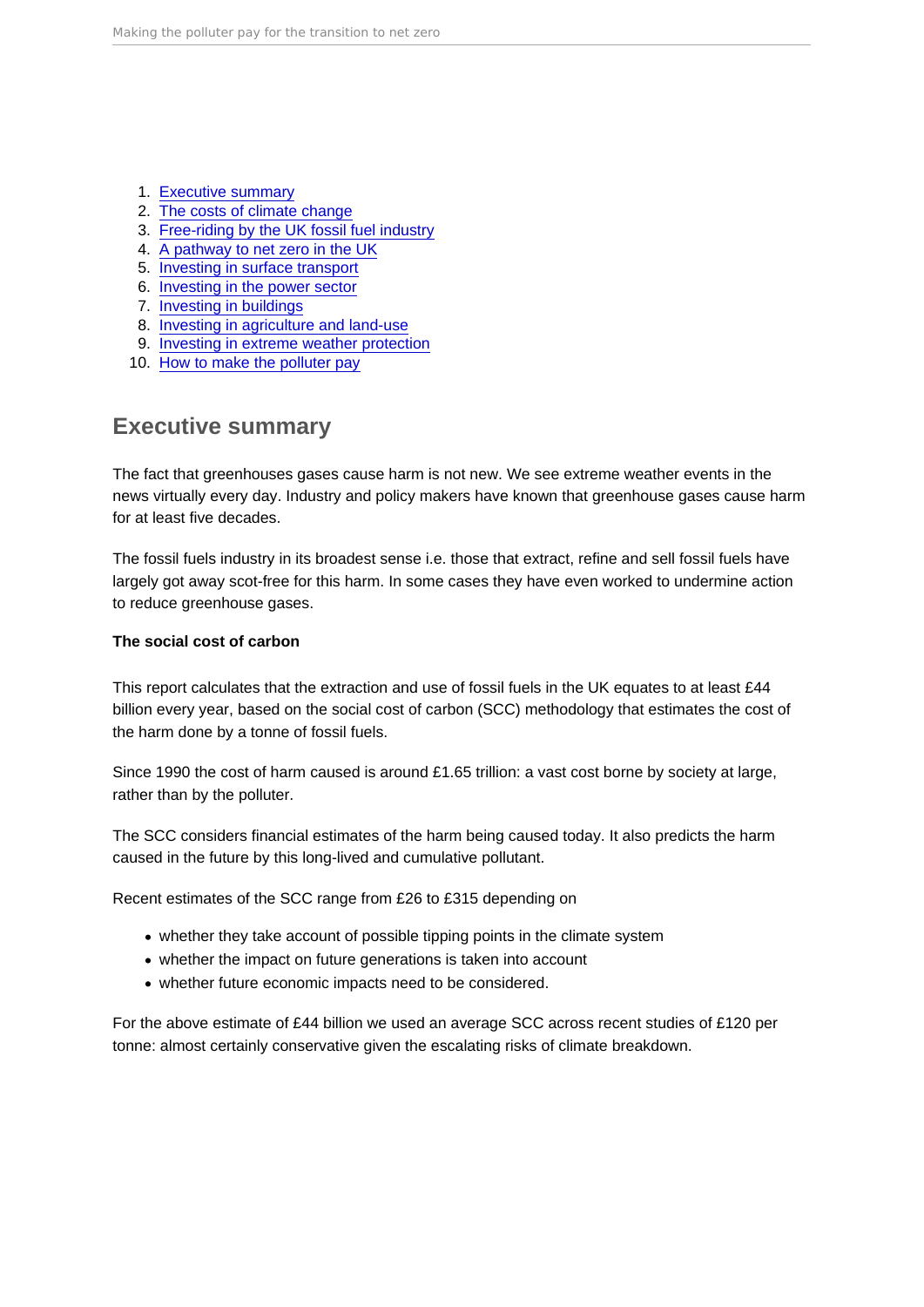## **How much will it cost to transition to net zero?**

This report also identifies an estimate of the additional public money that needs to be spent to deliver the UK's transition to net zero (i.e. the cost to government). We estimate the cost at around an additional £22 billion per year (see table below). Like any estimate for future spending this has significant uncertainties (e.g. in future costs of technology).

This figure excludes any estimates from the benefits of this investment which could be significant. For example: it has been estimated that for every £1 investing in energy efficiency £3.20 is returned through increased GDP plus £1.27 in increased tax revenues.

This report only focuses on the costs of UK decarbonisation and adaptation.

It does not consider any contributions the UK may need to make to help developing countries mitigate or adapt to climate change. Nor any compensation payments in recognition that the UK is historically a large polluter.

## **The polluter should pay**

We argue that although the fossil fuel industry isn't the only polluter, it's time for the industry to pay for its fair share of the costs. After all, it's been free-riding for decades. This is in line with the Polluter Pays principle. The principal means for doing so should be through a new carbon tax or taxes levied at a rate that drives the necessary change across the economy and raises significant funds for the transition.

## **Designing the new carbon tax**

A new carbon tax needs careful design. The burden must fall on major polluters and not on those least able to pay.

French President Macron's poorly designed fuel duty clearly demonstrated that a regressive carbon tax that penalises car drivers at the petrol pump, without sufficient investment in alternatives, can result in protest and disruption.

We suggest a number of ways in which a carbon tax can be levied fairly and used to fund accompanying measures e.g. a Green New Deal programme of government-backed home retrofits.

Or a 'carbon-tax-and-dividend' scheme that provides people with money for reducing their carbon impact.

We also examine other aspects of the design of effective carbon taxes. The price signal given by a carbon tax in one sector may need to be different in another sector, for example. For some sectors, approaches other than taxation may be better. Market mechanisms have their place but regulation is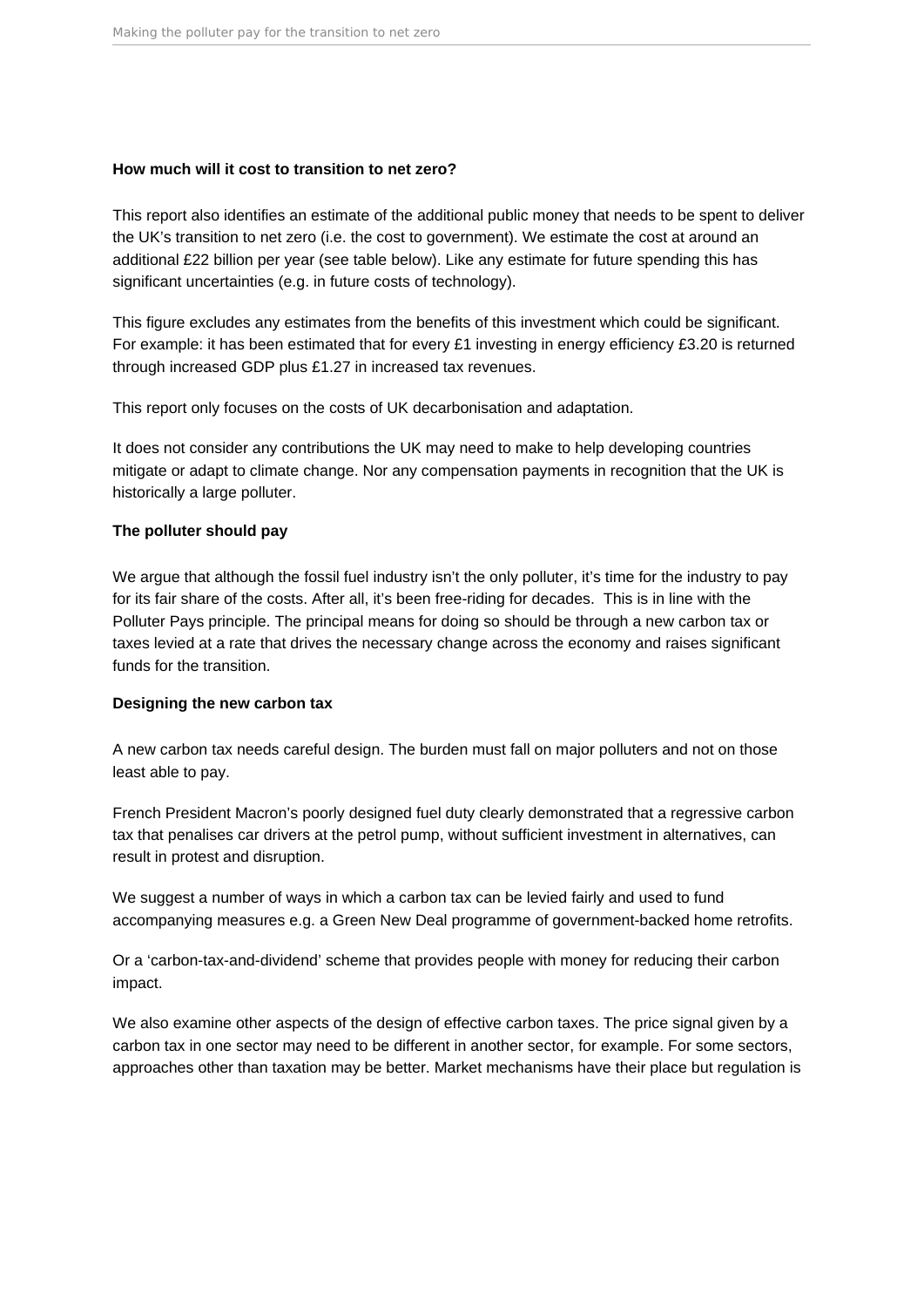<span id="page-3-0"></span>also a tried and tested approach that may be more effective for some sectors.

As much as possible the tax also needs to be easy to administer: for example, the Swedish carbon tax of \$139 (£105) is only levied on fossil fuel importers, distributors and large energy consumers.

We aim to publish more on the design and rates during 2019.

The release of greenhouse gases is causing great harm now and will in the future. The transition to net zero greenhouse gases is urgent and necessary.

Transition will require public spending but in many cases it will bring very significant economic and other benefits (e.g. reduced NHS costs). The cost should be met at least in large part by the fossil fuel industry, primarily through a new carbon tax.

| What                                   | Estimate of additional annual expenditure |
|----------------------------------------|-------------------------------------------|
| Subsidy for electric cars and vans     | £2 billion                                |
| Electric vehicle charging              | £0.05 billion                             |
| Local authority electric bus subsidy   | £0.25 billion                             |
| Cycle, walking and public transport    | £6 billion                                |
| Renewable energy                       | £1 billion                                |
| Home insulation and low carbon heating | £10 billion                               |
| Afforestation                          | £0.5 billion                              |
| Habitat restoration for carbon storage | £1 billion                                |
| Promotion of healthy low meat diets    | £0.01 billion                             |
| Extreme weather protection             | £1 billion                                |

#### Summary expenditure table

## **The costs of climate change**

## **Climate change warnings were ignored**

Climate change is already happening. Significant sources of greenhouse gases include deforestation and agriculture but the extraction and use of fossil fuels is by far the major cause.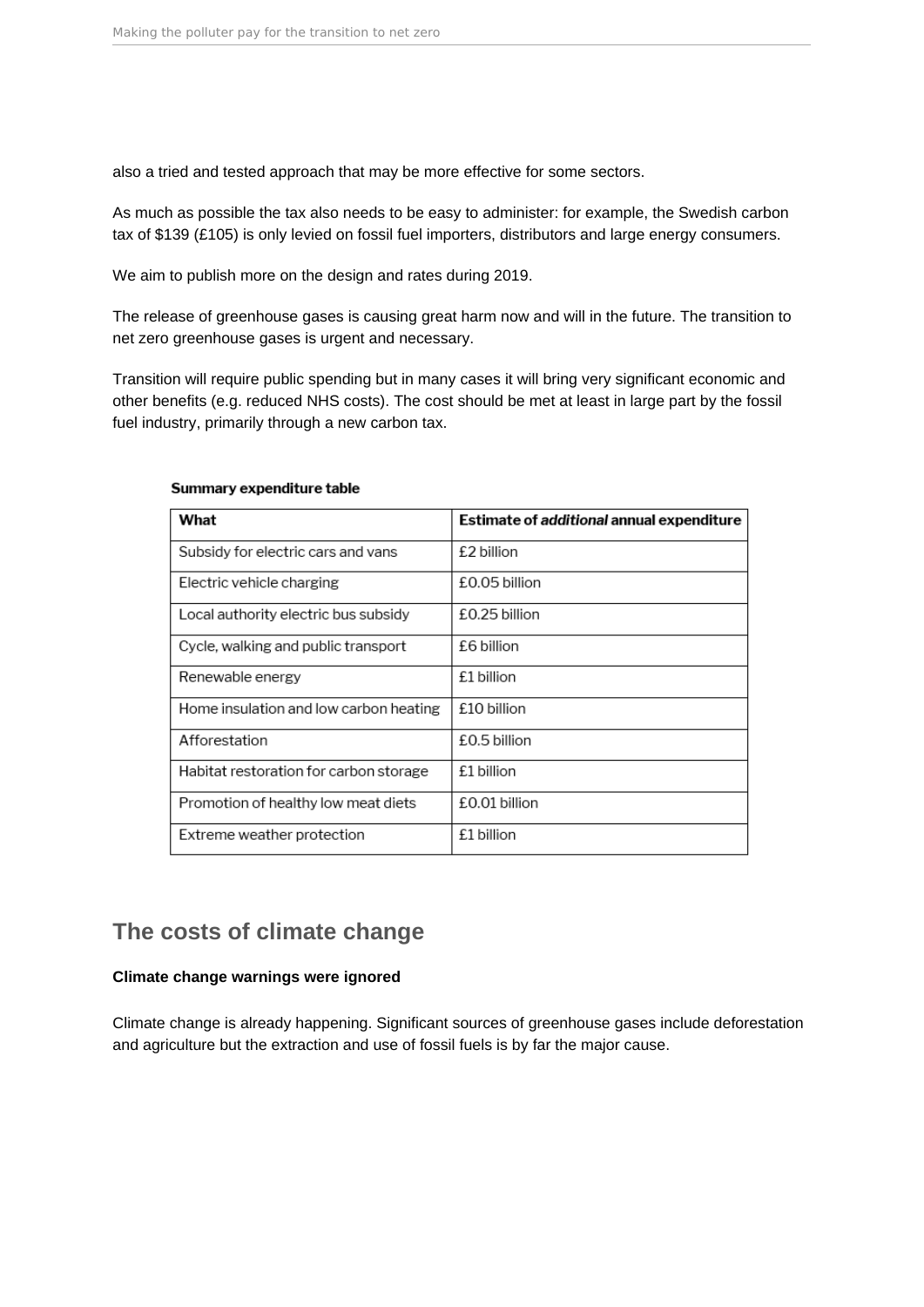<span id="page-4-0"></span>Scientists and policy makers have been concerned for many decades about the impact of greenhouse gases on global temperatures, well before the first Intergovernmental Panel on Climate Change (IPCC) report in [1](#page-41-0)990<sup>1</sup>. The fossil fuel industry were also well aware, as we show below.

But despite all the warnings, the use of fossil fuels around the world has continued to grow. Total emissions of carbon dioxide have outstripped even those in the 1990 IPCC business as usual forecast.

Governments and those involved in the extraction, processing and sale of fossil fuels ignored the warnings of climate scientists. In some cases they even sought to mislead the public on this issue.

The impacts of ignoring these warnings are now being felt and will increasingly be felt over future decades.

Climate change impacts, now and in the future

Climate change is already leading to increasingly extreme weather. Floods, droughts and wildfires are sweeping the globe. And all of this is happening after the world has warmed by just 1 degree above pre-industrial levels.

Currently the world is on track for 3°C warming by 2100, with further warming beyond this date. The impact of this higher level of warming would be catastrophic, and the need for action is urgent.

The world's governments asked the IPCC to report on what it would mean to hold temperature increases to 1.5°C of global warming. In their October 2018 report, the IPCC spelt out the risks:

Tipping points. Above 1.5°C the risk of crossing irreversible 'climate tipping points' increases. For example, the melting of some of the West Antarctic ice sheet and/or irreversible loss of the Greenland ice sheet would result in a multi-metre rise in sea levels. The tipping point for this unstoppable process could be between 1.5°C to 2°C of global warming.

People at risk. Limiting global warming to 1.5°C, compared with 2°C, could reduce the number of people both exposed to climate-related risks and susceptible to poverty by several hundred million by 2050.

Spread of diseases. Risks from some vector-borne diseases, such as malaria and dengue fever, are projected to increase with warming from 1.5°C to 2°C, including potential shifts in their geographic range.

Less food, more hunger. Reductions in projected food availability are larger at 2°C than at 1.5°C of global warming in the Sahel, southern Africa, the Mediterranean, central Europe and the Amazon.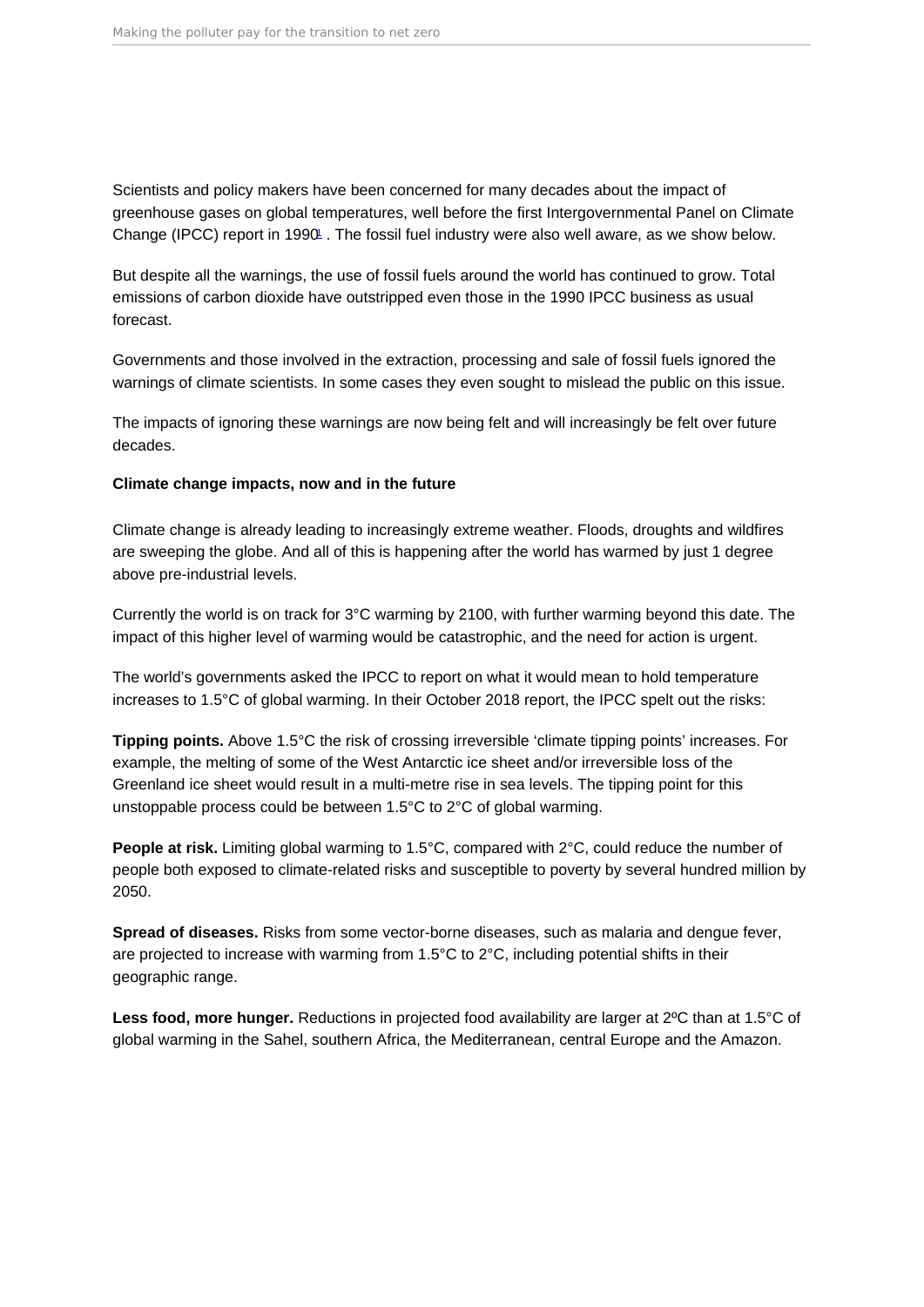<span id="page-5-0"></span>Heatwaves on the rise. At more than 1.5°C warming twice as many megacities as present are likely to become heat stressed. This potentially exposes 350 million people to deadly heat stress by [2](#page-41-0)050.

Nature in peril. Global warming of 2°C approximately doubles the proportion of plants and animals and triples the proportion of insects that are at risk compared to warming of 1.5 degrees. At 2°C 18% of insects, 16% of plants and 8% of vertebrates lose half of the area they are climatically adapted to.

Coral reefs on the brink. Coral reefs are projected to decline by a further 70–90% at 1.5°C with larger losses (>99%) at 2ºC. The risk of irreversible loss of many marine and coastal ecosystems increases with global warming, especially at 2°C or more.

The IPCC urged governments to keep temperature rises below 1.5<sup>o</sup>C. Doing so requires net zero global carbon dioxide emissions by 2050, with net zero greenhouse gas soon after.

Wealthy countries which industrialised first, like the UK, have a responsibility to reach net zero emissions faster and earlier than poorer nations who are still industrialising.

That's why Friends of the Earth is calling for the UK to set a new target to reach net zero by 2045 at the latest.

Putting a price on the harm caused by greenhouse gas emissions from fossil fuels

The idea of putting a price on the harm cause by a tonne of greenhouse gas emissions isn't new. There's a whole industry of researchers involved in trying to identify the social cost of carbon (SCC). But it's not straightforward, largely because there are big ethical choices involved.

On one end of the spectrum, Donald Trump's administration has in effect decided that harm to future generations doesn't count and nor does harm to other countries<sup>2</sup>. The US Government's official estimate of the social cost of carbon has been slashed from \$50 per tonne under the Obama administration to under \$10 dollars now. Trump's intervention will shape US policy for years to come! .

Of course, this position is deeply unjust, given that the majority of climate impacts will be felt outside the US and by future generations. It will rightfully be challenged in the courts. But if it stands, it will favour fossil fuel companies by minimising financial estimates of the harm they're doing. It could enable the Trump administration to further roll back some of the more progressive climate policies undertaken by President Obama.

In addition to these ethical choices, it's just not possible to put an accurate price on everything that may be harmed by climate change.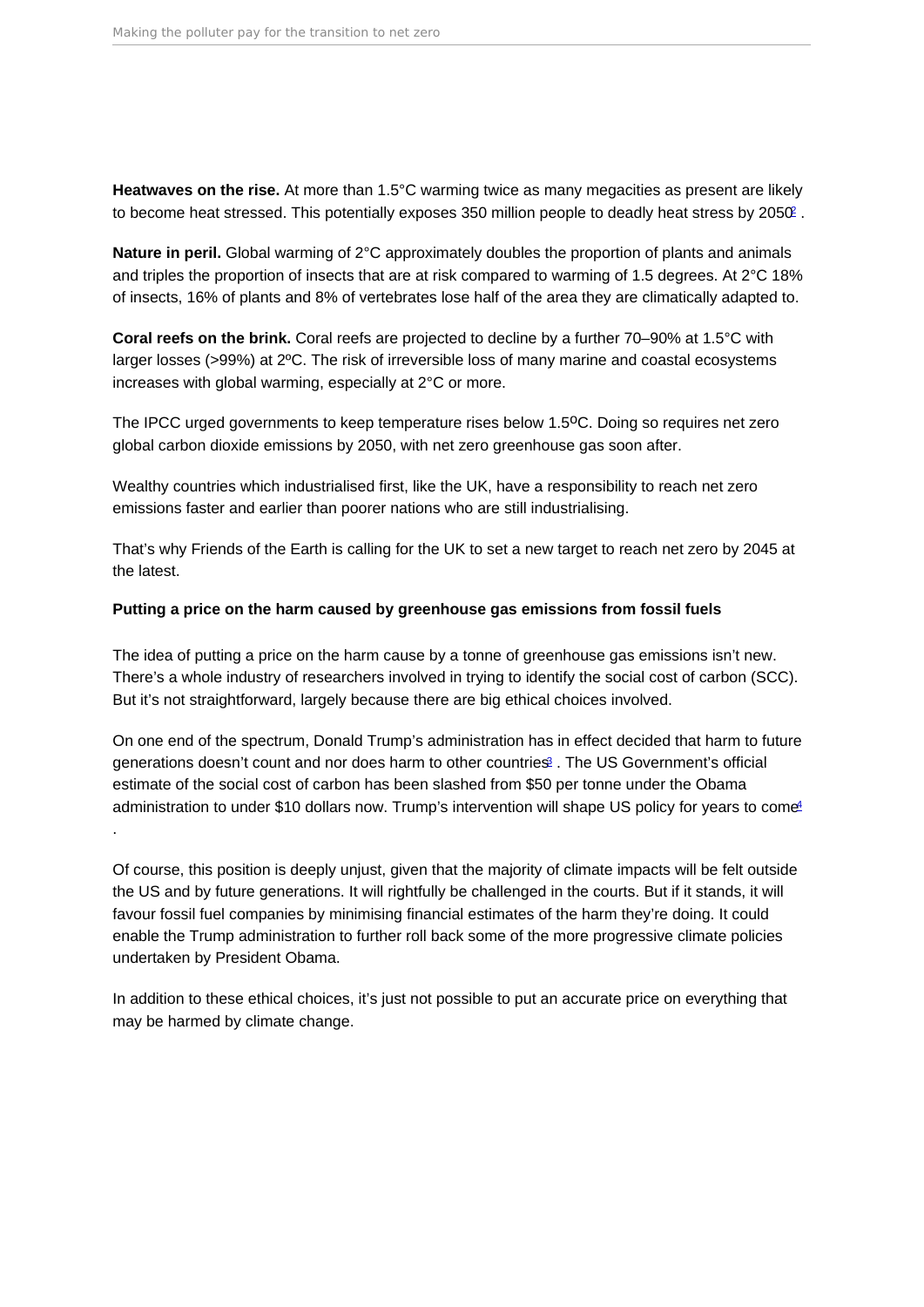<span id="page-6-0"></span>The total value of nature - biodiversity and the ecosystem services they provide - are not easily priced. Nor are the physical, psychological and cultural harms of forced migration. At best these costs are poorly captured in the estimates calculated by economists.

There are still uncertainties as to how the planet will respond to different levels of greenhouse gases and warming in the atmosphere.

Whether particular tipping points might be passed such as the irreversible melting of the Greenland ice sheet

Whether warming leads to the release of further greenhouse gases such as releases of methane from permafrost, or soil carbon to turn from being a carbon sink to a carbon source.

In other words, calculations of the social cost of carbon can vary widely depending on how big a risk you consider climate change to be, and how much you value future generations and the rest of nature. However, notwithstanding these huge difficulties, there's still value in using estimates of the social cost of carbon to illustrate in financial terms the harm caused by fossil fuel extraction and use.

Table 1 below presents a range of recently published estimates of the social cost of carbon. The IPCC report on 1.5°degrees did not make an estimate of SCC but did note that estimates of over \$100 per tonne are legitimate<sup>[5](#page-41-0)</sup>.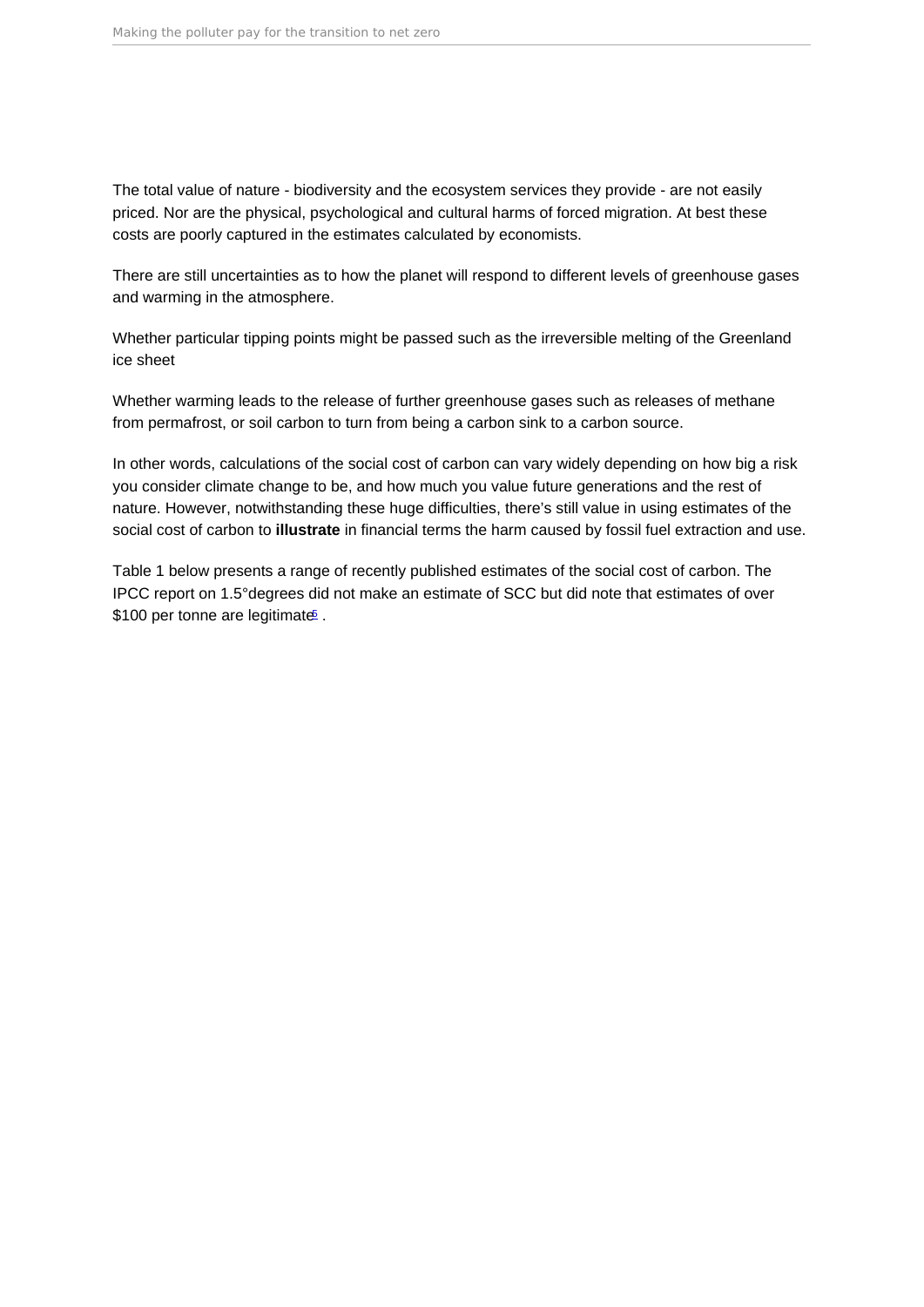<span id="page-7-0"></span>Multiplying the quantity in tonnes of greenhouse emissions released in the UK through the extraction and use of fossil fuels by the unweighted average SCC from the studies in table 1 above (£120) we can calculate that the harm caused by emissions of carbon dioxide in the UK from the extraction and use of fossil fuels is £44 billion every year  $6$ . The cumulative cost from 1990 to 201[7](#page-41-0) is £1.65 trillion<sup>7</sup>.

Note that this figure would be still higher if it included the UK's 'outsourced emissions (the emissions embedded in imported goods and services that the UK consumes) or historic emissions from before 1990.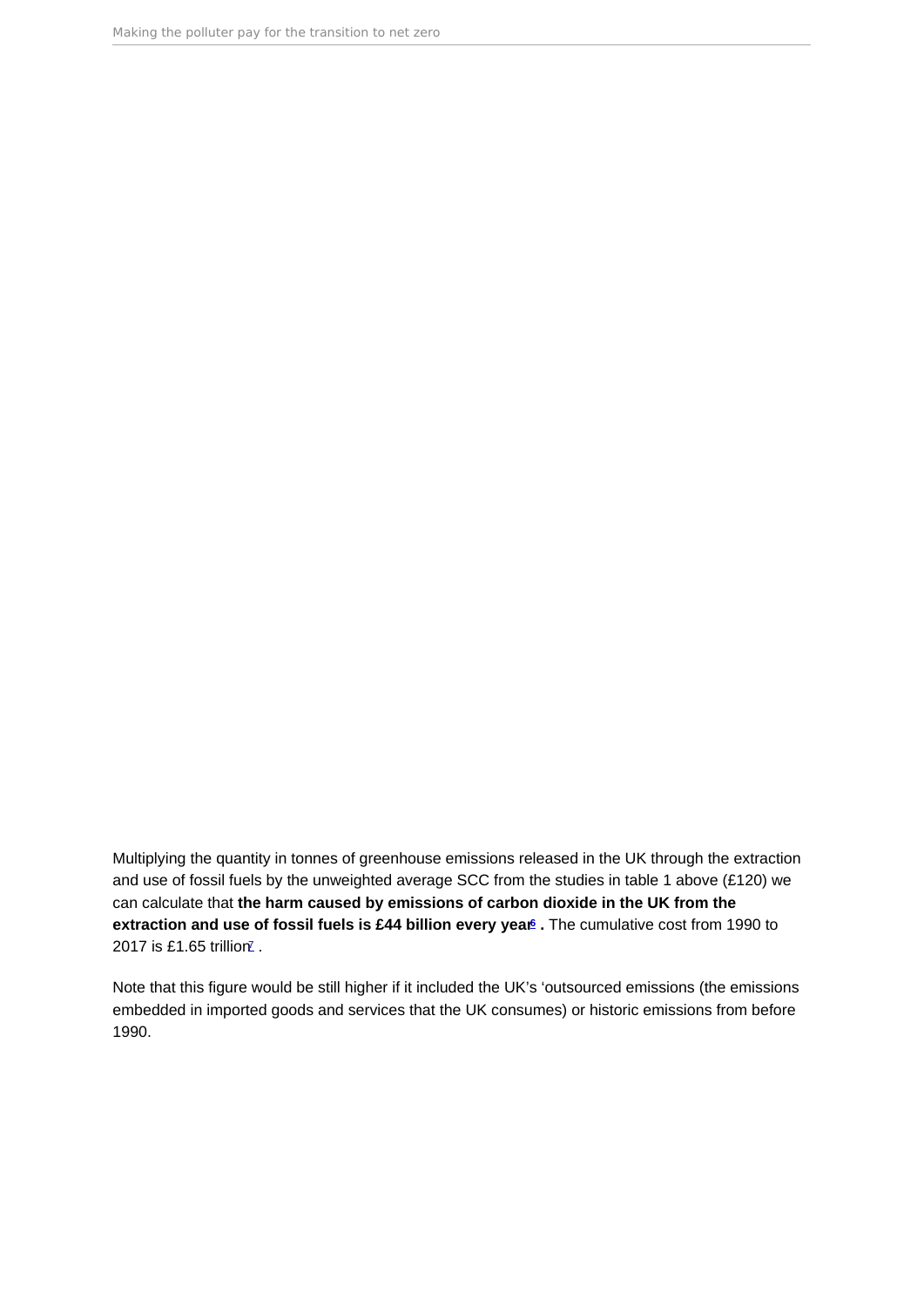<span id="page-8-0"></span>These figures are important to remember during debates on the financial cost of the transition to net zero carbon emissions.

Politicians who argue that acting on climate change is too expensive blithely ignore the vast costs suffered by society because of decades of inaction.

The next section makes the case for the fossil fuel industry to pay a significant share of the costs of the transition to 'net zero', including through taxing carbon or putting a price on carbon But before this we describe the theory of carbon prices for internalising the cost of the damage they cause.

Carbon prices and internalising externalities

Economic theory suggests that if externalities - the social cost of carbon - are internalised into the price of a product, such as through taxes, then markets will respond. In general, more harmful (and therefore more costly) products will be replaced by less harmful products. In practice this theory is challenged by humans not always responding as economists' models predict. However Sir Nicholas Stern was correct in his report for HM Treasury when he identified climate change as the greatest market failure ever because externalities have not been internalised.

According to a recent study, 80-85% of global emissions are unpriced and the remaining two-thirds are priced at less than \$10 per tonne[8](#page-41-0) . In other words, it is common practice not to correct this market failure.

In the UK some emissions are priced, for example:

The Carbon Price Floor and EU Emissions Trading Scheme , both of which put a price on carbon emissions from industry and power generation, tax carbon dioxide at a combined rate of £36.60/tCO<sub>2</sub> (using ETS prices on 1 March 2019). This is well below most estimates of the social cost of carbon (see Table 1). The industries covered will also contribute to air pollution and other harms and therefore have additional externalities beyond climate change.

Fuel duty on petrol and diesel raises £28 billion annually for HM Treasury. However fuel duty is very far from being a pure tax on carbon. For example it's not differentiated by the differing carbon contents of petrol vs diesel. In fact the main justification for levying it has been to ease congestion and to raise revenues for spending on roads.

Road transport also has significant externalities besides climate change, including air pollution (recently estimated as \$44 in addition to the harm caused for every tonne of carbon dioxide emitted by cars in developed countries<sup>[9](#page-41-0)</sup>), noise, community severance, accidents and congestion. A recent peer-reviewed study showed that fuel duty in the UK and most other EU countries would need to be much higher to even cover the cost of these other harms, let alone the harm caused by CO $_2^{\circ}$  .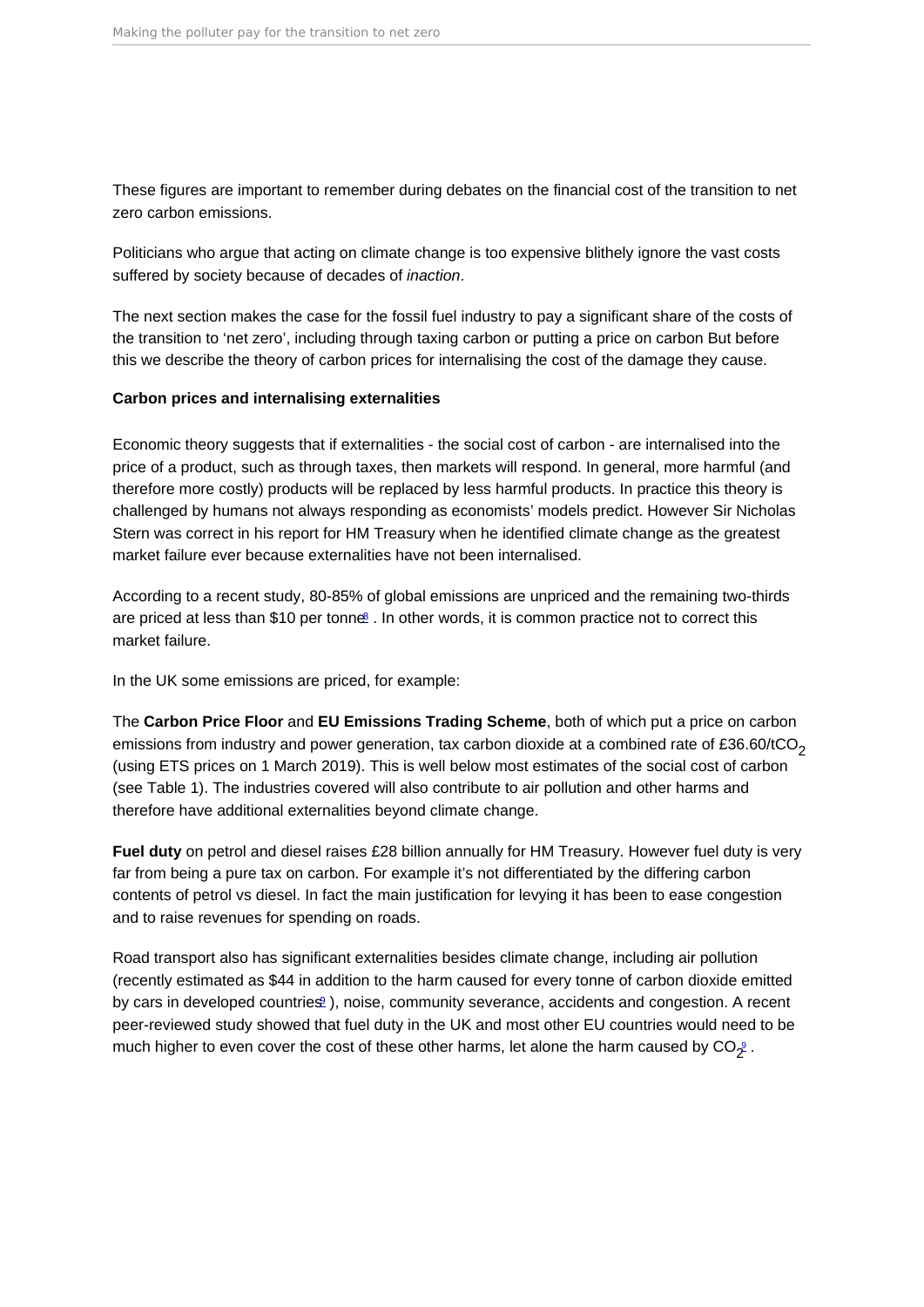<span id="page-9-0"></span>Many commentators suggest that one of the most important mechanisms for driving decarbonisation is to price carbon<sup>[10](#page-41-0)</sup> and to use at least some of the revenues for funding decarbonisation actions, such as insulation<sup>[11](#page-41-0)</sup>. Friends of the Earth agrees, although we recognise that other approaches such as regulation will be the better policy tool in some areas. In section 4 we look in detail at how carbon might be priced within the UK in a way that makes the polluter pay and is not socially regressive.

In addition to pricing carbon, the government should eliminate the financial and political support it provides to the fossil fuel industry.

The government claims it doesn't provide subsidies to the fossil fuel industry, but it has very publicly reduced taxes on oil and gas exploration in recent years.

It has offered a variety of tax breaks to fracking firms and thrown a lifeline to old coal and new gas plants via the Capacity Market, under which the National Grid buys electricity in advance at a guaranteed price.

It also continues to finance oil and gas drilling overseas via UK Export Finance credits.

## Free-riding by the UK fossil fuel industry

The fossil fuel industry is much wider than those that extract coal, oil and gas. It includes the companies that process the product and sell it.

Extraction companies such as Shell, refinery companies such as Petroineos, energy companies such as British Gas and EON and petrol retailers such as BP.

All these companies have profited from selling under-priced fossil fuels through the years.

As identified earlier, globally around 80-85% of emissions of greenhouse gases are not taxed to account for the harm they are causing (i.e. unpriced, free-riding) and 75% of those that are priced are priced at \$10 dollars or less (i.e. largely free-riding). These companies therefore have a shared responsibility for funding a large proportion of the costs for the transition to net zero.

None of them can claim ignorance.

The fossil fuel industry has known about the huge risks of climate change for decades.

Scientific warnings on climate change were being issued to governments well before the IPCC produced their first report in 1990. In fact, the industry association the American Petroleum Industry had a report prepared on climate science as early as 1968<sup>[12](#page-41-0)</sup>. But instead of taking urgent action to change their business models and invest in cleaner energy, some fossil fuel companies decided to invest in sowing doubt about climate science. They vociferously lobbied against clean alternatives to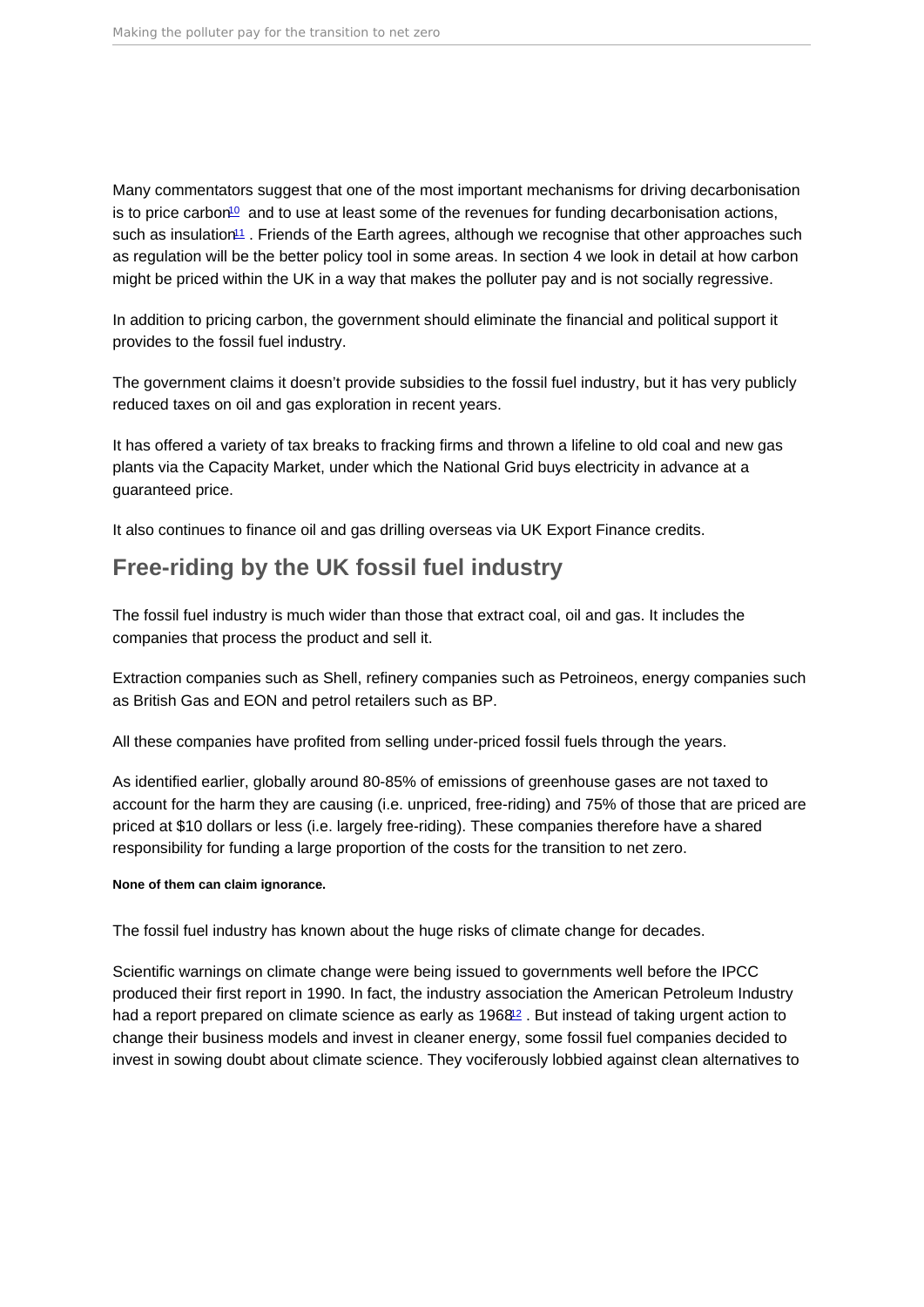<span id="page-10-0"></span>coal, oil and gas<sup>[13](#page-41-0)</sup>.

100 companies are responsible for more than half of greenhouse gases since industrialisation

A recent analysis by the Carbon Disclosure Project (CDP) identified the 100 fossil fuel extraction companies which have extracted fossil fuels leading to over half of total greenhouse gas emissions since 1751<sup>[14](#page-41-0)</sup>. They also name the biggest contributors since 1988. Some of these companies are UK based companies (listed on the UK stock exchange). See Table 2 for the UK companies listed by CDP.

In addition, there are 6 fossil fuel refineries in the UK (Table 3).

The Big 6 energy companies in the UK continue to primarily sell fossil fuels (Table 4).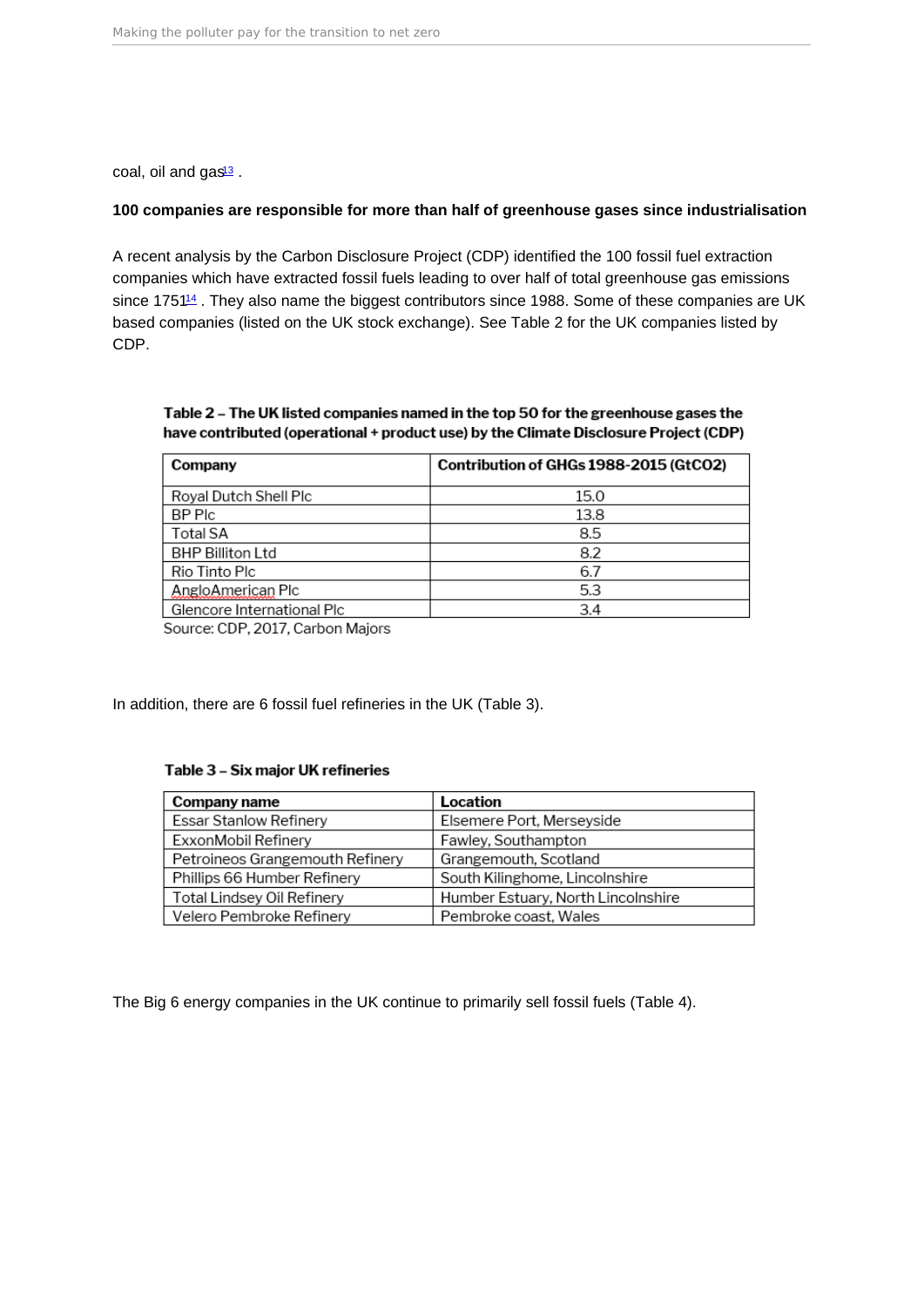The ownership of petrol stations once dominated by the big oil companies is now much more fragmented. Supermarkets and smaller companies now responsible for much of the sales.

The internationally recognised Polluter Pays principle suggests that fossil fuel companies must take a large share of responsibility for the spending now needed to avert dangerous climate change and to adapt to the changes already baked in.

To date, these companies have almost entirely evaded responsibility for the climate damages caused by the fossil fuels they have extracted, processed, sold and profited from.

## **Fossil fuel company responsibility versus user responsibility**

The fossil fuel industry will claim that it has simply provided society with the products we want - oil, coal, gas. Its responsibility for climate change should be limited to the emissions from its operations only, such as flaring.

It is true that consumers need to take a proportion of the responsibility for fuelling climate change. They will therefore necessarily need to take a proportion of the responsibility for funding the transition. This is particularly true of those who have used fossil fuels profligately (e.g. frequent fliers).

But individuals often had no choice because fossil fuels have been the only energy available until relatively recently to power homes and cars.

On the whole the British public have not lobbied against measures to increase renewable energy, insulate homes or electrify transport. Yet the fossil fuel industry has.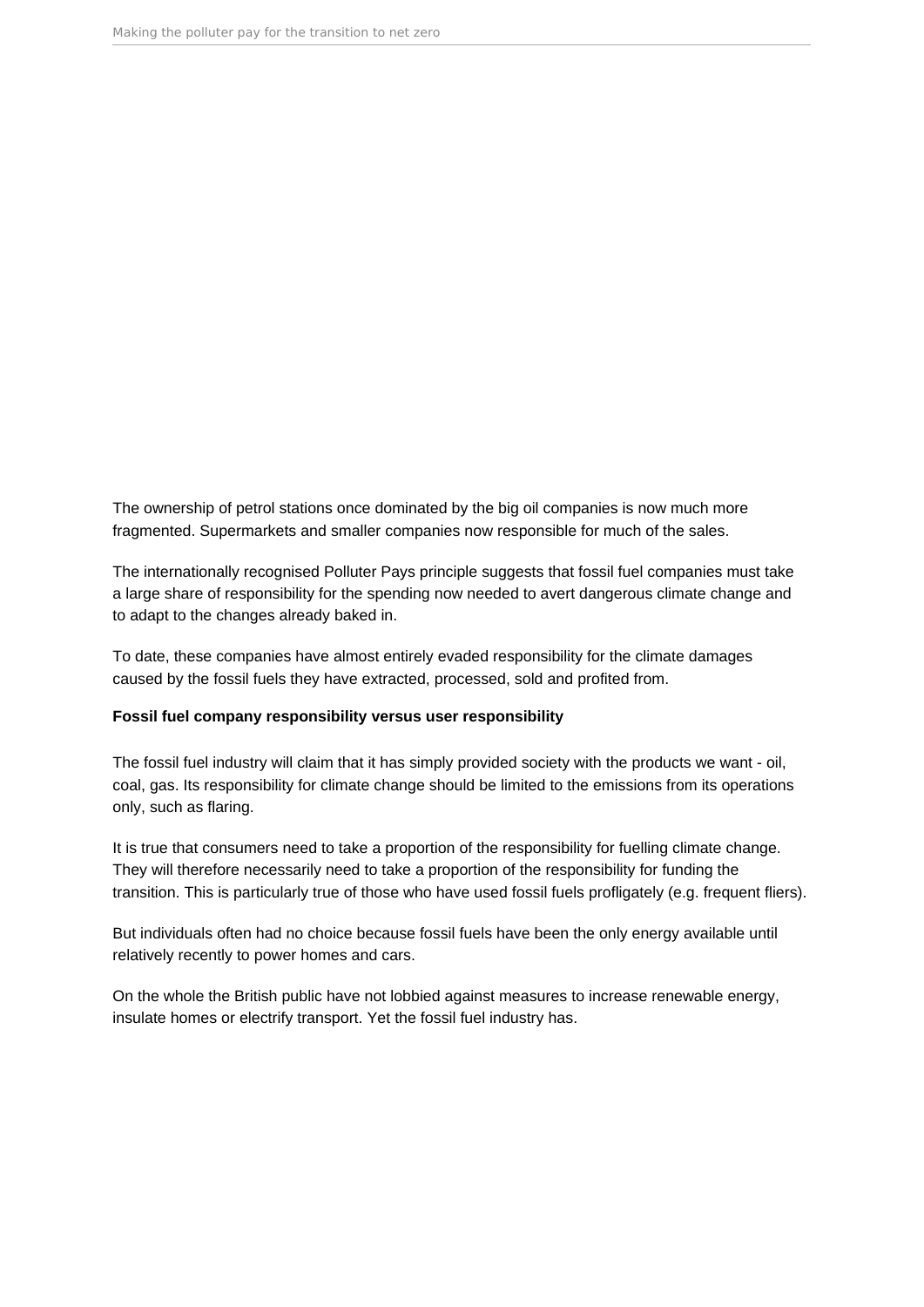<span id="page-12-0"></span>The fossil fuel industry fuelled climate denial

The fossil fuel industry cannot claim to have been an innocent bystander whilst the tragedy of climate change has unfolded. The industry's activities to seed doubt about climate change science or hold back regulations have directly prevented policies that would have hastened the decline of fossil fuels. Through these activities the quantity of carbon dioxide in the atmosphere is undoubtedly greater than it would be otherwise, potentially significantly greater. For example:

The Los Angeles Times exposed how from 1990 ExxonMobil poured millions into a campaign that questioned climate change. Over the following 15 years it placed prominent advertisements in the Washington Post, the Wall Street Journal and the New York Times, contending that climate change science was murky and uncertain. Exxon Mobil argued that regulations aimed at curbing global warming were ill-considered and premature<sup>[15](#page-41-0)</sup>.

In 2015 The Guardian exposed how Shell attempted to weaken EU moves to set strong renewables energy targets, arguing that natural gas should have a bigger role. It also pointed out that Shell was the sixth biggest lobbyist in Brussels, spending between €4.25-4.5m a year lobbying the EU institutions<sup>[16](#page-41-0)</sup>.

Energy UK, the trade body for the big energy companies, championed the UK government's opposition to new binding EU rules on energy efficiency<sup>[17](#page-41-0)</sup>.

The polluters should pay for transition and adaption costs

The fossil fuel industry has had and continues to have the resources, expertise and money necessary to re-wire the global energy system, should it decide to do so.

For a while, it seemed plausible that the oil majors might be willing participants in the energy transition. During the early years of the 21<sup>st</sup> century, Shell and BP started investing tentatively in solar and wind power, with BP famously rebranding as Beyond Petroleum. But these investments were soon side-lined.

Friends of the Earth argues that the fossil fuel industry must be made to take significant responsibility for the past, current and future harm from the uses of its products. This should include taxing the industry to raise funds for the transition costs to net zero and to fund adaptation costs.

These revenues - alongside government investment and switching money from high carbon infrastructure such as roads to low carbon infrastructure such as cycle ways – will be vital to achieving net zero emissions and safeguarding the future for the generations to come.

Later we look at how this might work in practice.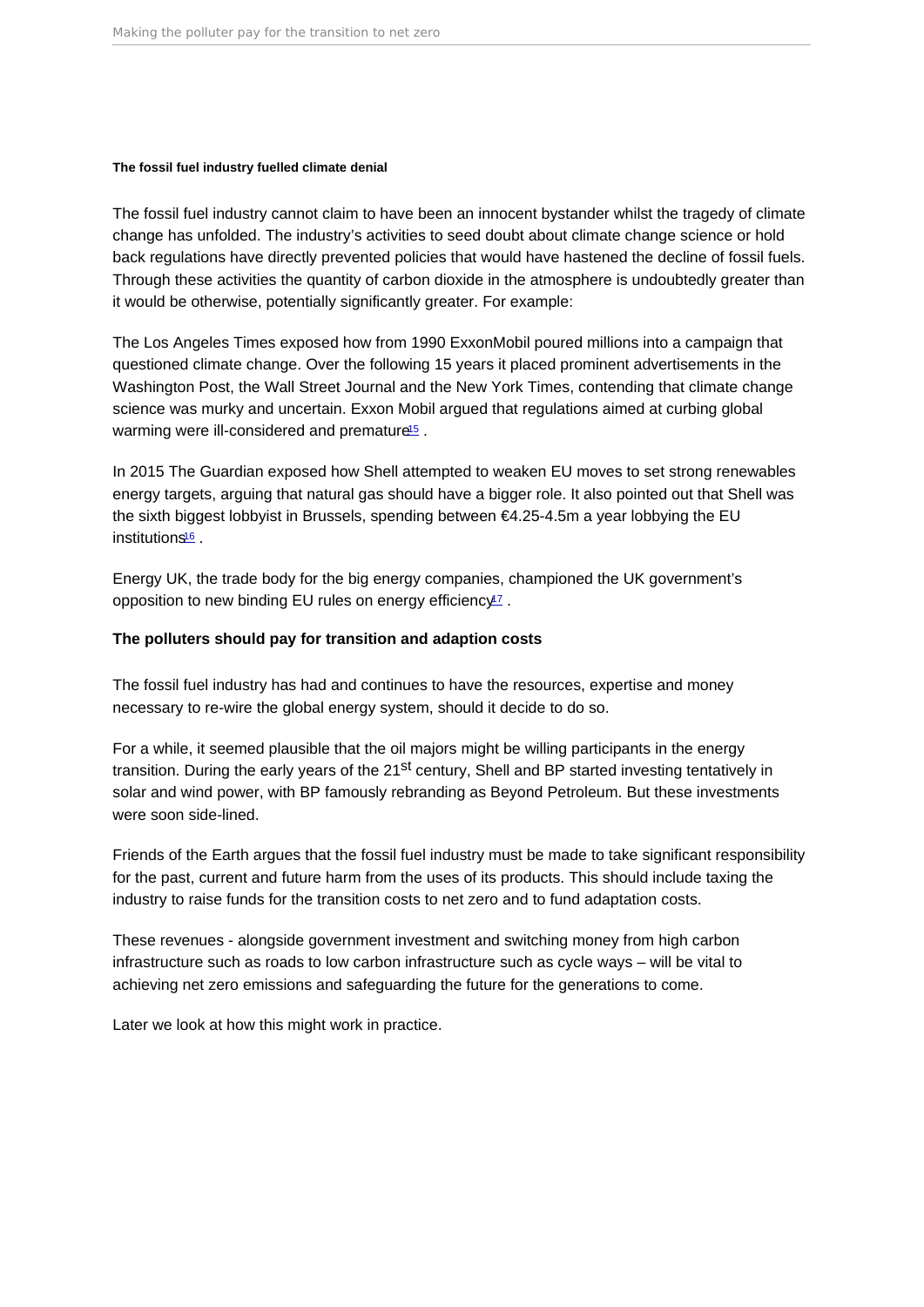<span id="page-13-0"></span>In the following section, we provide illustrations of the public costs involved in the transition to net zero in the UK and the public costs of adaptation. In doing so we show that the costs are significant, albeit much smaller than estimates of the harm caused by carbon dioxide emissions.

## A pathway to net zero in the UK

The recent IPCC report suggested that average annual investments in low-carbon energy technologies and energy efficiency need to be up-scaled by roughly a factor of five by 2050 compared to 2015.

In this section we identify that the additional public expenditure needed for the UK to achieve net zero is around £22 billion a year (roughly 2.5% of the national budget), in order to leverage the still greater sums of private finance also required.

However, the cost could be much lower if technology costs fall and efficiencies are achieved. In addition this investment would spur economic growth, lead to additional tax returns to the Treasury and reduce some costs (e.g. for NHS as a result of reduced air pollution).

A recent peer-reviewed paper by Dietz et al.<sup>8</sup> suggests that while the cost of reaching global net zero is more expensive than previous goals, the huge environmental, economic and social costs of allowing temperatures to increase beyond 1.5 degrees should be taken into account. The authors say that the financial costs will escalate the slower countries to decarbonise their economies.

When should the UK achieve net zero emissions?

This depends on a range of factors, including:

Assessment of the UK's fair share of the remaining global carbon budget (the amount of emissions that can be released to deliver on the Paris Agreement) given that we are one of the wealthiest countries in the world. We are also a country with a long history of releasing large amounts of greenhouse gases

With what degree of certainty the UK wants to avoid certain global temperature increases

The Committee on Climate Change has been asked to provide advice to the government on when the UK should aim to be net zero and a pathway for doing so.

Mainstream UK environmental NGOs have an agreed campaigning position that the UK should achieve net zero by 2045. Friends of the Earth has developed a pathway that would lead to the UK achieving net zero earlier than 2045.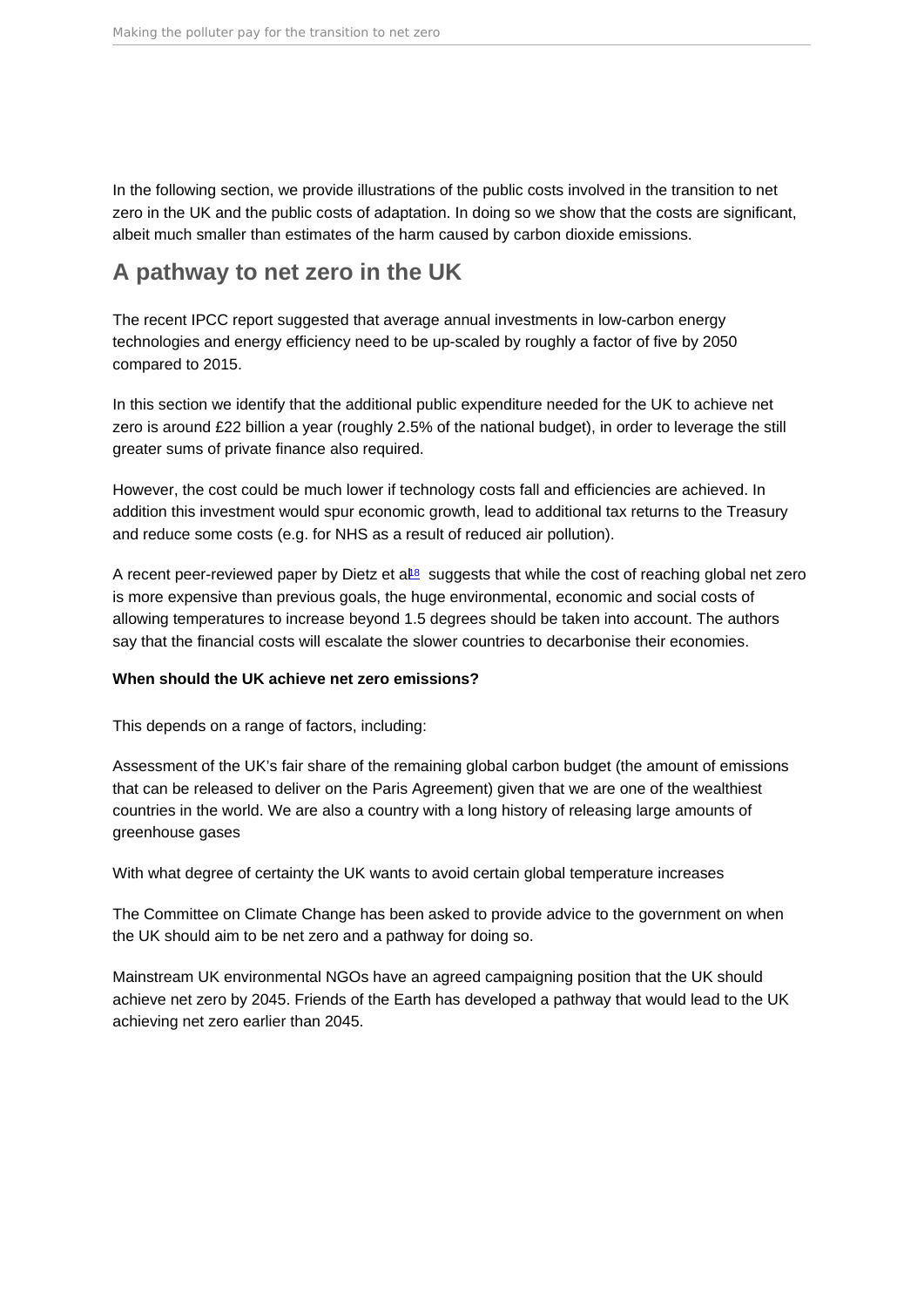<span id="page-14-0"></span>Given that the world is already experiencing extremely negative impacts after global warming of just 1 degree, the emphasis should be on reducing emissions as fast as possible.

The IPCC has said globally emissions of carbon dioxide should be net zero by 2050 and net zero for all greenhouse gases should be achieved soon after. The UK, as the country that began the fossil fuel age, has a huge historical responsibility for past emissions. We are rich enough to cut emissions faster and sooner which is why Friends of the Earth believes its right that the UK moves to net zero earlier.

Below is a very brief summary of Friends of the Earth's pathway for some key sectors of the UK economy, with estimates of the additional public finance needed to achieve some of the major changes proposed. These are provided as an illustration of the types and scale of costs that we argue the fossil fuel industry should fund in part. They are not intended to be precise or comprehensive. A longer version of our net zero pathway is available [here](https://friendsoftheearth.uk/climate-change/pathway-net-zero-greenhouse-gas-emissions)

As in earlier sections, the figures presented below are for illustrative purposes only. Note that costs are dynamic. Any delay in moving to meet the net zero goal is likely to lead to increased costs.

## Investing in surface transport

The following excludes aviation & shipping.

Estimate of annual government investment needed: approx. £8.3 bn

## Pathway

The Committee on Climate Change's max scenario for transport reaches 97% emissions reductions by 2050 with surface transport at 5 MtCO2e at 2050 compared to 120 MtCO2e today (excluding domestic aviation and shipping). The residual emissions at this date are largely some heavy goods vehicles (HGVs) and buses not yet electric or hydrogen. The CCC also states that near zero could be achieved by 2055-2060<sup>[19](#page-42-0)</sup>. Ongoing innovation and R&D into electric and hydrogen vehicles, particularly HGVs, could potentially mean surface transport reaching zero carbon by 2050.

## Main actions and costs

Bring forward the deadline for all new cars, vans, buses and lorries to be zero carbon to 2030

Cars

The CCC scenarios identify that the vast bulk in reductions from transport will be through cleaner vehicles (70% of reductions to 2030).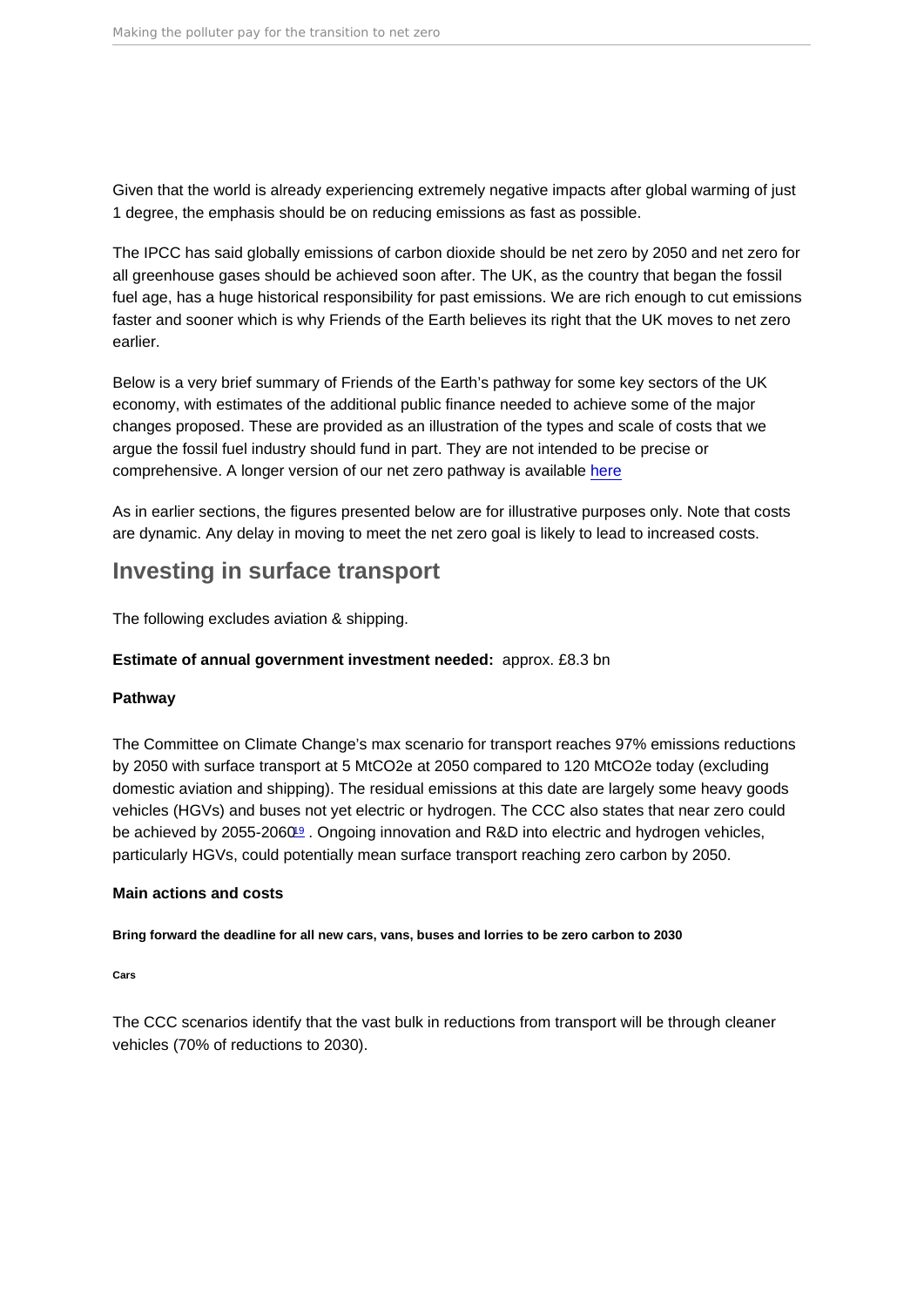<span id="page-15-0"></span>The lifetime cost of owning and running an electric car is already comparable with that of a fossil fueldriven car, aided by the rapid reductions in battery costs which have been much greater than forecast  $\frac{20}{2}$  $\frac{20}{2}$  $\frac{20}{2}$ , and are forecast to fall by another 50% by 2030<sup>[21](#page-42-0)</sup>. The lifetime costs for fossil fuel-driven cars also includes fuel duty costs, which EVs do not pay. The £28bn this raises for the Treasury will need to be raised in other ways<sup>[22](#page-42-0)</sup>, one of which may be additional taxes on the fossil fuel industry.

However, the upfront costs of EVs are greater than fossil fuel-driven cars, which creates a barrier to vehicle uptake. The government currently provides a £3,500 grant to overcome this<sup>[23](#page-42-0)</sup>. Instead, a larger grant scheme would likely incentivise more rapid uptake. Extending the scheme until at least the first million EV cars and vans are sold would cost approximate £2 billion per year until the goal is reached.

There are also other barriers to the uptake of EVs, such as drivers' confidence in being able to recharge their cars quickly and reliably at a network of kerbside charging points. This will require additional infrastructure spending, although the amount will depend on how it is done. For example, if lamp posts are converted into also being EV charging points, the cost will be much less<sup>[24](#page-42-0)</sup>.

Already EV charging points are rolling out across the country as commercial propositions, recouping the costs via electricity sales. However the National Infrastructure Commission says more government support is needed in rural areas and smaller towns. The extra public expenditure needed in this area is likely to be small, in the low £10s of millions (e.g. £50 million per year).

Much of the charging of EVs will be done at home, with the costs of chargers quoted at around £800. Currently a £500 government grant is available. In addition, home-charging of electric cars will require electricity grid upgrades (as will the shift to electric home heating – see section on homes below). The cost of this upgrade will depend on how charging occurs. The National Grid says that flexible time charging using a smart grid will reduce costs considerably<sup>[25](#page-42-0)</sup>.

Shifting from fossil fuel-driven cars to electric cars will also require additional power plants, although the costs of extracting, refining and distributing petrol and diesel will diminish.

The National Grid estimate the extra electricity demand will be around 60TWhr of electricity and around 8GW of power plant (around 15% additional GW of power plant $)25$  $)25$ . The capital cost of investing in this plant will be funded through the cost of electricity to electric vehicle consumers and facilitated by Contracts for Difference (see power sector below).

Buses

The current lifetime cost of electric buses is higher than for fossil-fuel-driven buses due to much higher upfront costs, even though the running costs are lower. Leeds City Council has estimated that the cost of switching the 1,000 buses it contracts to electric would cost in the order of £7 million per yea<sup>re</sup>. The benefits of doing so, which don't accrue to the council directly, are reductions in the costs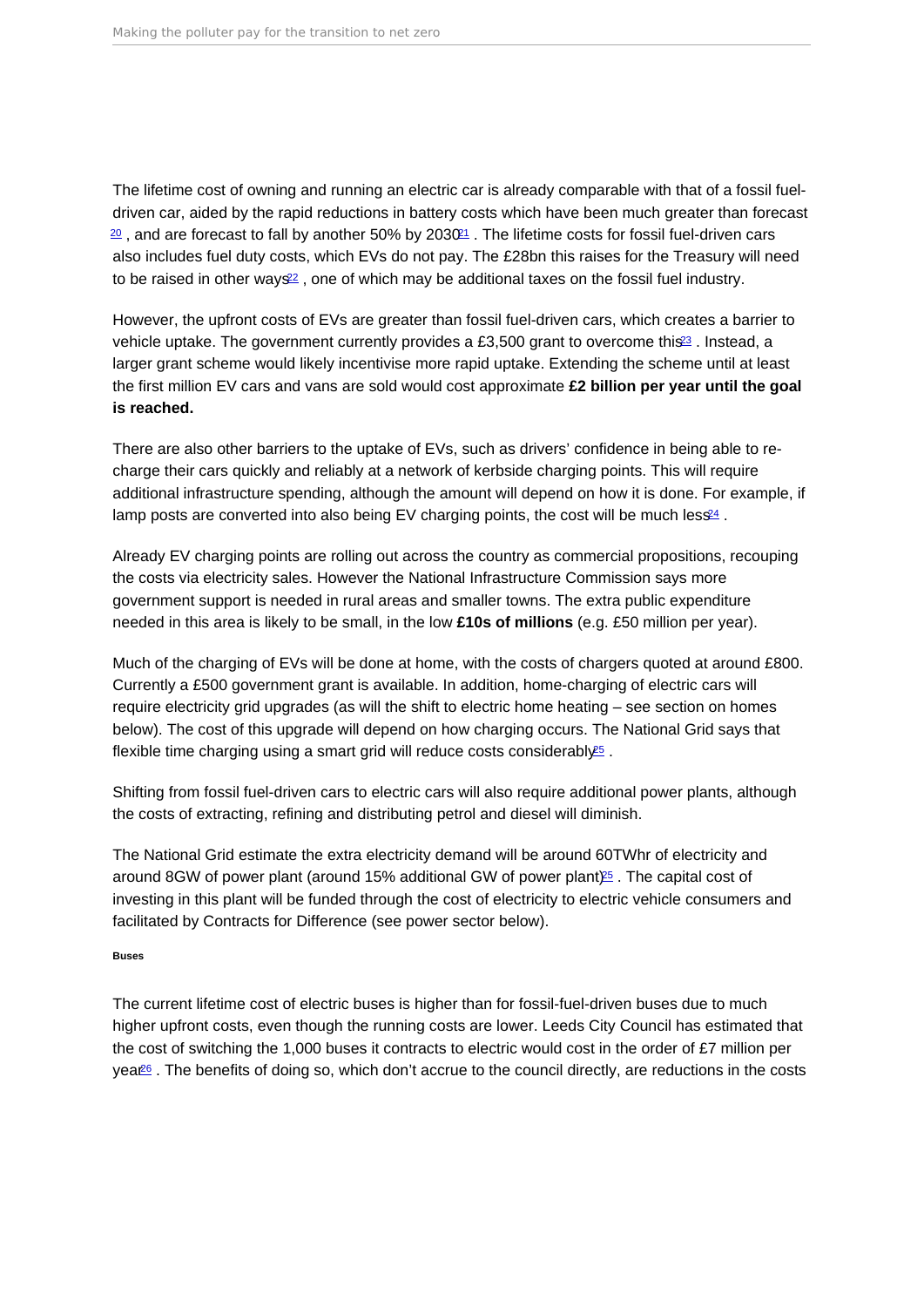<span id="page-16-0"></span>of air pollution and climate change.

Local authorities need the regulatory powers and the financial support to enable a swift replacement of diesel buses to electric. With approximately 35,000 buses in England alone<sup>[27](#page-42-0)</sup> and an annual cost difference of £7000 between diesel and electric, the quantity of public support needed for switching to electric buses is around £245 million per year, plus the support needed in devolved nations. This cost will decline over time as the price of electric buses declines.

Heavy Goods Vehicles (HGVs)

Technology for HGVs is also developing fast. Earlier assumptions that these vehicles can't be switched to electric are looking misplaced. In a 2018 report, Hitachi Capital stated that "if every van and HGV was powered by electricity, approximately £14 billion could be saved on fuel costs<sup>'[28](#page-42-0)</sup>.

The innovative British HGV company Tevva claims its lifetime costs are already lower than diese $\mathbb{B}$ . The shift in HGVs and vans to electric may be better achieved through regulatory action together with research and development financial support rather than subsidies for the vehicles, at least if Tevva is correct that lifetime costs are lower. The shift will also take time, as more innovation is needed to develop pure electric HGVs with a range in excess of 100 miles (though the average HGV journey length is only around 90 km/55 miles $30$ ).

Invest in urban transport: cycling, walking and public transport

The National Infrastructure Commission (NIC) has said urban transport must be a priority for infrastructure investment for productivity and quality of life reasons (air pollution, noise, etc.) $\frac{31}{2}$  $\frac{31}{2}$  $\frac{31}{2}$ .

They say that transport networks are close to capacity in many cities, and that "better cars can't solve the problems because there isn't enough space". They suggest that at least £43 billion additional spending on urban transport is needed between now and 2040, excluding the cost of electric vehicles, with a strong focus on public transport, walking and cycling.

The NIC states that infrastructure to support public transport in growing and congested cities offers some of the highest returns for transport investment. Indeed public transport in the UK nowadays is by some measures very much worse than it was in the past. In 1927, there were 14,000 trams in operation across the country $\frac{32}{5}$  $\frac{32}{5}$  $\frac{32}{5}$ ; today very few UK cities benefit from trams.

While the NIC does not quantify the emissions benefits from a modal shift from cars to other forms of transport, it's clear that more cycling, walking and public transport will undoubtedly produce some emissions savings, as even EVs are low carbon not zero carbon.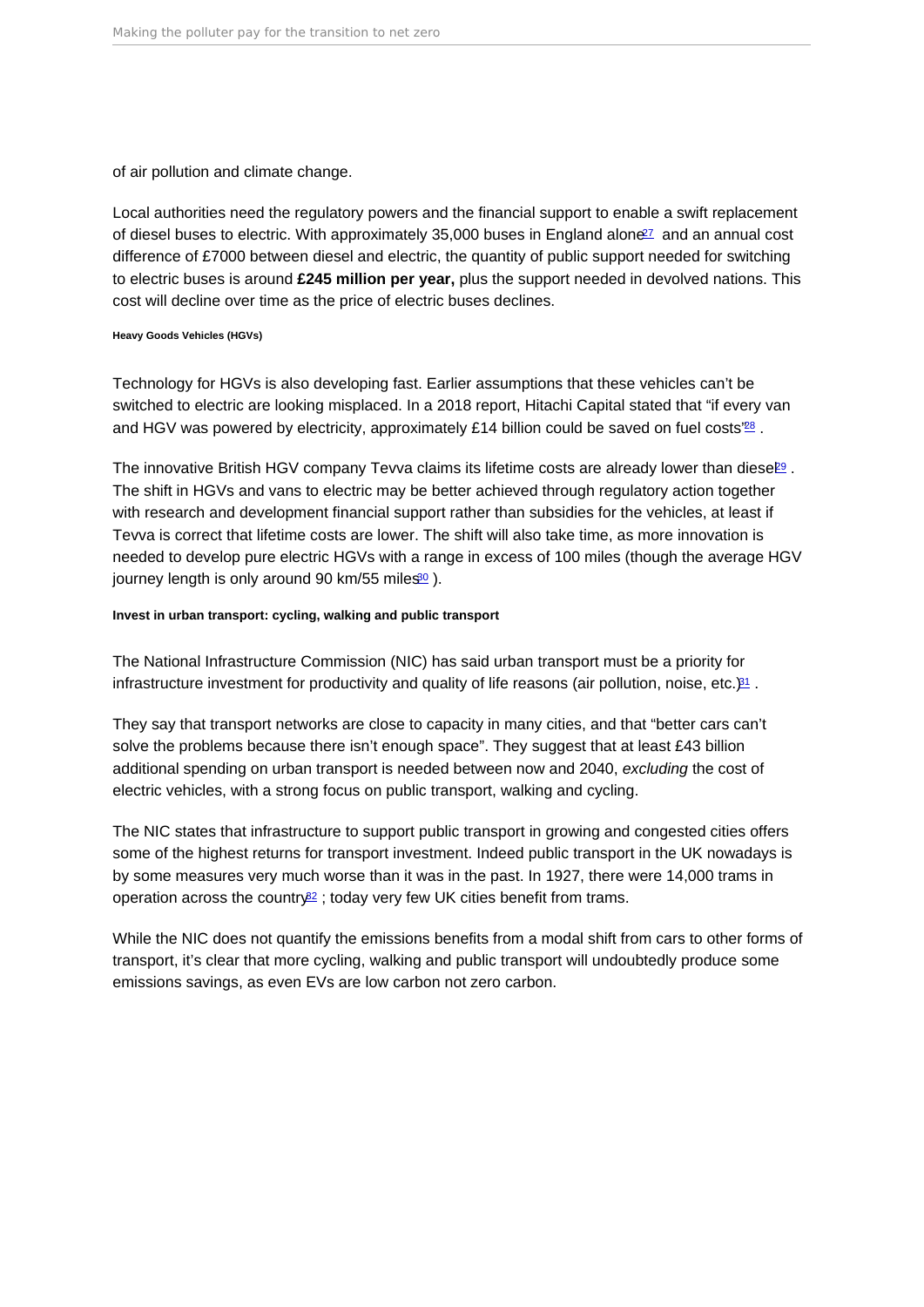#### <span id="page-17-0"></span>Modal shift to cut emissions

The UK's Committee on Climate Change (CCC) in their 2016 Progress Report estimated that modal shift can reduce the distance travelled in cars by 5-10% by 2030. They called on the Department for Transport to better model the emissions savings from switching to cycling and walking<sup>[33](#page-42-0)</sup>.

£43 billion by 2040, or roughly £2 billion per year, is likely to be at the low end of what is needed if UK cities are to become more like Copenhagen or Amsterdam, with their much higher levels of cycling and tram systems.

#### Levels of investment

Transport for Quality of Life have called for a £2 billion a year investment in cycling infrastructure. They have also reported that some towns and cities across the world are now making buses free to use to encourage people out of cars, reduce congestion and reduce air pollution.

It's been estimated that making buses free in the UK could cost an additional £3 billion per year. Friends of the Earth is arguing that to start with bus travel should be made free to the under 30s.

For the purpose of this report we have used an estimate of £6 billion a year extra funding for walking, cycling, buses and trams. Some of this money could be reallocated from high-carbon road projects or through switching funding from the expensive HS2 project to cheaper rail improvements.

Friends of the Earth has commissioned research to identify the changes and costs of developing an urban transport system compatible with net zero. We will update this estimate when it is completed.

We have not looked at inter-urban travel beyond cars but have commissioned separate research into the expenditure needs for railways. We will publish this shortly.

## Investing in the power sector

Estimate of annual government investment needed: approx. an additional £1bn above planned to 2030, with subsidy free auctions and market mechanisms becoming increasing important.

#### Pathway

The emissions reductions from the power sector are a success story for the UK. But there's much more to do to build on the 65% reduction in emissions from electricity supply since 1990.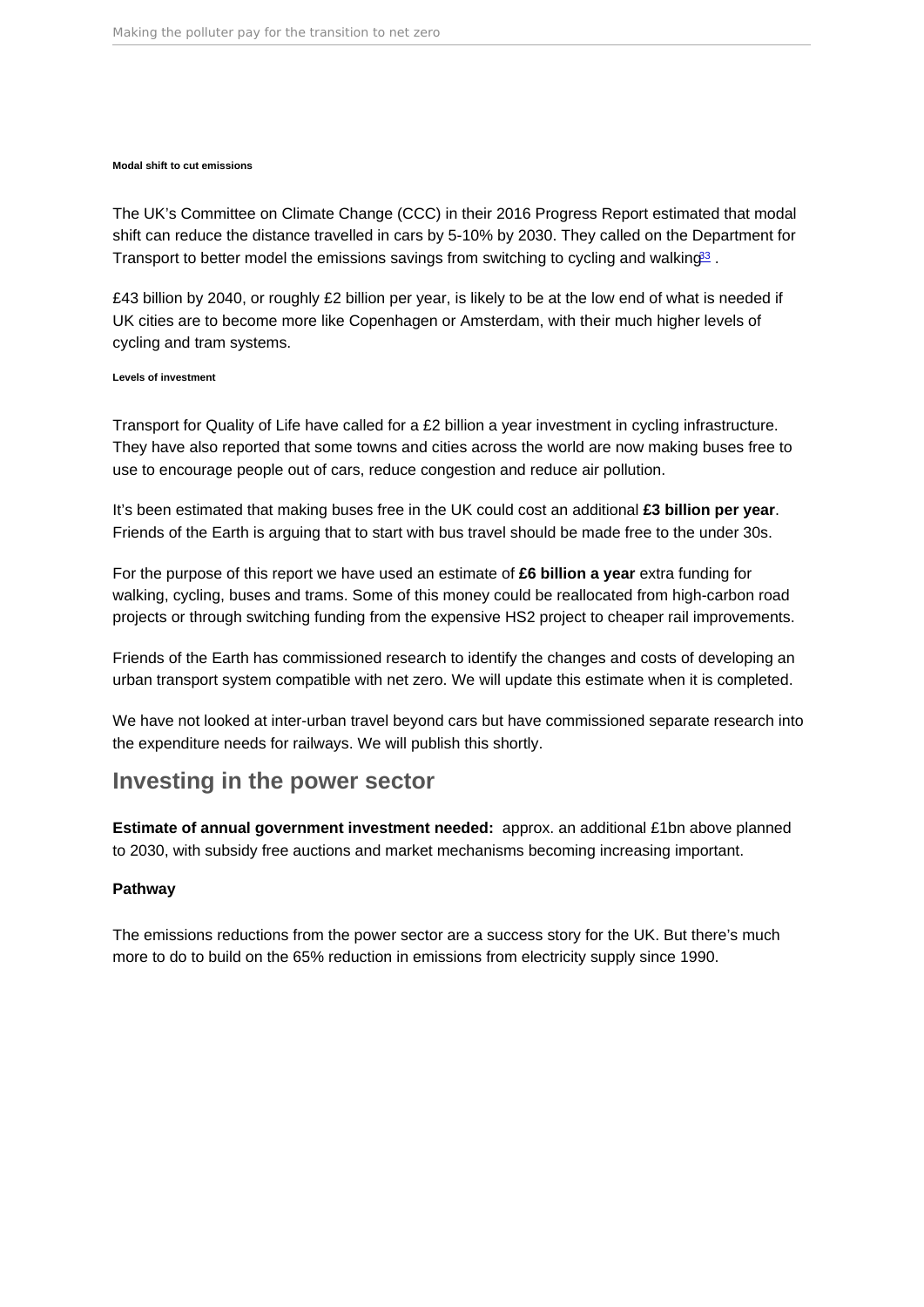<span id="page-18-0"></span>The CCC max scenario has this almost totally decarbonised by 2050: a 99% reduction from 1990 levels. It may be possible to fully decarbonise this sector earlier, even though it will need to expand considerably to provide all the energy needs for heating, transportation and much of industry. This will require significant action on energy storage.

Main actions and costs

Maintain the shift to renewable electricity while simultaneously electrifying transport and heating

Renewable energy is currently supported in the UK through the Renewables Obligation, Feed-in tariff and more recently through Contracts for Difference (CfD), which guarantee a set price of electricity. Together, these support mechanisms currently cost around £7 billion a yea $\frac{84}{4}$ .

These policies have helped develop renewable energy technology and drive cost reductions. The UK is now a world leader in offshore wind $55$ . Onshore wind is now the lowest cost source of new electricity, and solar power is also increasingly capable of delivering low prices. An analysis by the Green Alliance has shown that even with a low carbon price offshore wind will be cheaper than new gas plants by 2023. On-shore and solar farms already ar $e^{i\theta}$ . Ensuring the growth of offshore wind is the best option for consumers.

However, until the electricity produced by coal or electricity factors in the full cost of climate damages renewable energy will still need a strong route to market into the future. The UK's Carbon Price Floor mechanism, currently frozen at £18/tCO<sub>2</sub>, could be increased to better reflect the harm caused by coal and gas and to reduce or eliminate the support renewable energy needs.

Heating and transport

The quantity of renewably-powered electricity will need to rise substantially to also provide additional electricity for heating and transport. Eventually the UK will need something like 800 TWhr of renewable electricity (eight times the current amount of renewable electricity), with around 320 TWhr to decarbonise the grid to 50g/CO2/kWh by 2030. Current government ambitions for offshore wind is 30GW by 2030 which is around half of what is needed by that date.

#### Storage

In addition investment in energy storage is also required. Short-term energy storage in batteries is already being tested at some solar farm and a number of onshore and offshore windfarm sites. But investment in multi-day storage and seasonal storage is also necessary, particularly as heating is electrified (see below).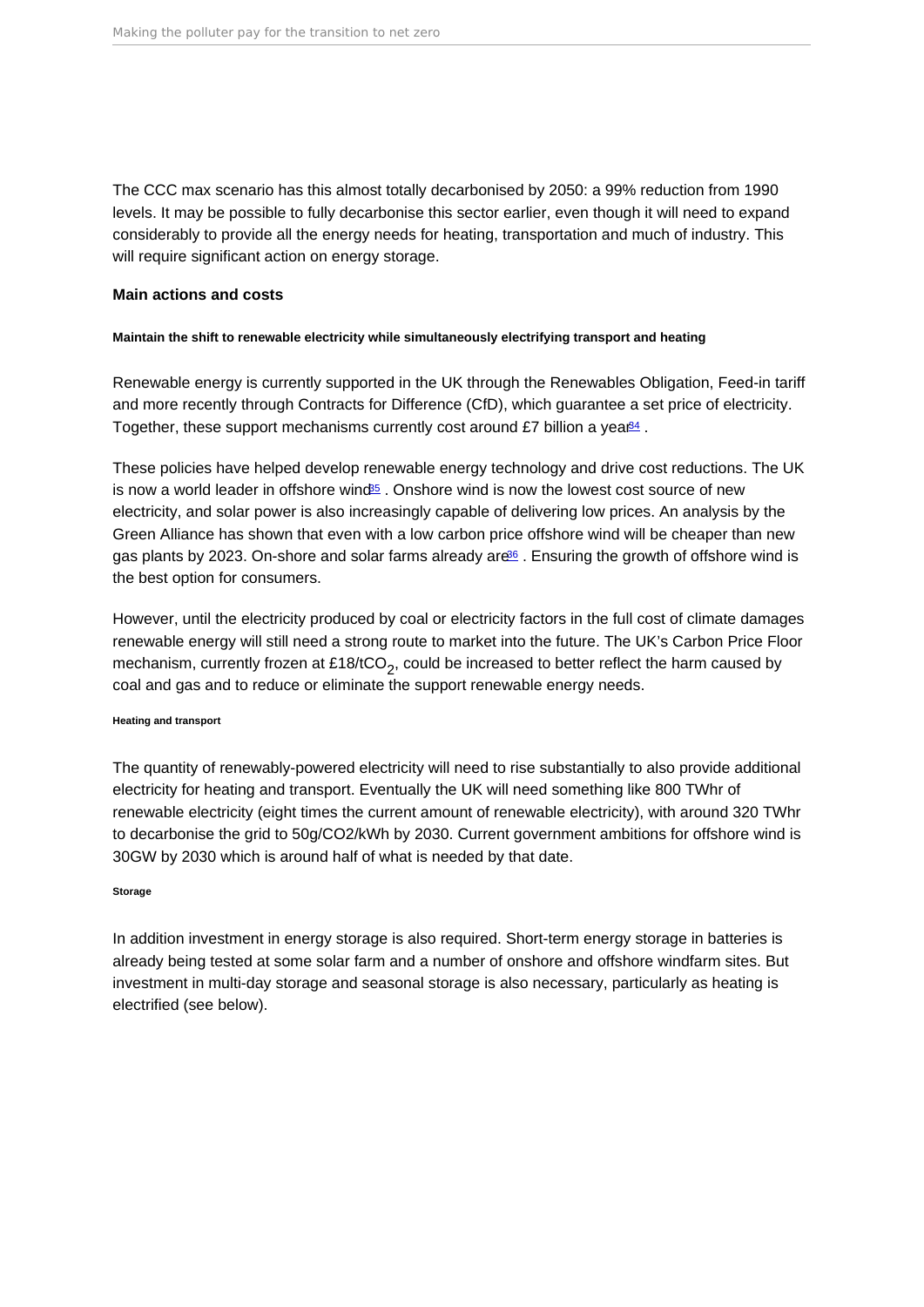#### **Financial mechanisms**

Identifying the financial mechanisms needed to speed up and scale up renewable energy for faster decarbonisation and faster electrification of transport and heating is not straightforward with rapid price falls in the technologies and fluctuations of wholesale prices. A higher Carbon Price Floor would reduce the level of support the industry needs, by helping to level the playing field.

The government has announced £577 million in 2019 for a CfD tender with a promise of biannual auctions thereafter. It's estimated that this could deliver 1-2 GW of offshore wind each year in the 2020s. Thanks to the tumbling costs of offshore wind, the £557 million announced for further auctions until 2025 could potentially build sufficient renewables for roughly another 100 TWhr.

This would still leave a gap of around 65TWh by 2030 to reach the lower decarbonisation goals. It also assumes that the current low bid prices for offshore wind and increasing market reference prices can be maintained, and that all planned projects get built. None of this is certain.

Depending on a range of factors, an additional £500million-£1.5billion per year in CfDs should be made available over the period to 2025 to ensure sufficient renewables are built by 2030.

In order to secure deep decarbonisation we will also need to greatly increase renewable energy deployment in the 2030s and 2040s. This suggests we need to consider CfD auctions sufficient to ensure this. Alternatively, a mix of increased Carbon Price Floor and reduced expenditure on CfD.

Given the cost trajectory of renewable energy generation however, the actual subsidy element of these is likely to be minimal. The focus after 2030 is likely to be on ensuring that the market is able to deliver rapidly increasing amounts of renewable electricity.

#### **Development of a renewables-to-hydrogen pathway for energy storage and use**

Seasonal and multi-day energy storage will be critical for a 100% renewable energy future – particularly for heating. Day to day electricity storage can be supported through batteries in electric cars, battery storage at wind and solar farms, and pumped storage.

Hydrogen is a promising form of energy storage.

The hydrogen can be produced through electrolysis (splitting water into hydrogen and oxygen) using dedicated renewable energy and excess electricity at times of high wind and solar generation.

The existing gas grid can operate as an energy store for hydrogen, especially if a large proportion of demand for heating is provided by electricity. (The gas grid is already being upgraded to reduce methane leakages and the upgraded grid should be compatible with hydrogen).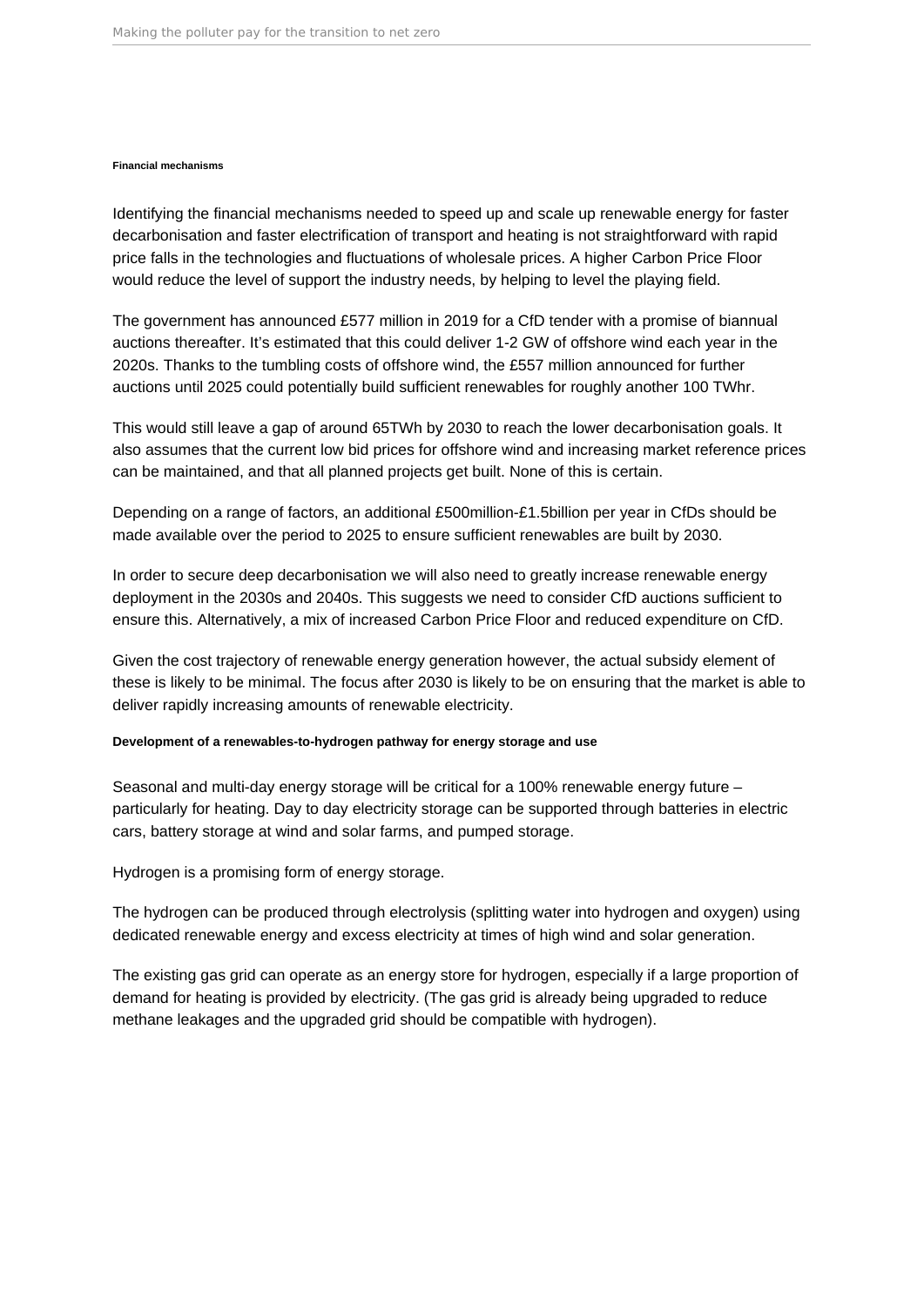<span id="page-20-0"></span>The costs of this are very uncertain and are strongly influenced by how the hydrogen is produced and the quantity needed. Right now what is needed is money to explore the options and costs, with an aim to reduce this cost considerably. The government recently announced £20 million of research money to do this<sup>[37](#page-42-0)</sup>.

Until there is greater clarity on the costs we are unable to make an assessment of public money needed for this area. Policy Exchange has recommended that "the Government should consider targeted investment to reduce the cost of electrolysers, at the same time giving due regard to export opportunities for the technology $38$ "

## Investing in buildings

Estimate of annual government investment needed: approx. £10 bn

Pathway

Nearly all the emissions in this sector are from the use of natural gas in heating. (Note: electricity use is captured in the section on the power sector). The CCC max scenario has this sector reducing to 4 MtCO2e by 2050, a cut of 95% from current levels and zero at 2055-70. This sector is particularly expensive to decarbonise fully.

There has been some limited progress in cutting emissions from this sector, for example through regulations leading to more efficient boilers. But only 22% reductions compared to 57% across all sectors. An earlier net zero date is practically possible but will require a huge step-change in government action.

Main actions and costs

Roll out an area-by-area heating transformation programme

Most home heating currently comes from burning gas.

To decarbonise heat, we firstly need better-insulated homes.

Secondly over at least the next 10-15 years the electrification of heating needs to be the priority, powered by a decarbonised grid.

Need for grants

To drive this forward, the government needs to provide householders with capital grants for heat pumps and other forms of electric heating, as well as funding a massive programme of home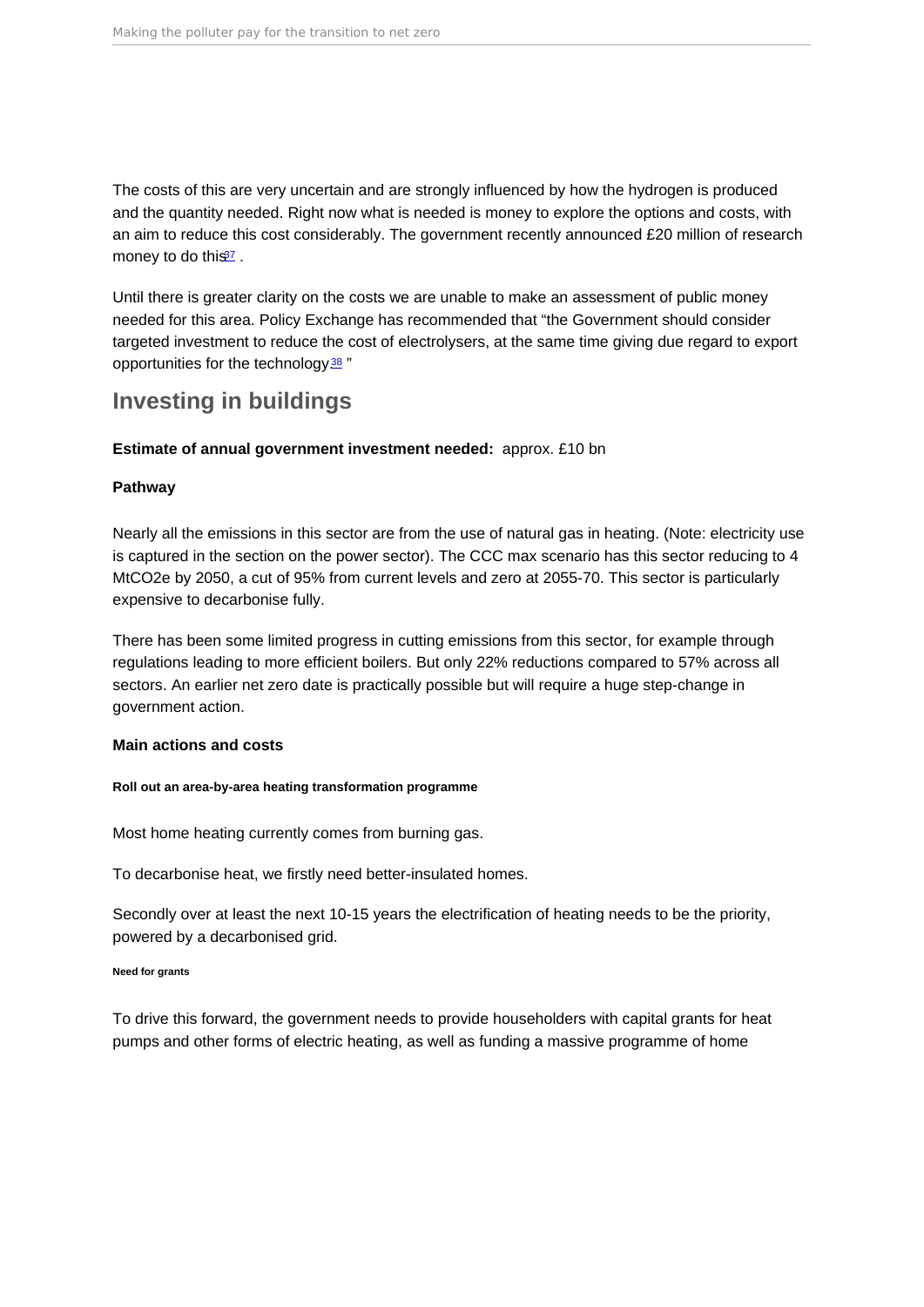### <span id="page-21-0"></span>insulation.

Yet currently, for most householders, there is no public funding available for energy efficiency measures. The failure of the government's Green Deal scheme has caused the roll-out of domestic insulation to collapse. Capital grants will also need to supplemented with regulations to force change at certain trigger points (e.g. boiler replacement, re-letting of homes or home sales) and to ensure standards are met.

#### Home insulation

The National Infrastructure Commission (NIC) has recommended that £3.8 billion is allocated by government for home insulation in social housing over 10 years<sup>[31](#page-42-0)</sup>. Research for environmental group E3G suggested that the cheapest way to deliver energy efficiency for all homes would be around £50bn over a twenty year period<sup>[39](#page-42-0)</sup>. This would include 0% interest loans for those householders able to pay for insulation.

The research also identified the very significant economic and social benefits from this investment. For every £1 invested by government in energy efficiency, £3.20 is returned through increased GDP, plus extra tax revenues of £1.27.

#### Heat pumps

Heat pumps, which on average provide three units of heat for one unit of electricity are the second vital part of decarbonising heat. The rollout of heat pumps will not be cheap because they are expensive to buy and fit.

Currently the government provides some support for heat pumps under the Renewable Heat Incentive. These are not upfront capital grants and instead are funded by income paid by the government over 7 years.

The cost per household for installing heat pumps has been estimated in government-commissioned research at around £9,000 per household. Not all homes will be suitable for fitting heat pumps, although if hybrid pumps are used then the vast majority should be.

There are 25 million homes in the UK. Upgrading these with a heat pump could cost around £5,000 to £10,000. This comes out as around £125 billion to £250 billion over the next 20 years. Some of this cost could be met by householders through contributing the cost of their boiler upgrade, but in practice it may be better to make this a government-led funded programme.

In addition, some upgrades of the electricity grid would be required to cope with the extra demand, estimated as around £20 billion by Element Energy<sup>[40](#page-43-0)</sup>.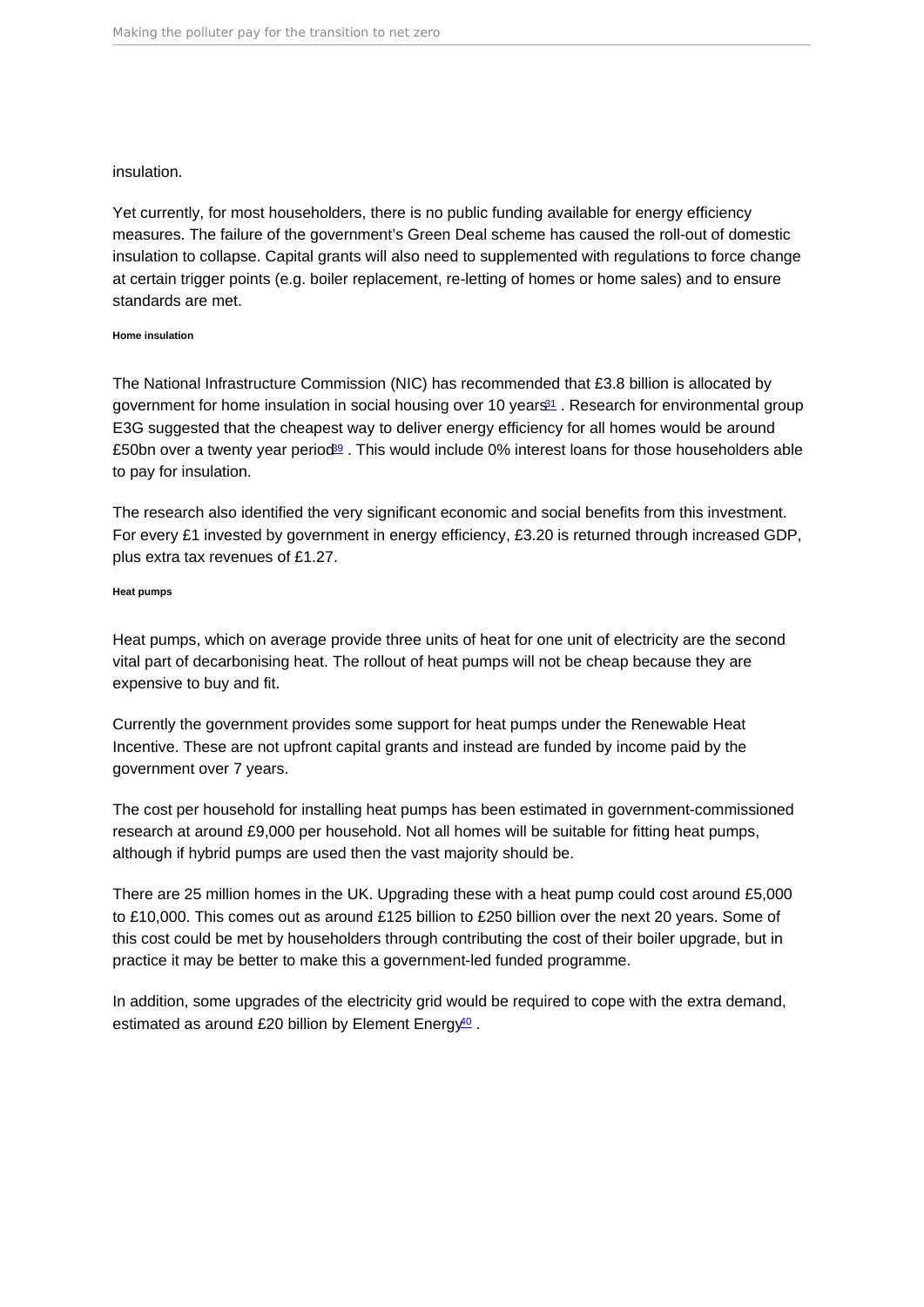#### <span id="page-22-0"></span>Transformation area by area

The costs for insulation and installing heat pumps could potentially be significantly reduced. A coordinated deployment of an area-by-area transformation programme would bring the added benefit of less overall disruption for householders.

Research based on a practical area-wide solid wall insulation programme in Bristol found that costs were 45% cheaper than piecemeal deployment.

This suggests that forecasts for a combined comprehensive energy efficiency and low carbon heating programme of around £195-320 billion are likely to be too high. A £10 billion annual programme over 20 years – a total of £200bn – may be sufficient. This lower cost estimate is within the range of cost estimates provided for the NIC by consultancy Element Energy<sup>[40](#page-43-0)</sup>.

Ensure that all new homes and buildings are zero carbon and contain integrated renewable technologies

The UK will need to build millions more affordable homes over coming decades to address the current housing shortage and to accommodate a rising population $41$ .

New homes and commercial properties should be

- Built to highest energy efficiency standards (e.g. Passivhaus standards),
- fitted with heat pumps or connected to low carbon heat networks
- with in-built renewable energy generation where possible (such as solar PV or solar hot water panels).

This isn't currently government policy. Houses are being built to low standards and still being connected to the gas grid (although the Government has at last set a date for this to cease).

The Prime Minister did at least announce in May 2018 that "we will use new technologies and modern construction practices to at least halve the energy usage of new buildings by 2030". But more is needed.

The additional cost of building homes to high energy efficiency standards, with integrated renewable power (the old Zero Carbon Homes target, scrapped by the government) is actually very low. An analysis by the Green Alliance suggests the cost is around 1.4 per cent more than current building regulations, and the savings in energy bills will mean this will be recouped in around 6 years<sup>[42](#page-43-0)</sup>. The price of installing a heat pump in new builds in also going to be much cheaper than retrofitting, although will still cost around £5,000.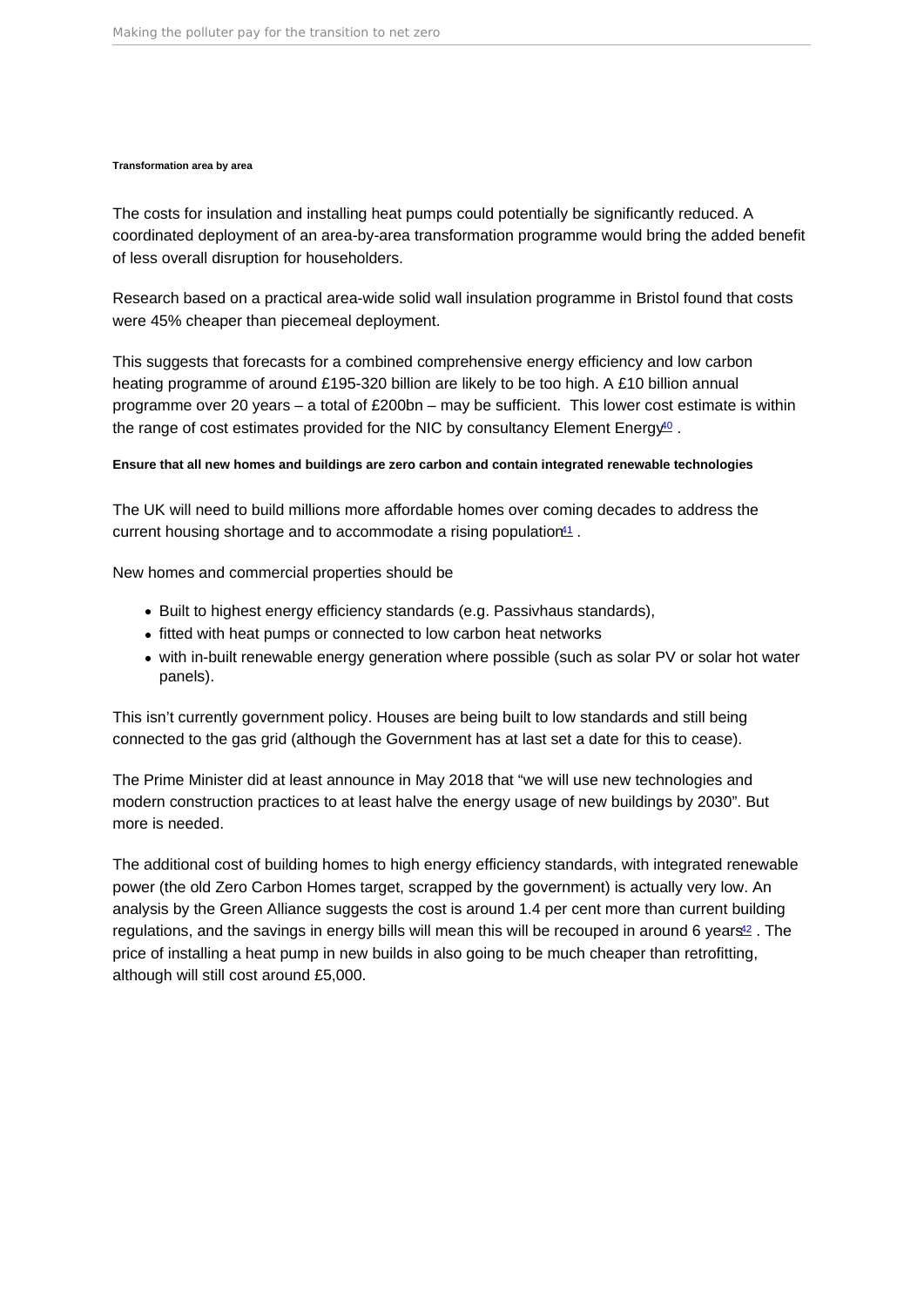#### <span id="page-23-0"></span>Government choices

The government should regulate for all new build homes to be zero carbon and fitted with heat pumps or plugged into heat networks. They should not need to subsidise the cost of building new homes. Instead of saving developers money by slashing energy efficiency standards, they should look to other measures to make housing more affordable, such as by reducing land values and speculation.

## Investing in agriculture and land-use

Estimate of annual government investment needed: Approx. £1.5 billion

### Pathway

Agricultural emissions have reduced slightly but have scope to reduce further and to be more than offset through negative emissions. The Committee on Climate Change (CCC) has suggested emissions from agriculture could be slightly reduced to 45.3 MtCO2e by 2030 with scope for further unquantified emissions reductions later.

An analysis for Friends of the Earth has estimated that around 80 MtCO2e could be removed through land-use change. This is roughly the same as the CCC max scenario which includes a total of 67 MtCO2e reductions.

#### Main actions and costs

Double the area of UK land forested and increasing carbon in soils, peatlands and salt marshes to sequester carbon

Forests – planting more trees

The Woodland Trust together with the community forests in northern England are promoting the concept of a northern forest. This would stretch from Liverpool and Chester on the west coast to Hull and Whitby on the east coast, with 50 million trees planted over the next 25 years. The Trust estimates the costs as £500 million (£20 million per year) and the benefits add up to £2.5 billion<sup>[43](#page-43-0)</sup>.

In 2015 the Natural Capital Committee (NIC) recommended the planting of 625 million trees across 250,000 hectares.

The Royal Society and Royal Academy of Engineering have said in their joint report on negative emissions that 1.2 million hectares of land should be planted with trees.

The Centre for Alternative Technology and Friends of the Earth both argue that the UK should aim to double the amount of tree cover in the UK from 3 million hectares to 6 million hectares. This would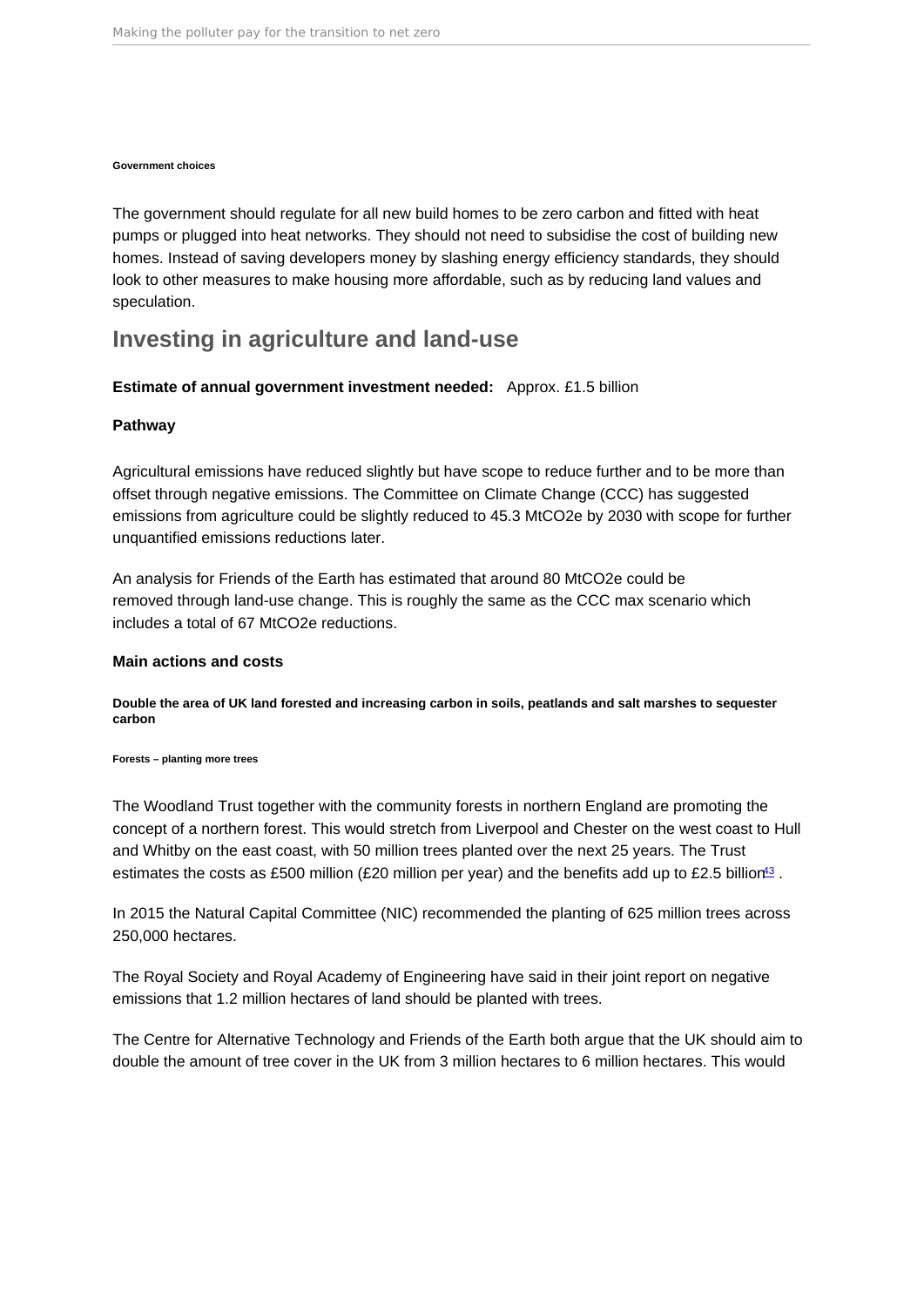<span id="page-24-0"></span>include freeing up some land from agriculture by changing diets. See below.

The forestry industry estimates that up to 7.3 tonnes of carbon can be captured each year by each hectare of productive woodland, including through substitution of building materials  $44$ .

The cost of forest expansion

The costs of this expansion of forestry can, in part, be met through annual payments to landowners and farmers to establish and manage forests. This would be partly through a reformed farm payments system and partly through additional grants.

Costs of tree-planting varies depending on the quality of land. In England, as in Scotland, grants are available for capital and maintenance costs<sup>[45](#page-43-0)</sup>. The average payment under Scotland's Forest Grant Scheme is around £4,000 per hectare of trees planted (which includes an initial planting payment, a capital grant, and annual maintenance payments for 5 years $)$ <sup>6</sup>.

Making allowances for potentially higher land costs in England, we estimate funding of £5000 needed per hectare, with the 3 million hectares planted over the next 30 years starting in 2020 (i.e. 100,000 hectares per year).

This therefore requires £500 million per annum for afforestation. The NIC has suggested that planting woodland around towns and cities would yield a very high benefit cost ratio of between 5:1 and  $6:147$  $6:147$ .

#### Soil and habitat restoration

The Royal Society and Royal Academy of Engineering's recent report on negative emissions identified significant potential to sequester carbon through

- better soil management in agriculture
- the restoration of peatlands.

They suggest better soil management could drawdown 10MtCO2 per year by 2050 and that habitat restoration, principally salt marshes and peatlands, could sequester an additional 5MtCO2 per year.

The government is promising changing farm subsidies to ensure that public goods result from public money. This must include better soil management. We have not included an extra cost for improving soil carbon as it appears from government statements that it is already planned and will be cost neutral.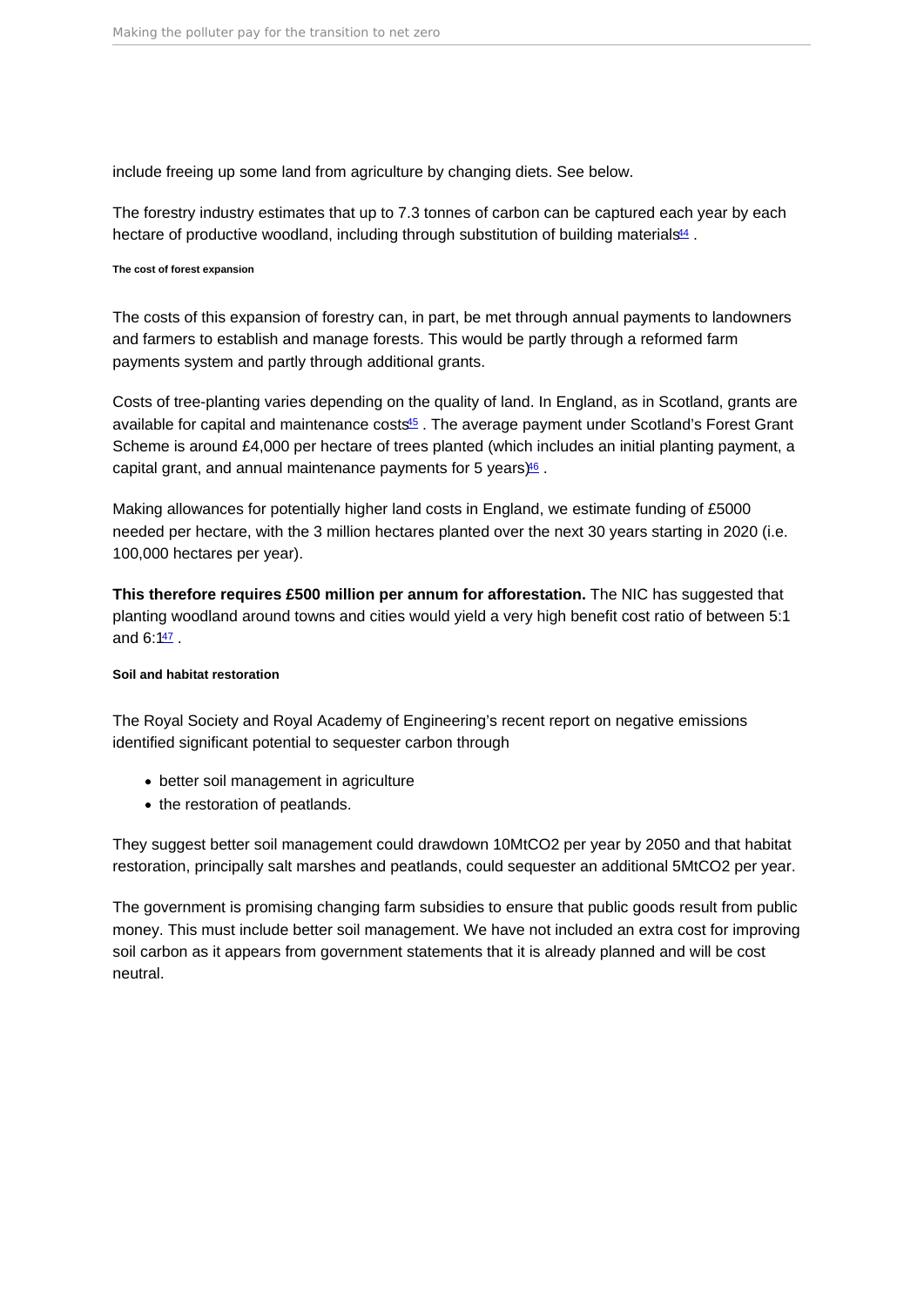#### <span id="page-25-0"></span>The cost of restoration

The cost of habitat restorations is estimated by the Royal Society and Royal Academy of Engineering to be around \$10 (£7.60) to \$100 (£76.00) per tonne of carbon. They point out that these ecosystems provide services such as flood alleviation worth thousands of pounds per hectare.

A recent assessment of costs in Scotland found the costs of peatland restoration varied enormously, from £300-£5000 per hectare, with on-going costs of £25-400 per hectare<sup>[48](#page-43-0)</sup>. That makes it difficult to provide an estimate of the funds needed.

The UK has nearly 3 million hectares of peatland and 80% is considered to be in poor condition. The Royal Society and Royal Academy of Engineering suggest restoring 1 million hectares of peatlands and 1.25 million hectares of wetlands and saltmarshes. Using the mid-point of the assessment of costs in Scotland suggests an investment of around £2650 per hectare plus approximately £200 per hectare on-going costs.

This suggests a cost of approximately £1 billion per annum for habitat restoration over a 10 year period. Governments across the UK have provided less than £30 million.

Reduce methane emissions by reducing consumption and production of meat and dairy to healthy sustainable levels

#### Consumption

Methane is a much more powerful greenhouse gas than carbon dioxide. In the UK livestock production is responsible for more than half of methane emissions. (Waste management and leaks from gas pipelines are responsible for the majority of remainder).

There are experiments underway to test whether feeding a particular type of seaweed to cows can reduce the amount of methane produced. But it is early days and to date the impact on the taste of meat and milk has yet to be tested $49$ .

#### Healthy diets

Even if this and other feed technology can work – and it's a big if – the UK average diet already contains unhealthy levels of meat. This is damaging to health and costing the NHS.

6 out of 10 men and 4 out of 10 women exceed recommended levels of meat consumption.

Shifting to healthy diets will not only reduce methane emissions directly, but also free up land for forests and wildlife. It is also necessary for meeting greenhouse reduction targets because technological actions, efficiency improvements and reducing food waste is not enough on their own<sup>[50](#page-43-0)</sup>.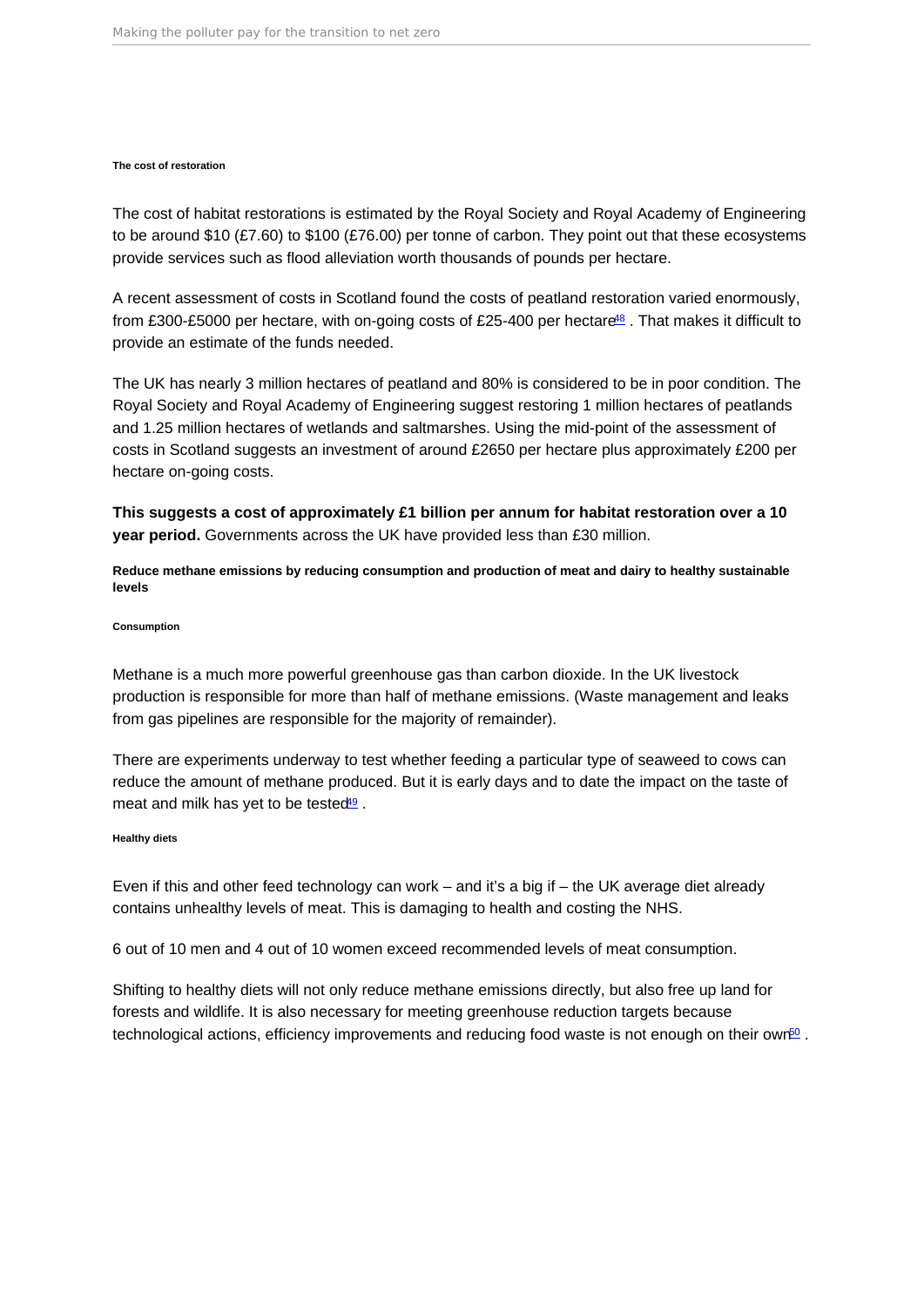<span id="page-26-0"></span>Freeing up land for forests and wildlife

A more sustainable diet in the UK could free up more than 3 million hectares of land in the UK. We recommend using this in part to plant new forests $1$ .

It would also reduce the impact of livestock feed production overseas. For example, preventing deforestation for soya production in the Brazilian Amazon. The UK imports 1.1 million tonnes of soya products for animal feed<sup>[52](#page-43-0)</sup>.

Public health campaigns for a low-meat diet

Evidence from anti-smoking campaigns suggests that public health campaigns can work to change public behaviours<sup>[53](#page-43-0)</sup>. In 2018/19 the government intends to run 140 communications campaigns<sup>[54](#page-43-0)</sup>. It obviously has faith that public information campaigns work.

According to obesity charities the government spent £5.2 million on its Change4life food campaign. But it's up against the junk food industry which spent £143 million in the same yea $\frac{65}{5}$ .

Eating meat no more than three times a week has been estimated to prevent 45,000 early deaths a year in the UK and save the NHS 1.2bn a year.

Given the health benefits and the consequent saving to the NHS, public health campaigns to communicate the benefit of low meat diet should be funded at least in the scale of the Change4life campaign cited above. We suggest £10 million per annum.

To do this the UK national dietary guidance – the Eatwell Guide – should be reviewed to ensure that sustainability is fully integrated. It should then underpin all healthy eating advice to the public, as well as government and local authority procurement. It should introduce mandatory standards for caterers to ensure that meals paid for by taxpayers in schools, hospitals, prisons, care homes and all government departments are healthy and sustainable.

Fiscal measures to encourage dietary shift

The government should explore fiscal measures such as introducing VAT or other tax on some types of livestock products. These could be ring-fenced for implementing healthy, sustainable eating strategies. The sugar tax is a good example. This is expected to raise around £275 million a year which will fund improvements in school sports. And there could be financial incentives for growing vegetables and plant-based proteins.

Livestock production

The government should aim for sustainable levels of livestock production in line with: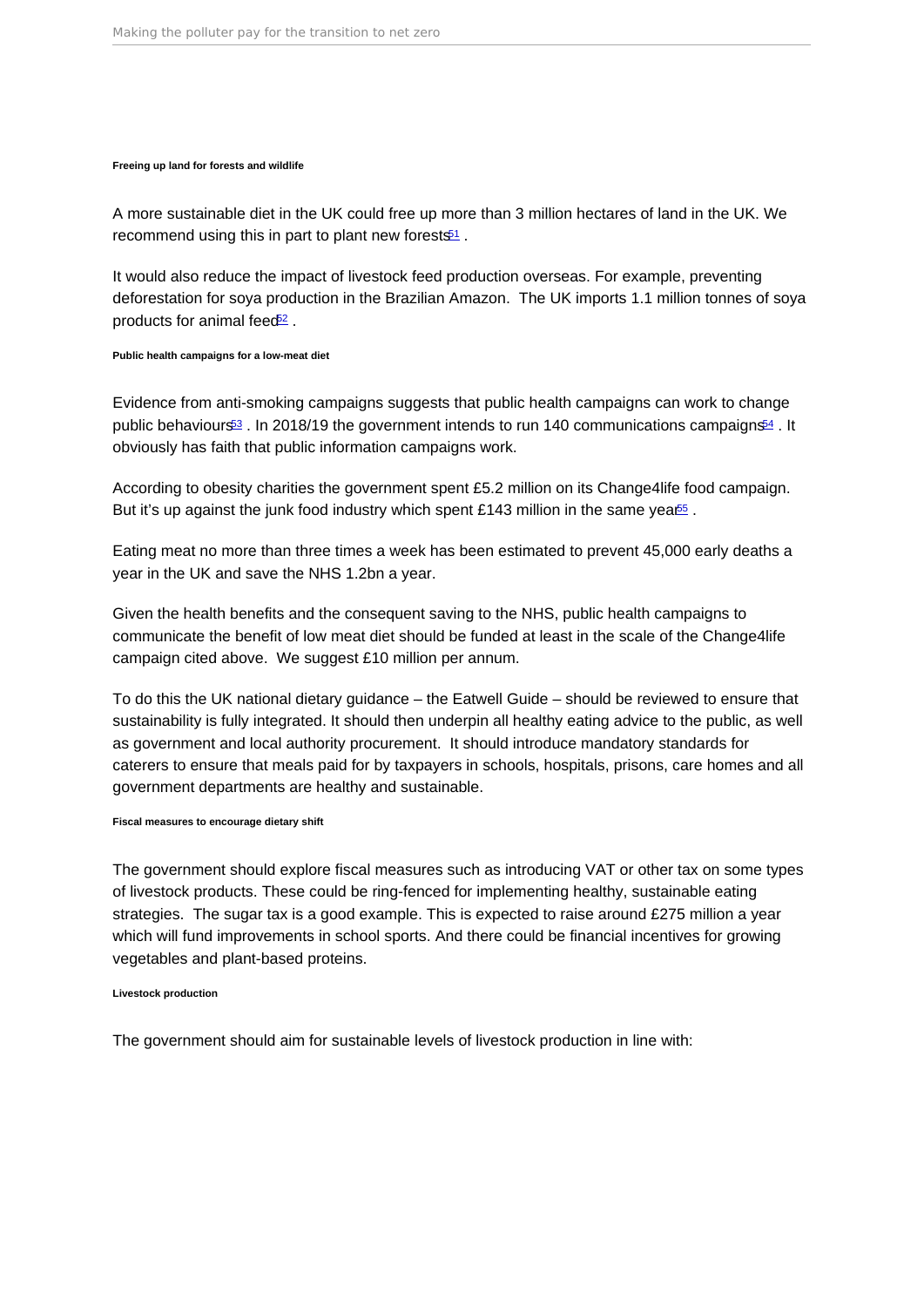- <span id="page-27-0"></span>• the carrying capacity of land
- climate change goals and environmental limits
- the principles of sustainable diets
- public expectations for high quality, high welfare, and sustainably produced UK livestock products.

This should also include the UK's impact on emissions in other countries including deforestation and other land use change from soy production for animal feed.

### **Managing the transition**

Further research is needed to determine which production systems provide greatest benefits. What would be a more appropriately sized and structured livestock sector taking into account the UK's geography and climate.

This could also free up land for alternative use, contributing to a range of policy goals, such as flood alleviation or nature conservation.

Farmers, land managers and communities who live and work in these areas should be supported to enable a managed transition to reduced stocking densities and alternative land use.

There should be protection for high quality permanent grassland and carbon-rich soils. This could be delivered by maintaining inventories and ensuring appropriate site-specific livestock stocking densities to avoid overgrazing. Along with greater support for agroforestry - integrating trees and shrubs onto agricultural land.

#### **Labelling to help the consumer**

Clear and honest labelling including a mandatory method of production labelling should be introduced for all livestock products to empower the public, level the playing field and reward farmers who shift from volume to quality production.

## **Investing in extreme weather protection**

## **Estimate of annual government investment needed:** Approx. £1bn

## **Protect people from extreme weather**

In the UK the wildfires during the heatwave of 2018 were a foretaste of what's to come in a hotter world.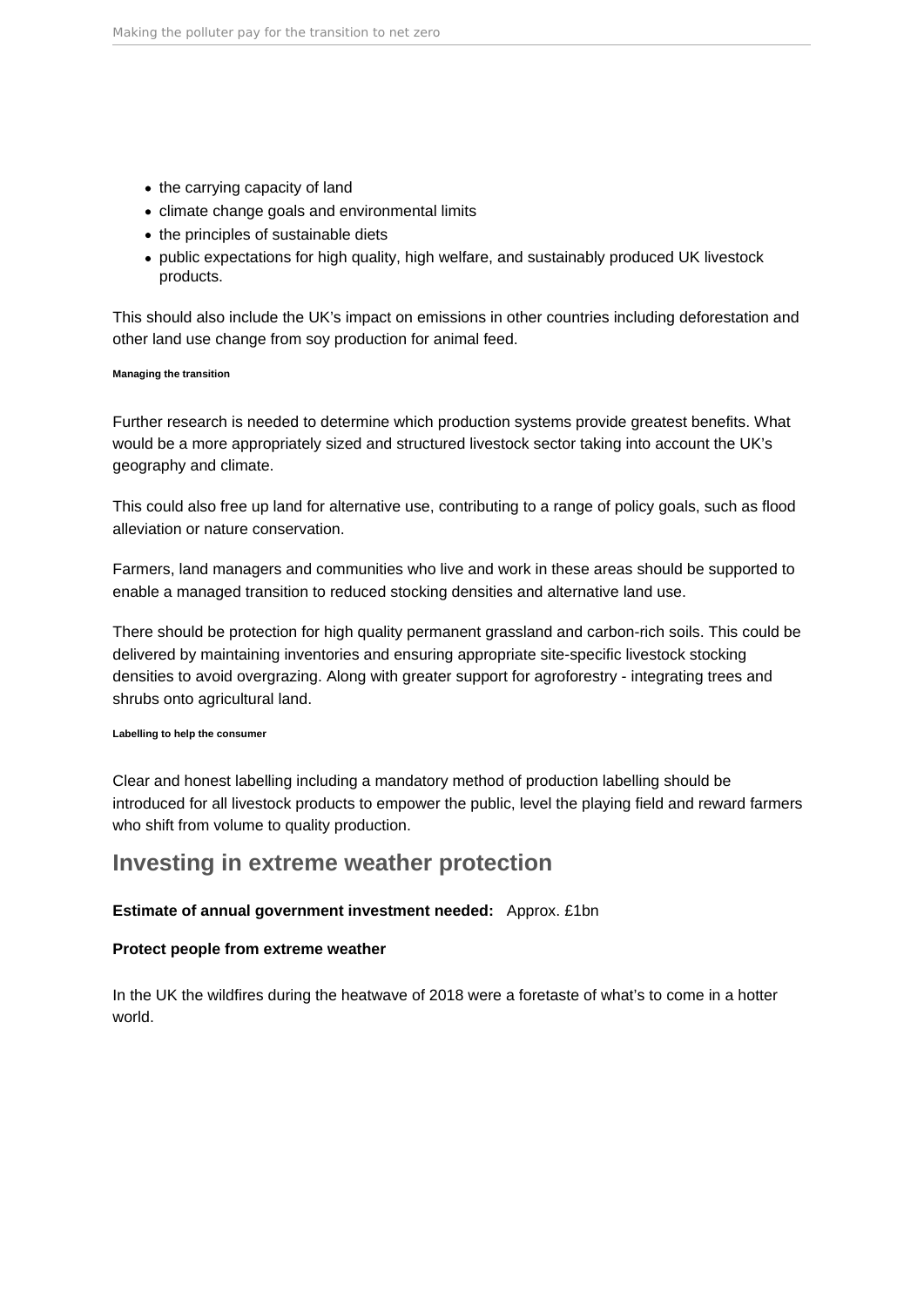UK rainfall levels have got heavier since the 1980s and recent severe floods bear the imprint of human-made global warming. Meanwhile, sea levels around the British coast have risen by 10cm already over the past century. The time-lag in the climate system means we're already committed to more warming, even if we stopped all emissions tomorrow.

Whilst the UK, as a rich nation, is much better placed to cope with the impacts of climate change than many developing countries, there's still a cost to be borne.

We need to urgently adapt our homes, communities and landscapes to the increasing risk of floods, wildfires and heatwaves.

Politicians tend to respond to disasters like floods and wildfires by focusing on the emergency response – whether that's sending in the army or piling up sandbags. But that's a very near-sighted approach when faced with an inexorably changing climate.

#### **Smarter adaptation**

The National Infrastructure Assessment (2018) estimates that relying on emergency measures alone to combat increased flooding and droughts would cost the country £40 billion over the next 30 years.

But it calculates that taking a smarter approach to adaptation, by building up our resilience, would cost 'just' £30.5bn over that same period - around £1bn/year.

This includes building flood defences (drawing upon the Environment Agency's latest Long Term Investment Scenarios from 2014), natural flood management measures like tree-planting, and safeguarding against drought by wasting less water.

A previous assessment of future flood defence spending needs by the Environment Agency in 2009 stated that its 'most favourable scenario' was to invest £20 billion between 2010 and 2035. The National Infrastructure Commission (NIC) and Environment Agency climate change scenarios, however, are predicated on a 1.5-2C world. Under business-as-usual levels of warming, the costs of adaptation become much, much higher.

While governments must aim for a future that keeps temperature rises below 1.5C it is prudent to start preparing for a world of climate change failure in which the world warms by 3C or more.

## **Flood risk**

The Committee on Climate Change, as part of its background work for the second Climate Change Risk Assessment (2017), commissioned a study that looked at UK flood risk and sea level rise under a 4C rise in global temperatures.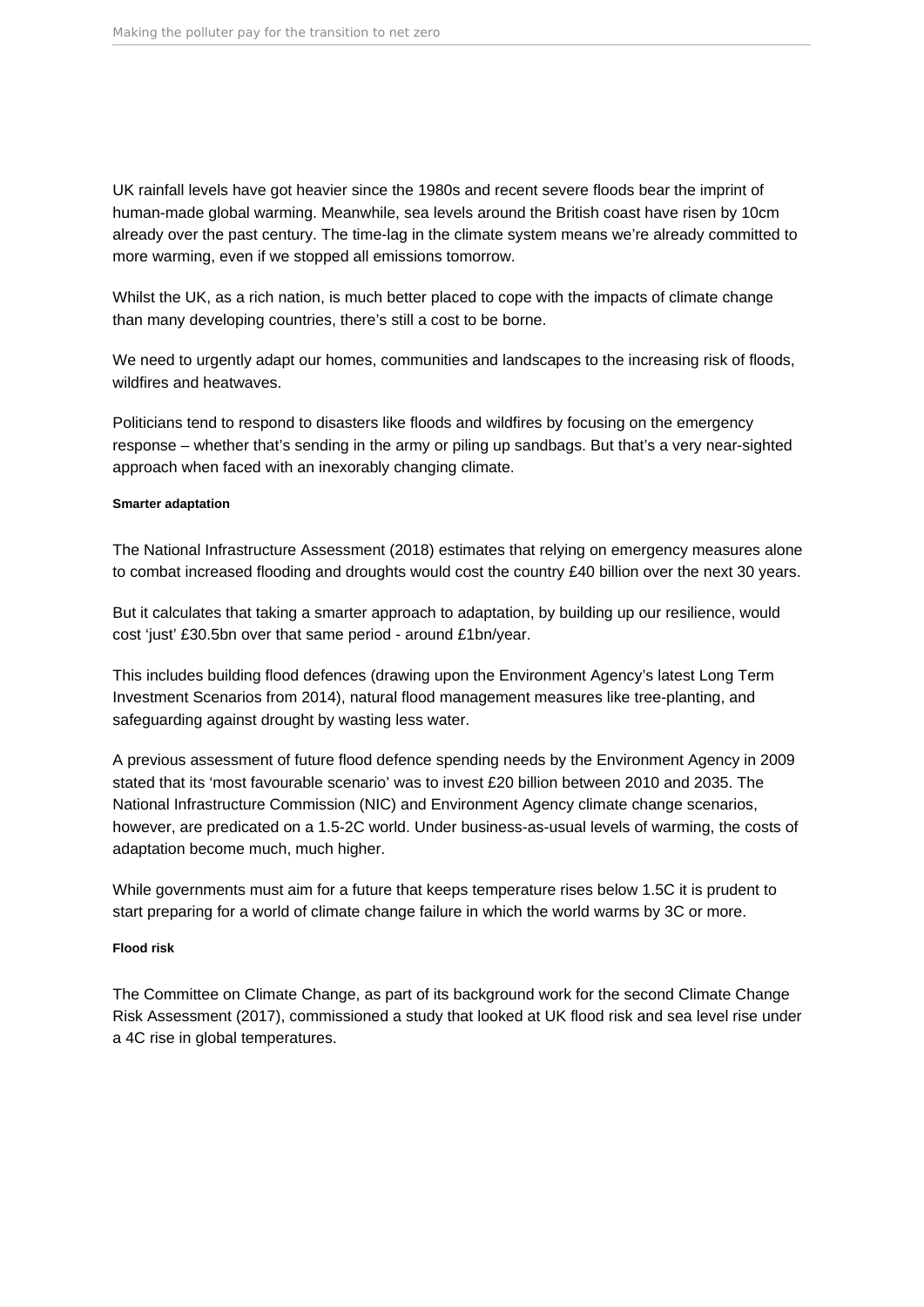<span id="page-29-0"></span>This showed that the area of low-lying land at risk of inundation from sea level rise would double under a 4C as against a 2C scenario<sup>[56](#page-43-0)</sup>.

The NIC agreed that the costs of adapting to 4C would be "much higher". Figures in its technical annex on flood modelling show that protecting households to its recommended standard of resilience under a 4C scenario costs an average of £1.8bn per year between 2020-2050<sup>2</sup>.

These do not take into account adaptation costs that result from global food shortages, conflict or high levels of forced migration. So this  $4^{\circ}$ C adaptation cost could be orders of magnitude too low.

Investing in flood protection and building resilience

Based on the NIC's 2018 assessment, the government needs to invest £30.5bn between 2020-2050, i.e. £1bn/year, on constructing flood defences, installing property-level flood protection, supporting natural flood measures and building resilience against droughts, heatwaves and wildfires.

## How to make the polluter pay

In this section we make the case for the introduction of a new carbon tax in the UK to both drive change in the sectors affected and to raise money.

We have identified that around £22bn of additional public money is needed annually to fund the lowcarbon transition and leverage in the necessary additional private finance.

A new carbon tax would not fund this entire transition. It would be a valuable source of revenue for addressing sectors where public finance is most needed e.g. home heating and urban transport.

It would also help drive decarbonisation directly, by penalising high-carbon activities and incentivising investment in clean alternatives.

A new carbon tax

There is a moral case for the fossil fuel industry – the oil and gas majors, refineries, and Big Six energy companies – to substantially contribute to the cost of transition to net zero.

These companies have profited over the years from fossil fuels. They have not had to pay the full price for externalised harms over the years, principally climate change but also air pollution and other impacts.

The carbon tax we envisage is not set at the estimated cost of the harm arising from one tonne of CO2. Instead we take the approach of the High Level Commission on Carbon Prices, chaired by Sir Nicholas Stern and Joseph Stiglitz. This recommended setting the carbon price at the level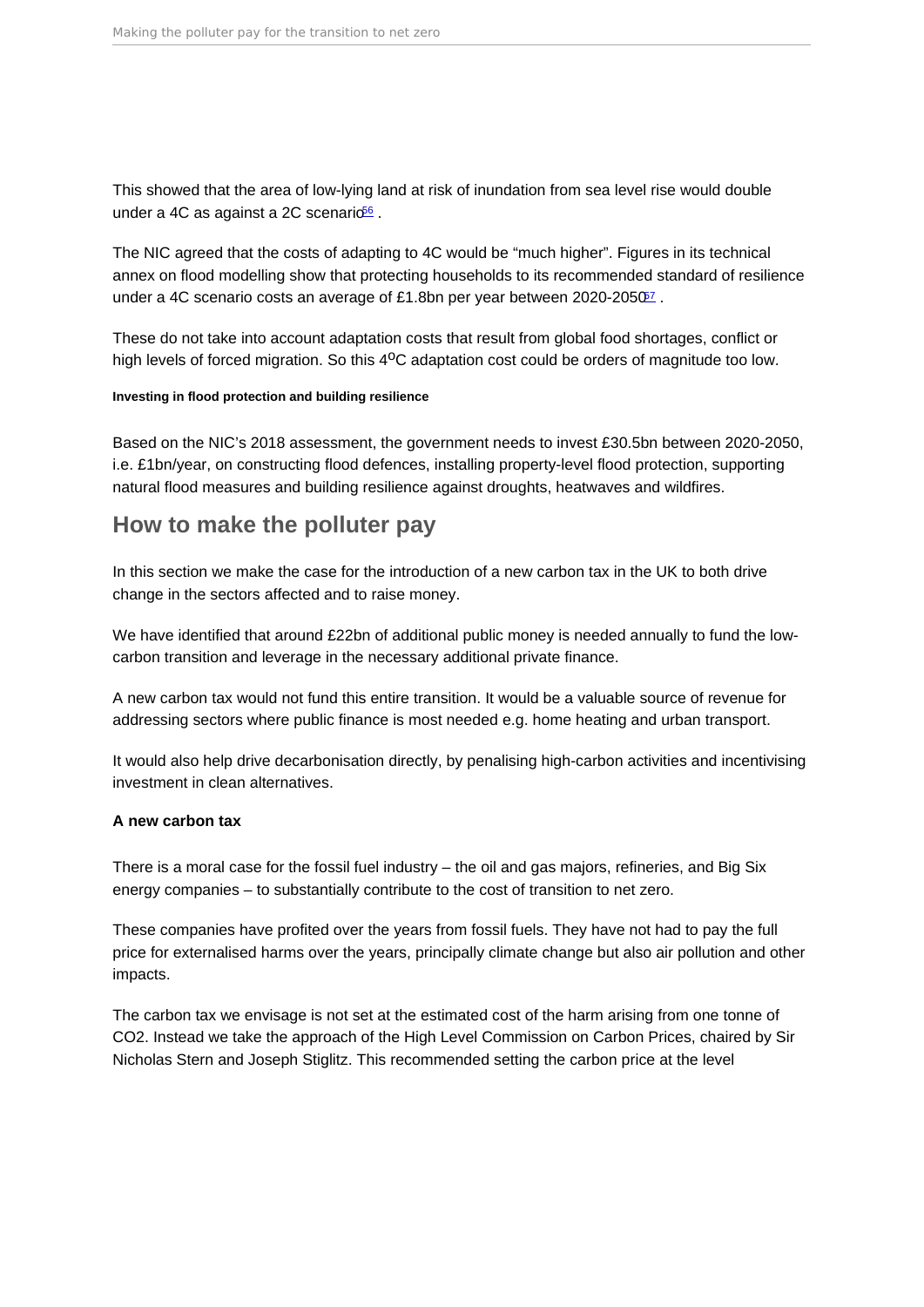<span id="page-30-0"></span>necessary to achieve the desired outcome<sup>[58](#page-43-0)</sup>. They suggested a rate of around \$40-80 (£30-60), as long as "a supportive policy framework is in place". This is much lower than most estimates of harm. Higher rates could be justified if seeking to force polluters to pay the full costs of the climate damages they have caused.

A Carbon tax is a tool among many

Like Stern and Stiglitz, Friends of the Earth does not see a carbon tax as a silver bullet. Some economists and policy advocates tend to portray a carbon tax as the only policy intervention needed to fix climate change. They use this to justify sweeping away all other climate policies and regulations.

Instead a carbon tax should be viewed as one tool in the climate policy toolbox, suitable for some sectors but not for others.

Even a well-designed carbon tax has the potential to be socially regressive unless it is complemented by mitigation measures. For example, significant investment in energy efficiency or better public transport.

Nevertheless, a carbon tax is now urgently needed in the UK. There is looming uncertainty about what happens to the existing Carbon Floor Price after 2021 (see below). Such uncertainty is only magnified by what may or may not happen with Brexit.

Like many others, Friends of the Earth believes it is now time to put in place a high and rising carbon tax. This tax should be levied upstream on the fossil fuel industry. It adheres to the polluter pays principle. Pragmatically it's easier to levy a tax on a small number of companies rather than lots of end-users.

A carbon tax must be progressive

Fundamentally, a carbon tax should not fall on the shoulders of the poorest in society. It should be accompanied either by a massive public investment programme (like the Green New Deal proposals currently being discussed by Democrats in the US) or by a tax-and-dividend scheme that would put money into people's pockets for reducing their own carbon footprint.

We also believe that any carbon tax has to be set at the appropriate level for different sectors. Friends of the Earth will be drawing on forthcoming research from the highly respected Grantham Institute for Climate Change Research into what the different tax levels should be and how it should be levied.

What are carbon taxes?

Carbon taxes are a tool to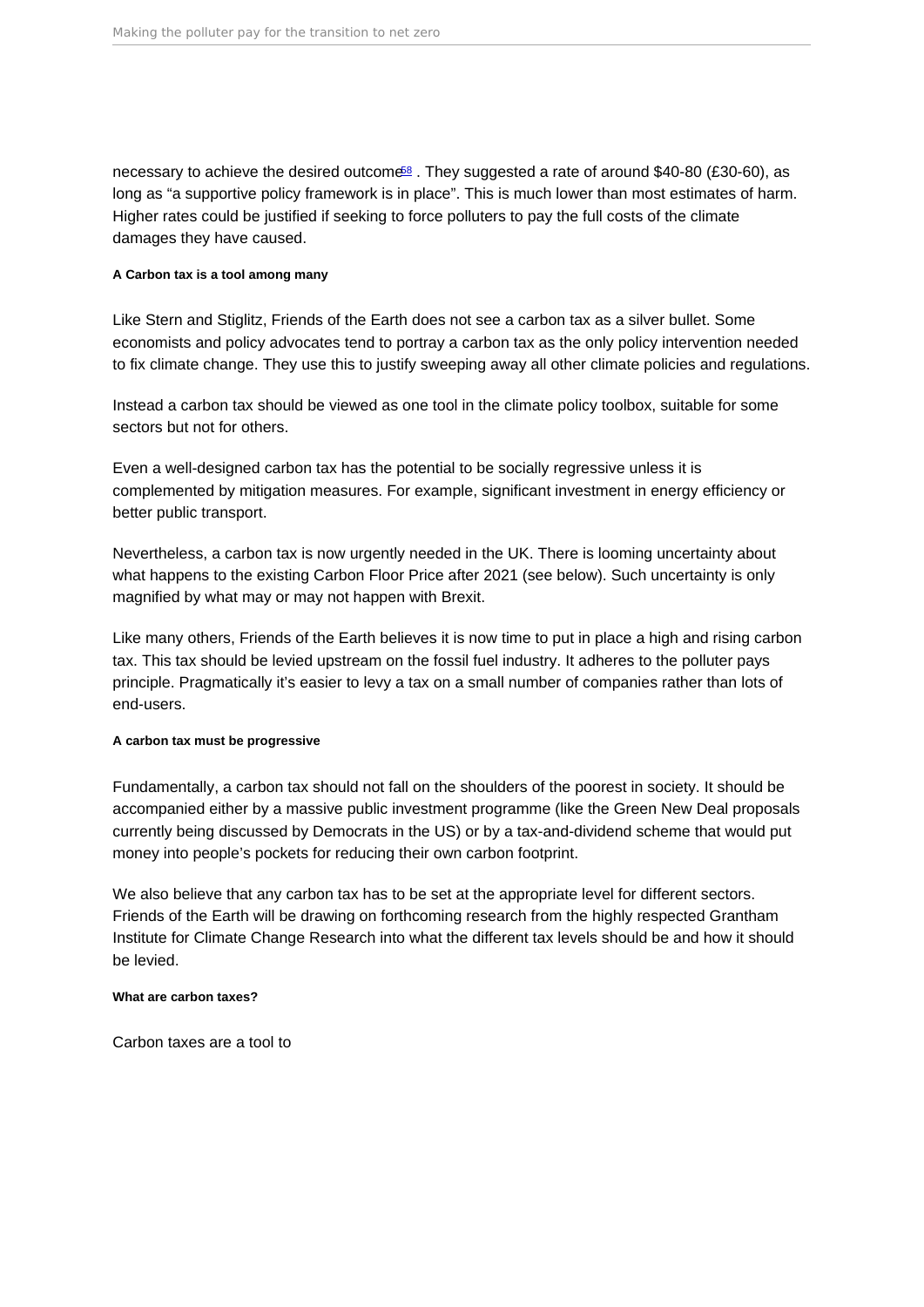- <span id="page-31-0"></span>discourage high-carbon activities
- encourage investment in low-carbon infrastructure and
- raise revenues for governments to spend ideally on decarbonising the economy.

Like any tax, they can simultaneously change behaviours (in this case, away from high-carbon and towards low-carbon activities) and raise money for the state.

Carbon tax v emissions trading schemes

Many countries around the world now levy carbon taxes. They are an alternative and arguably more direct way of putting a price on carbon than the other main climate policy favoured by some governments in recent decades – emissions trading schemes (such as the EU ETS).

Under an ETS, a market-wide cap on emissions is agreed and permits issued or auctioned to companies, who trade them in order to buy permission to pollute. Over time, in order to reduce emissions, the cap is reduced and fewer permits are issued.

The price of carbon is influenced by the numbers of permits issued and the ease by which the companies can reduce their emissions. In the EU ETS far too many permits were issued. The price of permits has been low almost its entire life since 2005, although recent changes have reduced the supply of permits and the price has increased.

## Carbon tax benefits

A carbon tax has several benefits over an ETS.

- 1. It's conceptually easier to understand and put in place.
- 2. The revenues that flow from a carbon tax are more predictable than the price of auctioned emissions permits, which fluctuate over time.
- 3. Emissions trading schemes invariably start by granting large polluters free permission to pollute (the process known as grandfathering).

Until recently, most ETS permits were handed free of charge to companies so revenues were very low. Now around £5 billion is raised across the EU, of which £1.5 billion is raised in the UK<sup>[59](#page-43-0)</sup>.

A Carbon Tax would give no such free ride to polluters.

## What about Brexit?

If – as seems plausible – Brexit results in the UK leaving the EU ETS, it would be far more efficient to replace it with a carbon tax. The government's current proposal is to set up a UK-only ETS, with its far smaller pool of participants and lower market liquidity.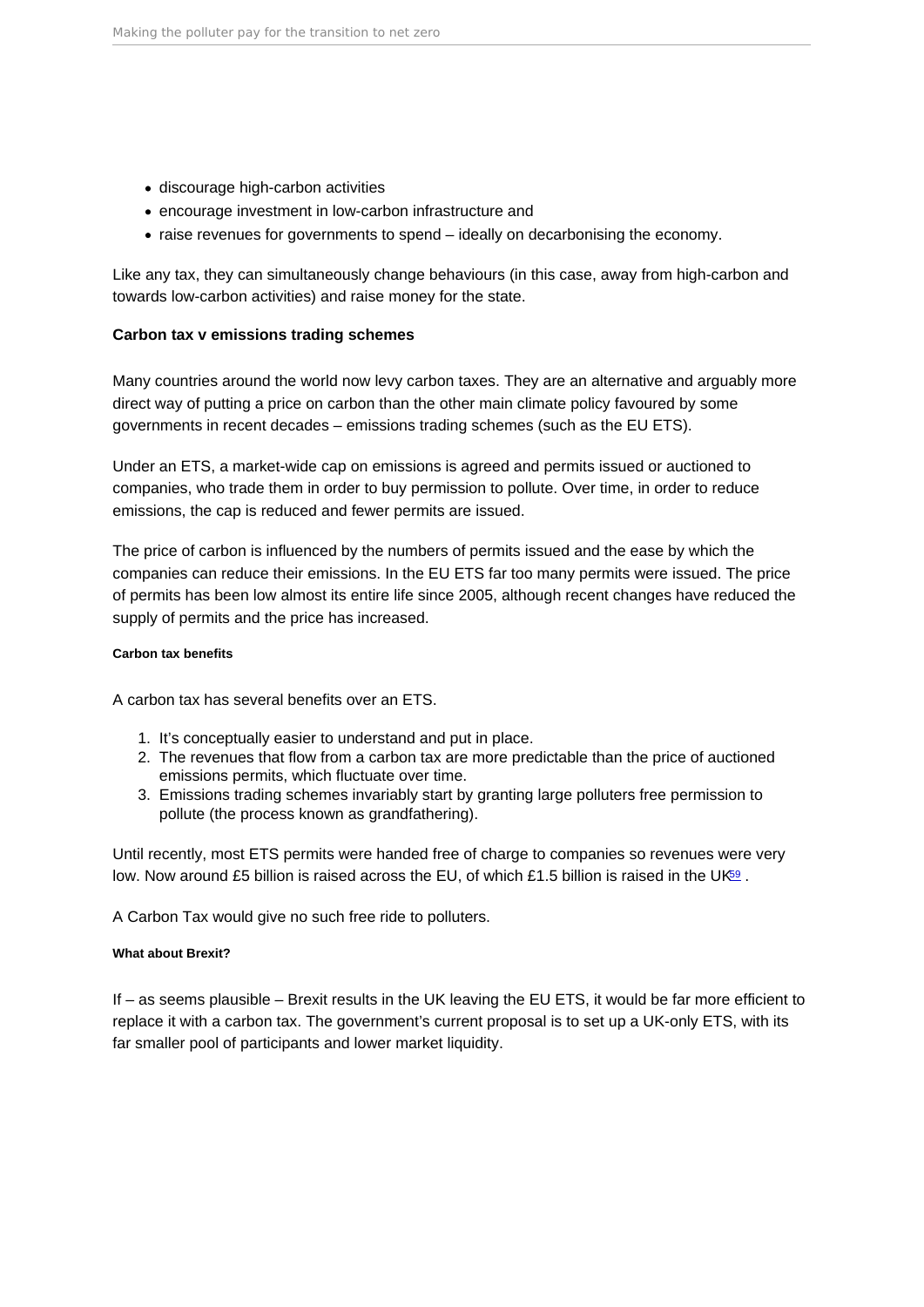#### **There are pros and cons to either system**

The most important thing is whether the price signal produced by a tax or trading scheme is high enough to trigger a shift in investment from high-carbon to zero-carbon.

In the UK, and indeed in most countries around the world, carbon prices are nowhere near high enough currently to decarbonise the economy in line with the Paris Agreement.

A high and rising carbon tax would help resolve some of the problems that currently bedevil UK climate policy. A need to drive deeper decarbonisation. A need for extra revenues for government to spend on low-carbon infrastructure, particularly in areas which have struggled to leverage in private finance e.g. energy efficiency, urban transport, electrification of heating, and reforestation. But as mentioned earlier, there isn't a catch-all solution.

### **The policy toolbox**

Other tools in the policy toolbox would also need to be used, such as:

**Direct regulation** – for example, bans on especially high-carbon or inefficient products (like the EU's ban on incandescent lightbulbs)

**Product design regulations** - to encourage greater efficiency

**Bans on new fossil fuel extraction** – such as halting fracking and ending opencast coal mining

**Subsidies** - for example to support afforestation

**Stopping perverse subsidies** - for example, Government financing fossil fuel projects internationally, as it currently does through UK Export Finance loans and other forms of finance

**Public information campaigns** - for example on diets or green heating option.

In addition, there is likely to be a need for additional taxes for sectors or activities not caught by the carbon tax (for example, on oil and gas extraction itself or a Frequent Flyer Levy to discourage excessive use of aviation).

#### **Putting a price on carbon: policies around the world**

Many countries now put a price on carbon whether via carbon taxes or emissions trading schemes.

A review by the World Bank in 2018 found that 45 nations and 25 subnational jurisdictions now put a price on carbon, covering about 20% of global greenhouse gas emissions. Governments raised \$33bn in carbon pricing revenues in 2017. Carbon prices vary greatly across the world, from as low as \$1/tCO2 in some of China's pilot emissions trading schemes, to as high as \$139/tCO2 under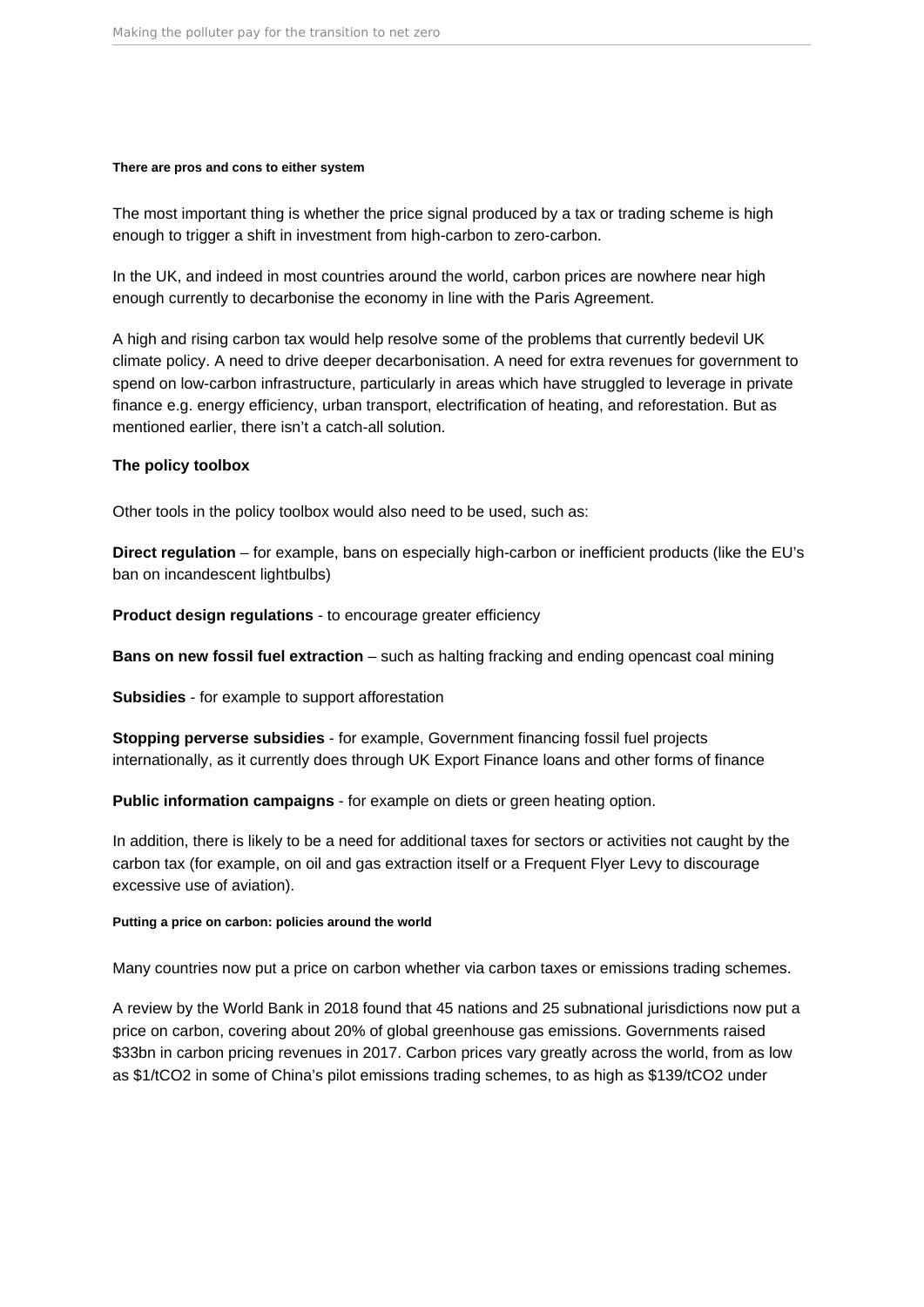<span id="page-33-0"></span>Sweden's carbon tax<sup>[60](#page-43-0)</sup>.

Sweden has had a tax since 1991, which has gradually risen in price. According to the government it is an expression of the polluter pays principle, is easy to administer, raises important revenues and is effective<sup>1</sup>. It's levied on importers, distributors and large energy consumers, of which there are around 300 in Sweder $62$ .

The UK, despite billing itself as a global leader on climate change, has a comparatively weak carbon price in place. The World Bank states that France, Denmark, Norway, Finland, Switzerland and the Canadian province of British Columbia all have policies in place where the per-tonne carbon price is higher than in the  $UK_{3}^{3}$ .

The coverage of carbon pricing also varies from country to country. For countries in the EU, about 40% of European carbon emissions are covered by the EU Emissions Trading Scheme. In some other countries, coverage is wider. For example, Japan's carbon tax covers 65% of the country's total greenhouse gases (GHGs) – though it's levied at a very low rate (around \$3/tCO2e). South Korea's emissions trading scheme covers 68% of the country's GHGs, with a carbon price similar to the UK's, at  $$21/tCO2e^{64}$  $$21/tCO2e^{64}$  $$21/tCO2e^{64}$ .

The UK's carbon pricing schemes are neither as widespread in their coverage, nor set at as high a level as is the case in some other countries.

Putting a price on carbon: existing UK policies

There have been efforts to put a price on carbon at different points in the UK economy since the early 1990s.

The introduction of the fuel duty escalator in 1993 by John Major's Conservative government was explicitly billed as a way to reduce carbon emissions from road transport. Unlike in Sweden it was never explicit what proportion of fuel duty was for climate reasons.

The major rationale for UK fuel duty has been to ease congestion, and the current rate does not capture the full cost of externalities from transport. The fuel duty escalator was abandoned in 2000 and rumours of its return remain a bete noir of the right-wing press.

Subsequent efforts by successive governments to price carbon have tended to shy away from taxes, particularly ones paid at point of sale by consumers. Instead they have favoured market-based mechanisms like emissions trading schemes.

In fact multiple policy interventions means that there are a wide range of different carbon prices, or effective carbon prices, in place across the UK economy.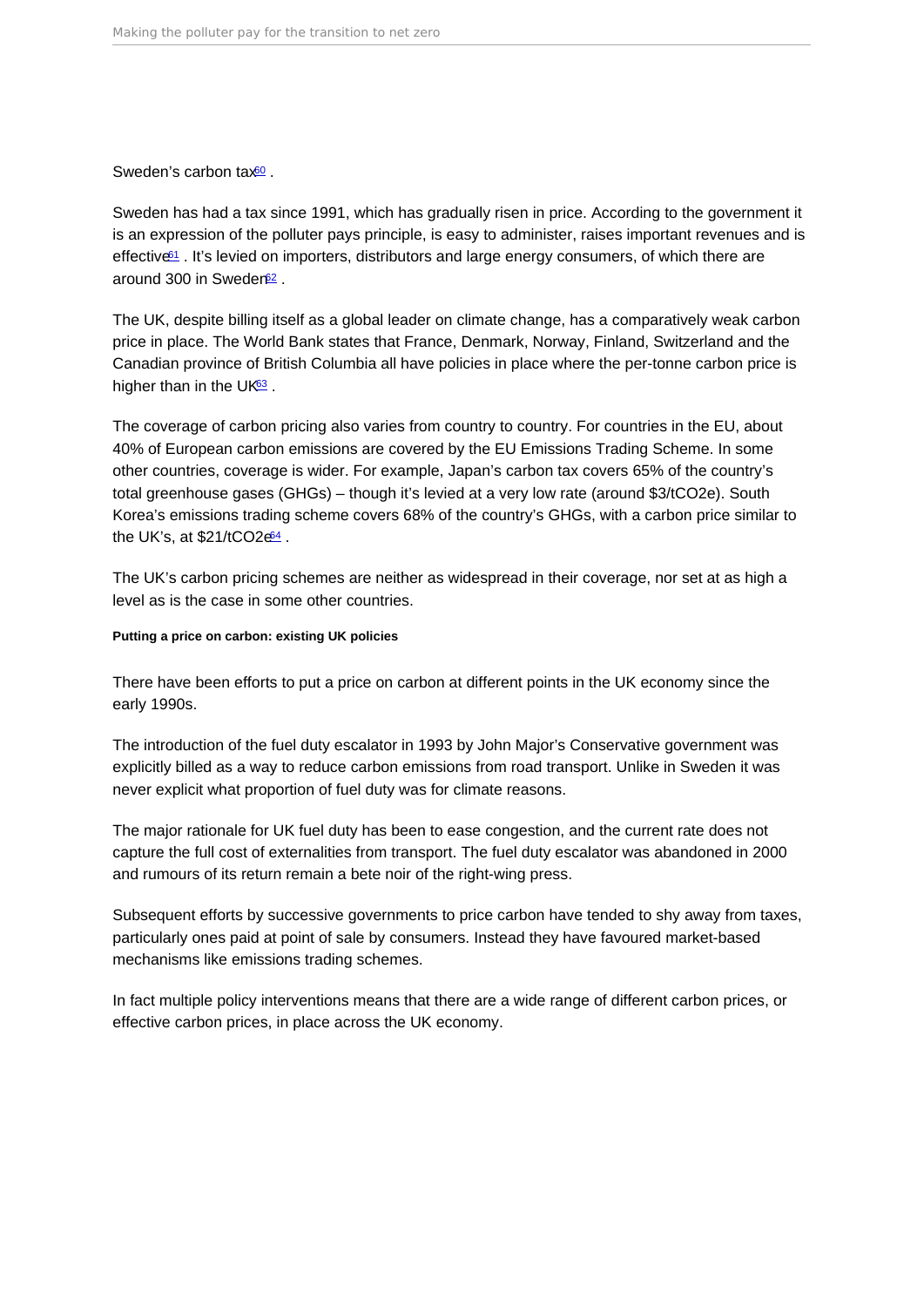<span id="page-34-0"></span>The failure of current carbon pricing to drive serious change

The government-funded Energy Systems Catapult, in a report looking at effective carbon pricing across the UK economy, argues that "some big sources of carbon emissions, including natural gas usage and agriculture, have 'effective carbon prices' which are too low.<sup>[65](#page-44-0)</sup> " They argue that there are currently a wide range of carbon prices in place across different sectors. But nearly all of them too low to drive serious change.

Some sectors operate with no carbon price. Jet fuel, for example, isn't taxed - and isn't anywhere in the world, because of an international convention.

A single carbon price. Or multiple policy interventions

There are pros and cons to having multiple policy interventions, all designed to create a carbon price signal.

Classical economists tend to aspire towards a single carbon price, levied at one level across the entire economy. Policy Exchange, in their 2018 report advocating for a carbon tax, see one as supplanting other climate policies and rationalising a cluttered policy landscape<sup>[66](#page-44-0)</sup>. There's some merit to this.

But there can be good reasons for having multiple policy interventions, especially when dealing with a problem as complex and deeply embedded as fossil fuels.

Friends of the Earth is of the view that having differential carbon taxes or price signals in place for different sectors is likely to be more effective and probably more politically acceptable. A differential tax also acknowledges that decarbonisation can be achieved in some sectors with a lower carbon price signal than in others, because of elasticity of demand and the availability of alternatives.

The main way in which the UK currently puts a price on carbon is via two interconnected policies – participation in the EU Emissions Trading Scheme (EU ETS) with the 'top-up' of the Carbon Floor Price.

The EU ETS and Carbon Floor Price

There are around 1,000 installations in the UK which participate in the EU ETS, including power stations, oil refineries and factories for manufacturing things like steel, ceramics and chemicals – covering around 40% of all UK greenhouse gas emissions<sup>[67](#page-44-0)</sup>.

Therefore around 60% of UK emissions fall outside of the scope of the ETS and its concomitant carbon price. This includes most of the transport sector, domestic and commercial buildings, agriculture, and waste management<sup>88</sup>.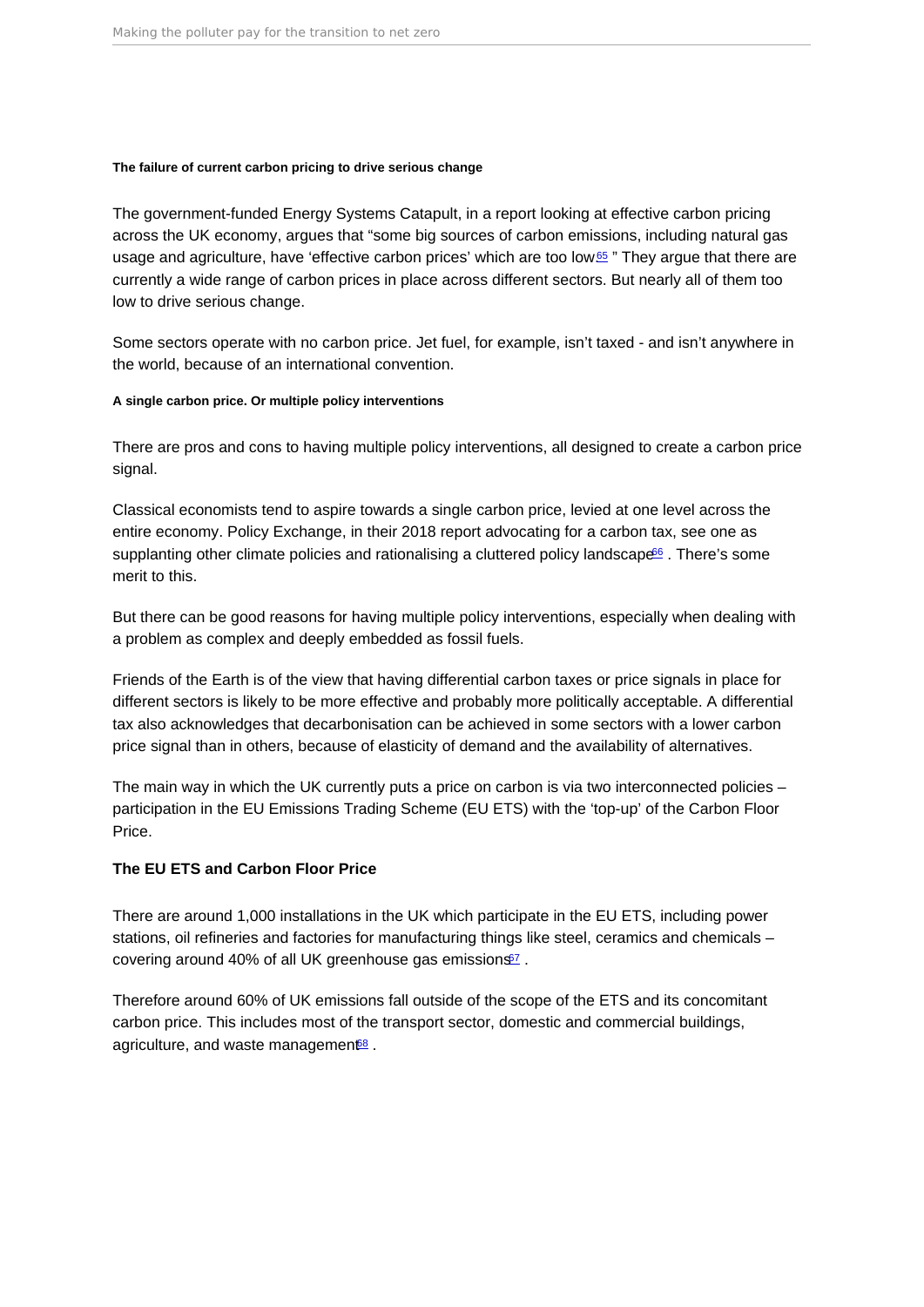<span id="page-35-0"></span>The price of carbon traded within the EU ETS has also been very low for a long time, bumping along at around €5/tCO2 for years - thanks to an initial oversupply of permits handed out to companies. Recent reforms to tighten up the ETS have caused the carbon price to rise rapidly in 2018 to over €20/tCO2, the first time it's reached this level since 2008[69](#page-44-0) .

#### Introduction of the Carbon Floor Price

To its credit, the UK government recognised some years ago that the EU ETS carbon price was far too low to drive effective climate policy. In 2013 it introduced a top-up carbon pricing policy: the Carbon Price Floor (CPF). It sets a total carbon price in advance. Then depending on the EU ETS carbon price that year, it levies a charge on top of it to bring carbon pricing levels up to the CPF.

The initial idea behind the CPF was that it would rise every year to reflect the need to progressively decarbonise the economy and drive low-carbon investment. From a starting price of £9/tCO2, the CPF was to rise to £30/t by 2020, and £[70](#page-44-0)/t by 2030 $\degree$ . However, only a year after its introduction, the then Chancellor George Osborne froze the level of the Carbon Price Floor at £18/t. It has remained at this level ever since and will do so until 2021.

#### Industry exemptions – who picks up the tab?

The government has also granted heavy industry generous exemptions from the Carbon Floor Price and from paying the costs of some other UK climate change policies.While there are some good reasons for this, such as guarding against carbon

leakage – industry simply leaving the country and taking its pollution overseas – it's important to understand that wider society is essentially having to pick up the tab for heavy industry's ongoing pollution.

It's vital that industry invests in up-to-date, low carbon technologies to reduce carbon emissions.

The Carbon Price Floor though it's had its critics, has already been more successful than most observers ever expected in driving a dramatic reduction in coal use in UK power stations. It's also raised considerable revenues: £1billion in 2014/15, £1.2billion in 2015/16 and £1billion in 2016/17. This is set to fall partly due to the level being frozen<sup> $71$ </sup>.

### Uncertainty about CPF's future

By freezing it at a relatively low level rather than sticking with the original 'escalator', the CPF isn't generating the rising carbon price signal that is needed to decarbonise the economy. The uncertainty around the long-term future of the CPF has grown as successive Budgets have failed to significantly extend its lifespan or raise its level. Uncertainty discourages low-carbon investment decisions.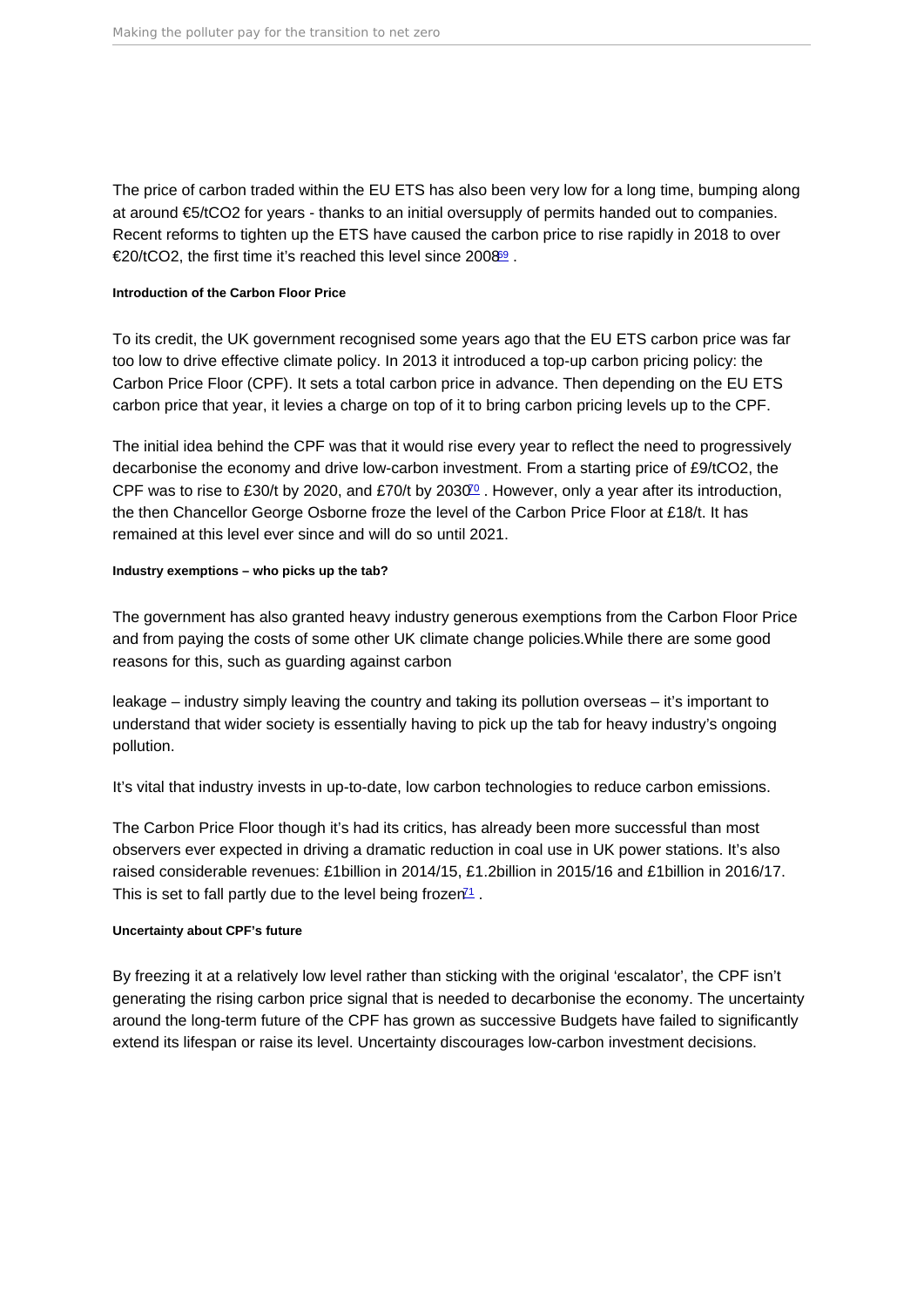<span id="page-36-0"></span>That uncertainty has been exacerbated by Brexit. Without a deal, the UK would automatically leave the EU ETS. Companies would no longer be subject to the now much strengthened carbon price signal coming from the trade in EU carbon allowances.

The impact of Brexit

The Government has stated that in a no deal scenario, the UK government will set the carbon price floor at £24 tonne<sup> $1$ </sup>. NGO Sandbag argues that this would be considerably lower than current carbon price levels (£36/t). It is far too low to drive the UK's remaining coal power stations off the system. This could lead to a resurgence in coal, despite the Government's policy to phase it out by  $2025<sup>2</sup>$ .

Even if there is a Brexit deal, the currently uncertain nature of that deal casts doubt on future carbon prices. Some hard Brexiteers, such as Iain Duncan Smith, for example, have called for the Carbon Price Floor to be abolished after Brexit<sup>3</sup>. Soft Brexiteers on the other hand, want the UK to remain in the EU ETS. Climate Minister Claire Perry has said that dropping out of the ETS after Brexit is "in noone's interest<sup>'*[74](#page-44-0)*</sup>. Policy Exchange meanwhile points out that staying in the EU ETS means remaining subject to the jurisdiction of the European Court of Justice (ECJ), something rejected by Theresa May at an early stage of the negotiations. They speculate that the UK may therefore leave the ETS in 2021, after the end of the current Phase  $II^{66}$  $II^{66}$  $II^{66}$ .

Whether we have a hard Brexit, soft Brexit, no deal Brexit or indeed remain in the EU, there is a cliffedge approaching for carbon pricing policies in the UK.

The Carbon Floor Price is already too low. Even without the challenge of Brexit it needs to be overhauled to rise rapidly through the 2020s and extend its coverage across more sectors of the economy.

The Government urgently needs to raise more revenues to finance the low-carbon transition.

The case for a new Carbon Tax

There are growing calls for some form of new carbon tax post-Brexit.

For several years, the Grantham Institute – sometimes in collaboration with the Institute for Fiscal Studies – has published reports setting out the potential for a wide-reaching carbon tax to take the place of the CPF and ETS<sup>55</sup>.

The energy analyst Professor Dieter Helm has also made the case on a number of occasions for the UK to leave the EU ETS and put in place a high carbon price. As he said in an October 2016 briefing, "What matters is the carbon price, and the best way is to set it directly – a carbon tax $\frac{76}{6}$  $\frac{76}{6}$  $\frac{76}{6}$ .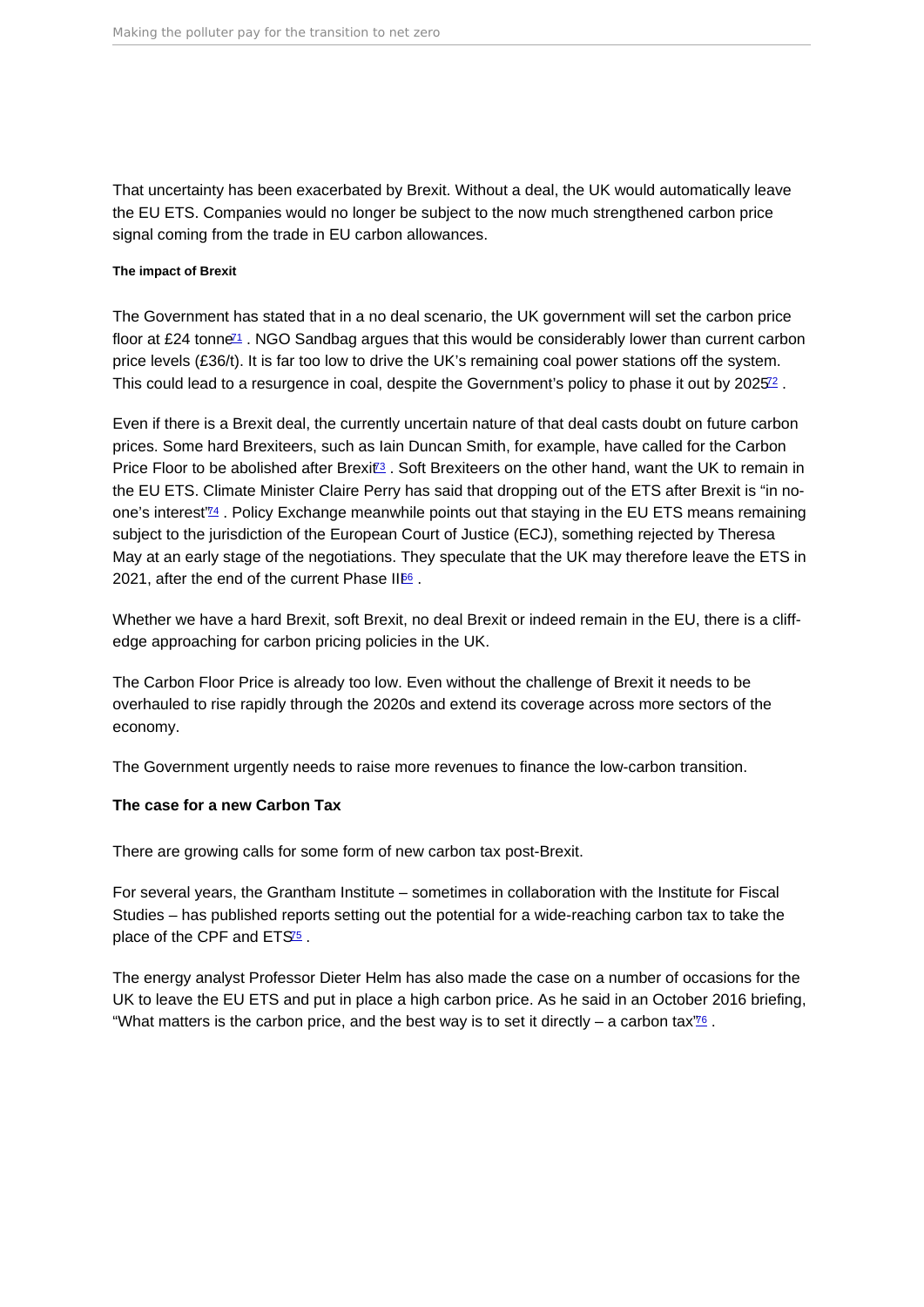<span id="page-37-0"></span>In October 2018, the think tank Policy Exchange advocated a new carbon tax scheme for the UK in order to drive decarbonisation and low-carbon investment after Brexit<sup>[77](#page-44-0)</sup>.

Economists of both right and left agree on the need for higher carbon taxes .

Even in the wake of the fuel duty riots in France, the left-wing French economist Thomas Piketty spearheaded a manifesto calling for carbon taxes to be levied across Europe at a rate of €30/tonne, alongside fresh taxes on wealth.

And in a possible sign of preparations for exiting the EU ETS, the UK Department for the Environment has recently commissioned research into the role a carbon tax could play in decarbonising the economy $\frac{78}{6}$  $\frac{78}{6}$  $\frac{78}{6}$ .

Meanwhile, a wide range of environmental groups including Friends of the Earth are calling on the government to protect and raise the level of the existing Carbon Floor Price, as rumours swirl that it could be reduced in future<sup>[79](#page-44-0)</sup>.

Friends of the Earth supports the case for a new carbon tax, regardless of how the Brexit negotiations play out. It's clear that one is needed to put a higher price on carbon pollution across the economy and raise public revenues towards the huge investments needed to decarbonise the economy.

A carbon tax is not a silver bullet and must not be used as an excuse to wipe away other climate policies, in the name of tidiness or free-market philosophy. The economy and human behaviour are more complicated than many economists like to pretend.

Designing a new carbon tax

To be effective, a new Carbon Tax would need to:

Avoid socially regressive impacts.

A poorly constructed carbon tax could create socially regressive outcomes. There are measures to avoid or mitigate these risks.

Some favour a carbon tax-and-dividend scheme where the proceeds of a carbon tax on big polluters are given as lump sums to all households.

An alternative approach is to use revenues to fund mitigation activities, for example each household receiving an energy efficiency voucher.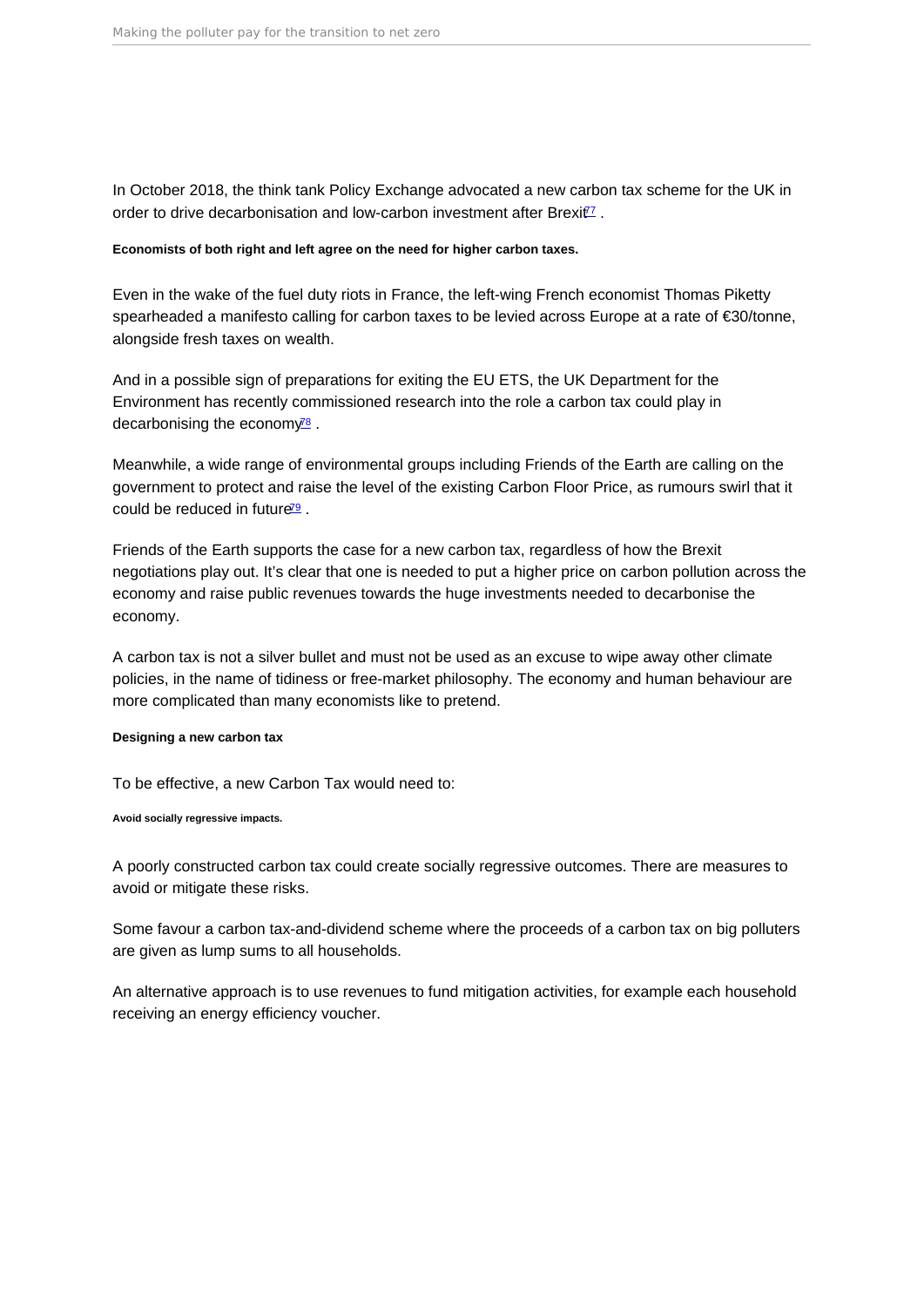The carbon tax funds a huge public investment programme – a Green New Deal – that insulates fuelpoor homes, improves public transport and delivers a better society for all.

For people working in fossil fuel industries, such as North Sea oil and gas, a clear just transition programme is required, to re-train and redeploy workers to burgeoning new green industries, like offshore wind and electric car production.

Whichever approach is taken it is morally right that the poorest, who in general are the smallest polluters, must not be disproportionately impacted.

#### **Put in place a high and rising carbon price signal.**

This should be higher than the current total carbon price, as levied through the EU ETS and the frozen CPF.

Many other countries already have carbon prices in place far in excess of the UK's – Sweden's carbon tax, for example, is \$139/tCO2 (£105). A new carbon tax must also rise over time, in order to send a clear and long-term signal to polluters and investors.

The current approach of chopping and changing policy every few years hinders long-term planning and undermines the certainty that investors need. The Swiss also have a law in place that requires the government to increase their tax should emissions not decline in line with targets. This would be worth exploring.

#### **Expand over time**

Over time a carbon tax would need to cover more sectors of the economy, levied at rates appropriate to drive changes within sectors. Currently 60% of UK emissions are not currently covered by the ETS or CFP.

Differentiated levels of carbon tax could be applied to different sectors, depending on how responsive they are to prices. The power sector has proven very responsive to even a relatively low carbon price signal, whereas domestic buildings and transport are much tougher to decarbonise. There are also some sources of emissions where, for reasons of social equity and political acceptability, other policies instead of a direct carbon tax would be more appropriate.

#### **Raise large sums of money to fund the low-carbon transition.**

A huge amount of investment is needed to decarbonise the economy, much of it likely to be public money – in the order of £22 billion per year. A carbon tax would not be expected to raise all of this, but it should make a significant contribution. Box 2 identifies other ways to raise the money for low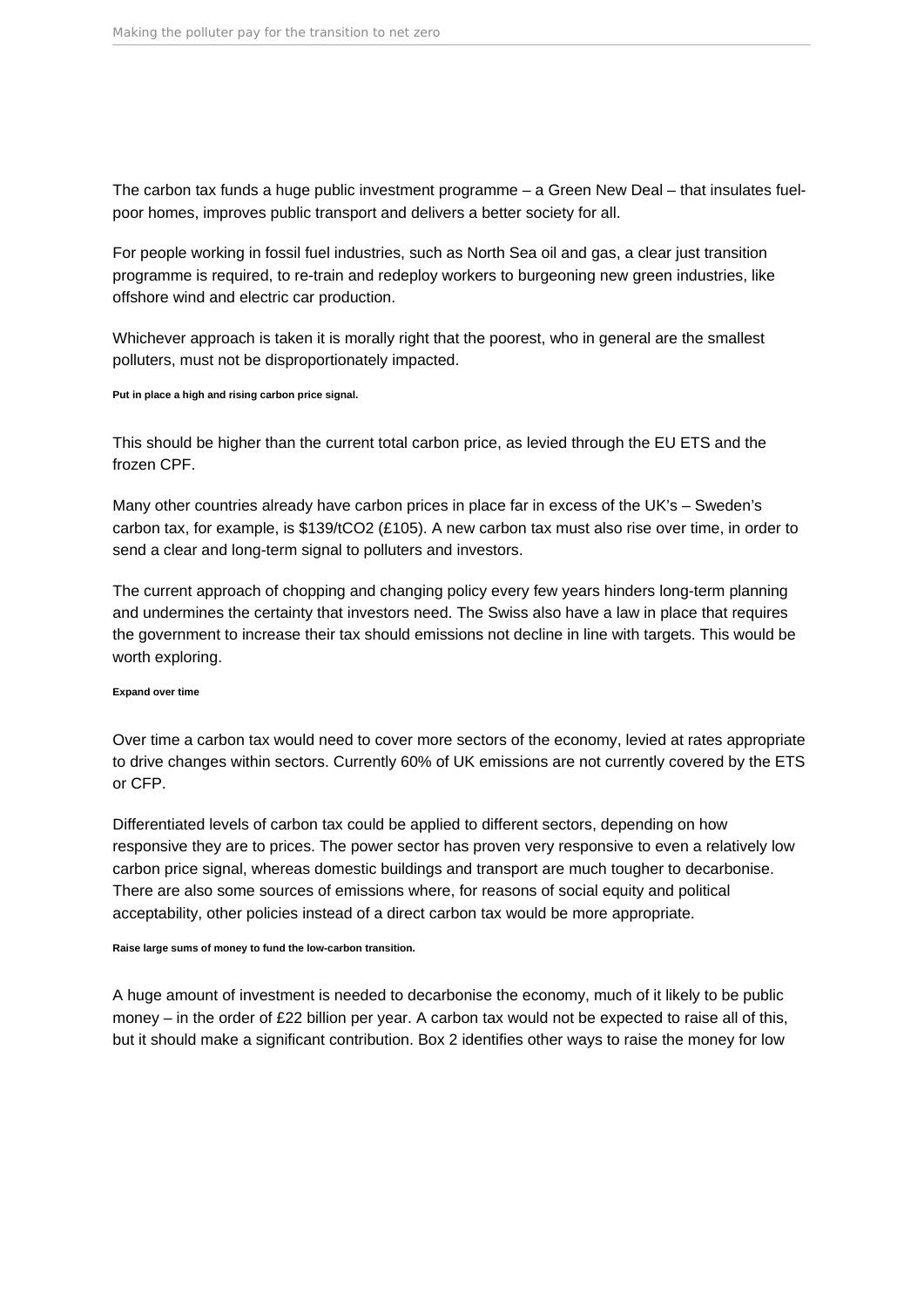#### carbon investment.

#### **Avoid carbon leakage.**

To avoid the risk of large polluters in heavy industry simply upping sticks and leaving the UK in response to a new carbon tax, there are options.

- They could be exempted from the tax, just as energy intensive industries are currently cushioned from the costs of decarbonisation policies.
- As advocated by Policy Exchange and Dieter Helm put in place carbon border tariffs that match the level of a carbon tax, thereby ensuring that domestic industries are not placed at a disadvantage relative to imports.
- A proportion of the revenues from a carbon tax could be channelled into funding low-carbon technologies for heavy industry to adopt, such as industrial carbon capture & storage, or renewably-powered electric arc furnaces for steel production.

### **Other policies to raise revenues for the low-carbon transition**

While we see a new carbon tax as a central means for raising revenues to fund the low-carbon transition, it will not raise the sums needed on its own. Here are some other illustrative policies we think will be needed in addition to a carbon tax, to help raise the £22bn we need to fund decarbonisation each year:

#### **Reallocate high carbon impact spending to low carbon**

The government is investing record amounts on new roads, despite clear evidence that increasing road capacity increases traffic and therefore boosts carbon emissions.

In addition, the huge and growing cost of HS2 suggests that there are much better ways to reduce carbon at a much lower cost. That if the small carbon savings from HS2 in the distant future are even real, which is very unlikely (it is more likely HS2 will increase emissions).

### **Reverse tax cuts to the oil and gas industry.**

The process of fossil fuel extraction doesn't produce large quantities of direct emissions (apart from some flaring by oil rights), so this part of the fossil fuel supply chain will avoid paying much under the carbon tax. Recent years have seen the Government give generous tax breaks to the offshore oil and gas industry, to encourage more drilling. Taxes on North Sea oil and gas producers have fallen from an effective rate of 62% to just 30%. This flies in the face of efforts to wean the economy off fossil fuels, as well as allowing extraction companies to profit from a common natural resource. The tax cuts should be reversed and extraction companies made to pay more towards fixing climate change.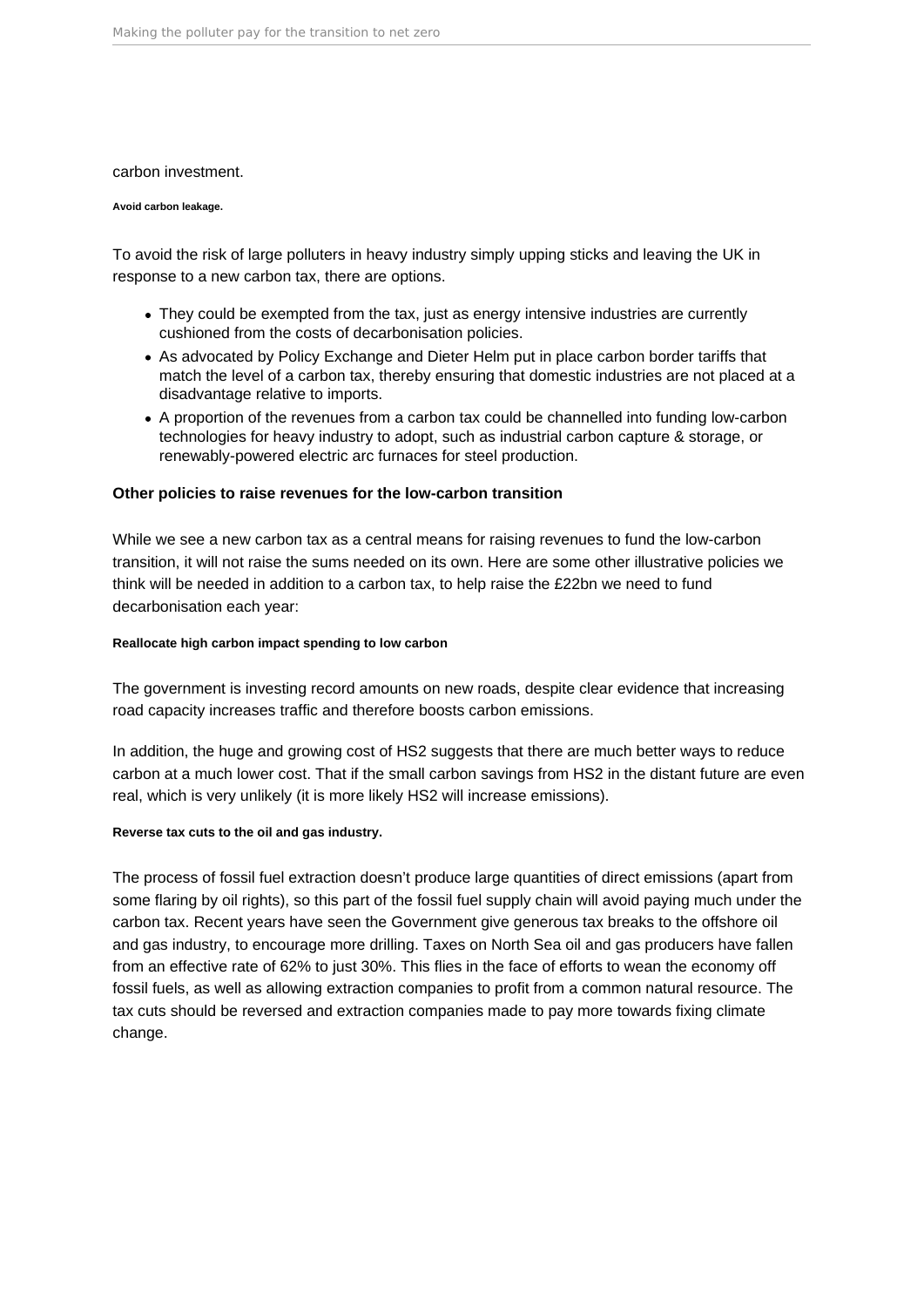<span id="page-40-0"></span>Frequent Flyer Levy .

70% of all flights are taken by just 15% of people in the UK. A Frequent Flyer Levy, under which everyone would get one tax-free flight a year and then pay a rising tax thereafter, would incentivise frequent flyers to reduce the number of flights they take (for example, business travellers using videoconferencing more).

Reinstate differentiated Vehicle Excise Duty on luxury cars.

Former Chancellor George Osborne scrapped differentiated VED on cars. Over recent years sales of larger cars have increased significantly. If not captured by a carbon tax, a differentiated VED should be introduced which rewards the sale of smaller efficient cars and electric vehicles but penalises the sale of larger luxury cars.

#### Increase borrowing for investment.

The Conservatives and Labour both say they will borrow to invest in infrastructure at the level of around £500bn over 10 years. There is no law that prevents higher levels of borrowing, particularly for areas of high return<sup>[80](#page-45-0)</sup>. Many investments needed for the low carbon transition have high returns on investments. When the social cost of carbon at £120/tonne is factored in, the return on investment for low carbon infrastructure is very high.

## Conclusions

To conclude, carbon pricing is currently too low within the UK and a well-designed carbon tax is desperately needed. The primary purpose of a carbon tax is to drive change and provide investor confidence. But in addition it will also provide much needed finance for public spending and investment into the low carbon economy. The Grantham Institute for Climate Change will also be producing fresh research in 2019 on the different rates needed for different sectors, how to ensure that any tax complies with the polluter pays principle, and how to avoid socially regressive impacts. We look forward to drawing upon this.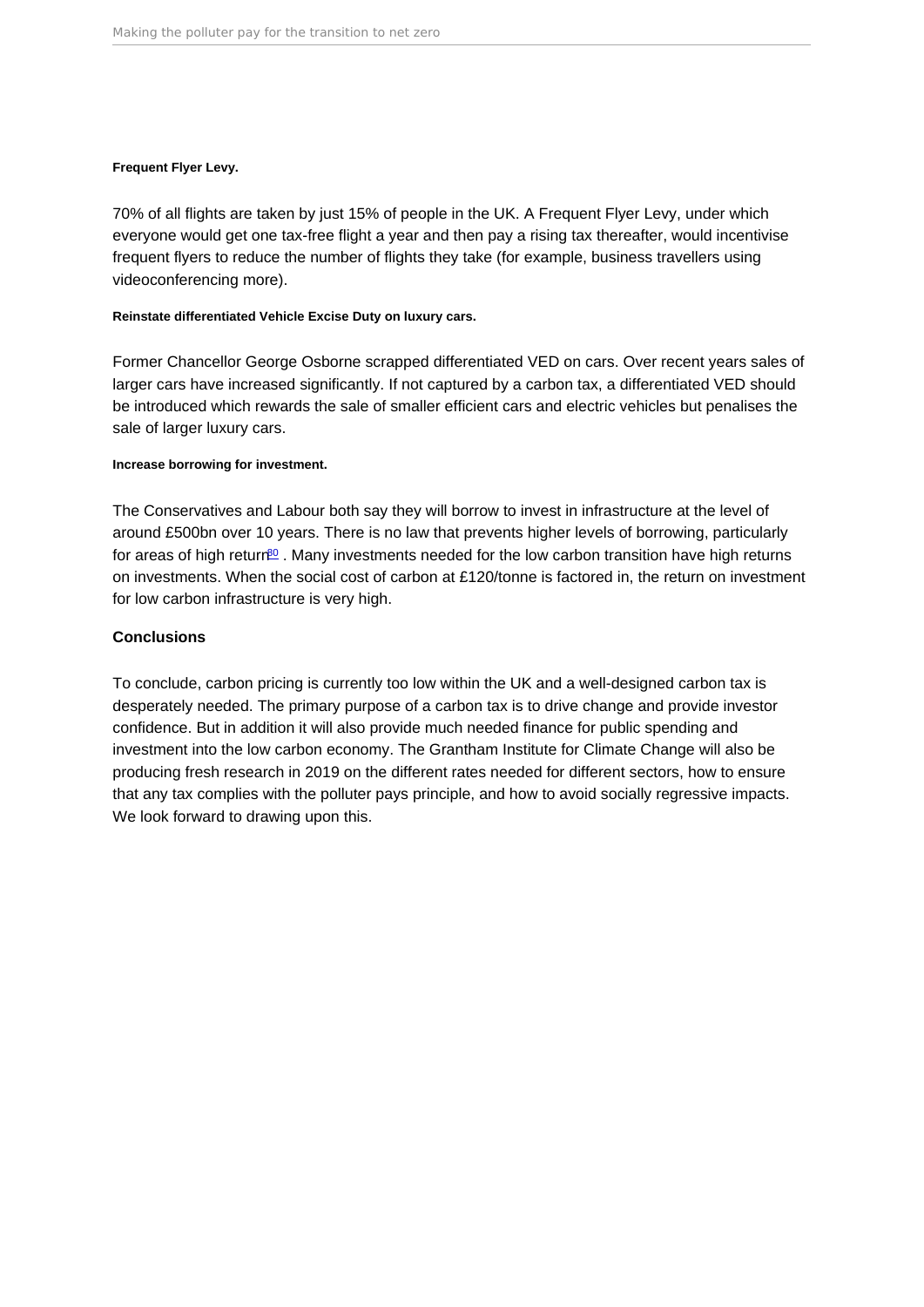### <span id="page-41-0"></span>Notes

[1](#page-4-0) IPCC, 1990, The IPCC Scientific Assessment,

[https://www.ipcc.ch/publications\\_and\\_data/publications\\_ipcc\\_first\\_assessment\\_1990\\_wg1.shtml](https://www.ipcc.ch/publications_and_data/publications_ipcc_first_assessment_1990_wg1.shtml)

[2](#page-5-0) IPCC, 2018, Global Warming of 1.5 degrees, special report, Chapter 3, p152

[3](#page-5-0) New York Times, 23 August 2018, Trump puts a low cost of carbon emissions, here's why it matters,

<https://www.nytimes.com/2018/08/23/climate/social-cost-carbon.html>

[4](#page-5-0) In the UK a different approach is taken. A price of carbon is used in policy making which is judged to be the level needed to drive the changes needed to deliver policy goals. This approach is also subject to weaknesses, for example the level needed will differ between sectors. The current shadow carbon price of £66 per tonne of CO2e.

[5](#page-6-0) IPCC, 2018, Global Warming of 1.5 degrees, special report, Chapter 2, p79

 $6$  Calculated through adding together CO2 emissions from coal, petroleum and gas and multiplying by £120 (the average SCC price used in this report). It excludes methane emissions from fossil fuel extraction. Data on emissions from [https://www.gov.uk/government/uploads/system/uploads/attachment\\_data/file/695421/Copy\\_of\\_2016\\_Final\\_emissions\\_data\\_tables.xlsx](https://www.gov.uk/government/uploads/system/uploads/attachment_data/file/695421/Copy_of_2016_Final_emissions_data_tables.xlsx)

[7](#page-7-0) However as the SCC is dynamic overtime this is probably an upper end estimate. The future SCC will be higher.

[8](#page-8-0) Dietz et al, 2018, The economics of 1.5oC climate change, Annual Review of Environment and Resources, Vol. 43:- (Volume publication date October 2018), Review in Advance first posted online on September 5, 2018. (Changes may still occur before final publication.), <https://doi.org/10.1146/annurev-environ-102017-025817>; plus World Bank Group, 2018, State and Trends of Carbon Pricing 2018, <https://openknowledge.worldbank.org/handle/10986/29687>

[9](#page-8-0) [a](#page-8-0) [b](#page-8-0) Santos, 2017, Road fuel taxes in Europe: do they internalise road transport externalities, Transport Policy, 53, p120-134

[10](#page-9-0) Guardian, 5 October 2018, Charge €30 a tonne for CO2 to avoid catastrophic 4C warming

<https://www.theguardian.com/environment/2018/oct/05/charge-30-a-tonne-for-co2-to-avoid-catastrophic-4c-warming>

[11](#page-9-0) Carattini et al, 2017, How to make carbon taxes more acceptable, Grantham Research Institute on Climate Change and the Environment, [http://www.lse.ac.uk/GranthamInstitute/wp-content/uploads/2017/12/How-to-make-carbon-taxes-more](http://www.lse.ac.uk/GranthamInstitute/wp-content/uploads/2017/12/How-to-make-carbon-taxes-more-acceptable.pdf)[acceptable.pdf](http://www.lse.ac.uk/GranthamInstitute/wp-content/uploads/2017/12/How-to-make-carbon-taxes-more-acceptable.pdf)

[12](#page-9-0) Robinson and Robins, 1968, Sources, abundance and fate of gaseous atmospheric pollution, prepared for the American Petroleum Institute; available at<https://www.smokeandfumes.org/documents/document16>

[13](#page-10-0) #Exxonknew<https://exxonknew.org/>

[14](#page-10-0) CDP, 2017, The Carbon Majors,<https://www.cdp.net/en/reports/downloads/2327>

[15](#page-12-0) LA Times, 23 Oct 2015, How Exxon went from leader to sceptic in climate change research,

<http://graphics.latimes.com/exxon-research/>

[16](#page-12-0) The Guardian, 27 April 2015, Shell lobbied to undermine renewables targets, documents reveal

<https://www.theguardian.com/environment/2015/apr/27/shell-lobbied-to-undermine-eu-renewables-targets-documents-reveal>

[17](#page-12-0) The Guardian, 28 May 2017, UK presses Europe to dilute flagship energy efficiency law,

<https://www.theguardian.com/environment/2017/may/28/uk-presses-europe-to-dilute-flagship-energy-efficiency-law>

[18](#page-13-0) Dietz et al, 2018, The economics of 1.5oC climate change, Annual Review of Environment and Resources, Vol. 43:- (Volume publication date October 2018), Review in Advance first posted online on September 5, 2018. (Changes may still occur before final publication.), <https://doi.org/10.1146/annurev-environ-102017-025817>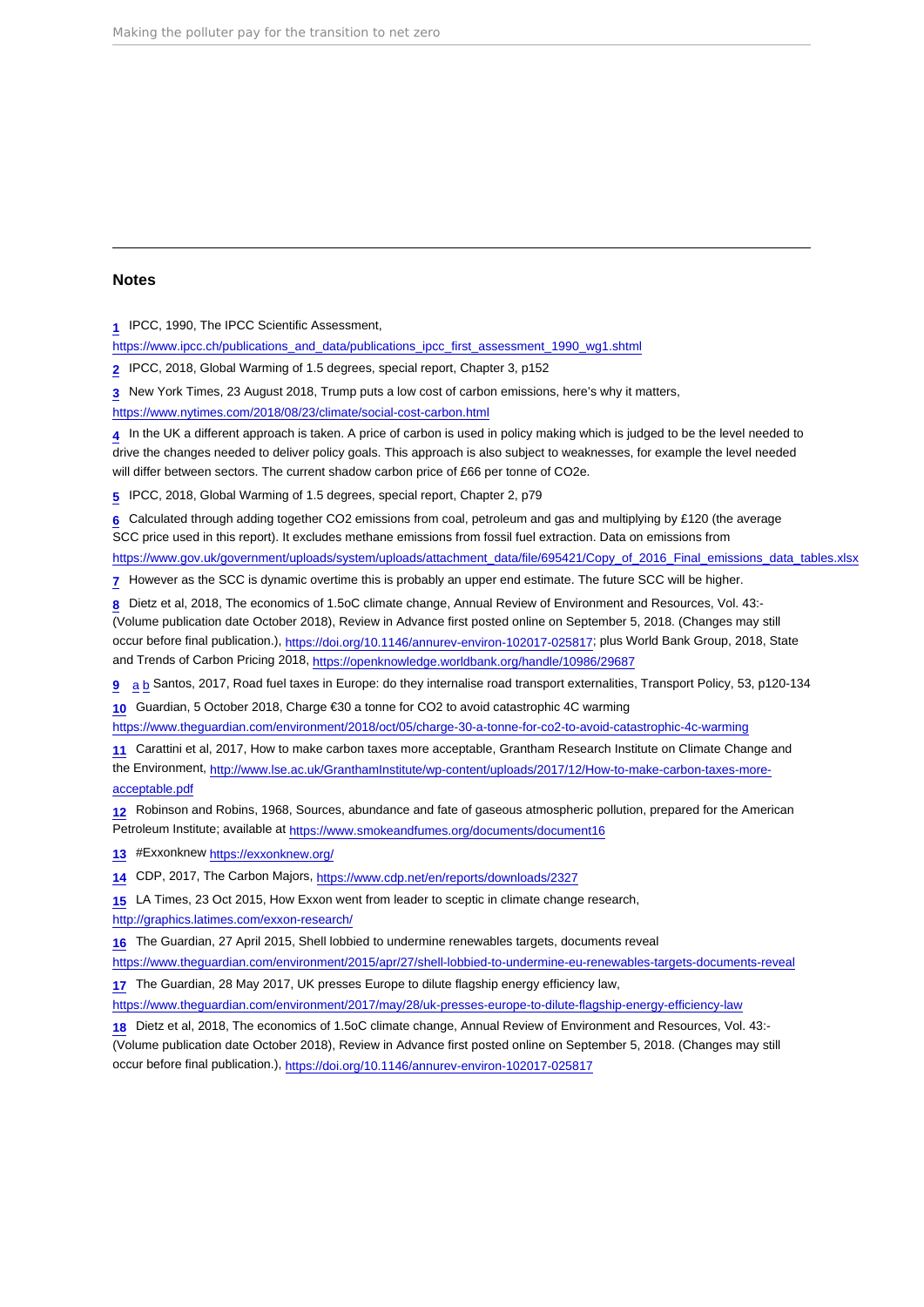<span id="page-42-0"></span>[19](#page-14-0) Committee on Climate Change, 2016, UK climate action following the Paris Agreement, [https://www.theccc.org.uk/wp](https://www.theccc.org.uk/wp-content/uploads/2016/10/UK-climate-action-following-the-Paris-Agreement-Committee-on-Climate-Change-October-2016.pdf)[content/uploads/2016/10/UK-climate-action-following-the-Paris-Agreement-Committee-on-Climate-Change-October-2016.pdf](https://www.theccc.org.uk/wp-content/uploads/2016/10/UK-climate-action-following-the-Paris-Agreement-Committee-on-Climate-Change-October-2016.pdf)

[20](#page-15-0) Ofgem, 2018, Future Insights, paper 5, implications of the transition to electric vehicles

[https://www.ofgem.gov.uk/system/files/docs/2018/07/ofg1086\\_future\\_insights\\_series\\_5\\_document\\_master\\_v5.pdf](https://www.ofgem.gov.uk/system/files/docs/2018/07/ofg1086_future_insights_series_5_document_master_v5.pdf)

[21](#page-15-0) Bloomberg New Energy Finance, 2017, Lithium battery costs and market

<https://data.bloomberglp.com/bnef/sites/14/2017/07/BNEF-Lithium-ion-battery-costs-and-market.pdf>

[22](#page-15-0) Office for budget responsibility, undated, Fuel Duties, website accessed 23 Oct 2018, [http://obr.uk/forecasts-in-depth/tax](http://obr.uk/forecasts-in-depth/tax-by-tax-spend-by-spend/fuel-duties/)[by-tax-spend-by-spend/fuel-duties/](http://obr.uk/forecasts-in-depth/tax-by-tax-spend-by-spend/fuel-duties/)

[23](#page-15-0) Buyacar, Oct 22 2018, Government electric car grant, the complete guide, [https://www.buyacar.co.uk/cars/economical](https://www.buyacar.co.uk/cars/economical-cars/low-emission-cars/536/government-electric-car-grant-the-complete-guide)[cars/low-emission-cars/536/government-electric-car-grant-the-complete-guide](https://www.buyacar.co.uk/cars/economical-cars/low-emission-cars/536/government-electric-car-grant-the-complete-guide)

[24](#page-15-0) The Charging Point, 26 July 2018, Electric Car Lamp Posts Charging Points are Heading to the UK,

<https://www.thechargingpoint.com/news/articles/electric-car-lamp-post-charging-points-are-heading-to-the-uk/>

[25](#page-15-0) [a](#page-15-0) [b](#page-15-0) National Grid, July 2018, Future Energy Scenarios, [http://fes.nationalgrid.com/media/1363/fes-interactive-version](http://fes.nationalgrid.com/media/1363/fes-interactive-version-final.pdf)[final.pdf](http://fes.nationalgrid.com/media/1363/fes-interactive-version-final.pdf)

[26](#page-15-0) Leeds City Council, April 2018, Leeds Electric Vehicle Usage & Charging Infrastructure

[https://www.parliament.uk/documents/commons-committees/business-energy-and-industrial-](https://www.parliament.uk/documents/commons-committees/business-energy-and-industrial-strategy/Correspondence/04 Leeds City Council EV briefing.pdf)

[strategy/Correspondence/04%20Leeds%20City%20Council%20EV%20briefing.pdf](https://www.parliament.uk/documents/commons-committees/business-energy-and-industrial-strategy/Correspondence/04 Leeds City Council EV briefing.pdf)

[27](#page-16-0) DfT, 2017, Annual Bus Statistics England 2016-17,

[https://assets.publishing.service.gov.uk/government/uploads/system/uploads/attachment\\_data/file/666759/annual-bus](https://assets.publishing.service.gov.uk/government/uploads/system/uploads/attachment_data/file/666759/annual-bus-statistics-year-ending-march-2017.pdf)[statistics-year-ending-march-2017.pdf](https://assets.publishing.service.gov.uk/government/uploads/system/uploads/attachment_data/file/666759/annual-bus-statistics-year-ending-march-2017.pdf)

[28](#page-16-0) Hitachi Capital (UK) Plc, 2017, future of Fuel Report, [https://www.hitachicapitalvehiclesolutions.co.uk/media/3114/hitachi](https://www.hitachicapitalvehiclesolutions.co.uk/media/3114/hitachi-capital-vehicle-solutions-future-of-fuel-report-2017.pdf)[capital-vehicle-solutions-future-of-fuel-report-2017.pdf](https://www.hitachicapitalvehiclesolutions.co.uk/media/3114/hitachi-capital-vehicle-solutions-future-of-fuel-report-2017.pdf)

[29](#page-16-0) <https://www.tevva.com/about/>

[30](#page-16-0) DfT, 2017, Domestic Road Freight Statistics, United Kingdom 2016

[https://assets.publishing.service.gov.uk/government/uploads/system/uploads/attachment\\_data/file/627597/domestic-road](https://assets.publishing.service.gov.uk/government/uploads/system/uploads/attachment_data/file/627597/domestic-road-freight-statistics-2016.pdf)[freight-statistics-2016.pdf](https://assets.publishing.service.gov.uk/government/uploads/system/uploads/attachment_data/file/627597/domestic-road-freight-statistics-2016.pdf)

[31](#page-16-0) [a](#page-16-0) [b](#page-21-0) National Infrastructure Commission, 2018, National Infrastructure Assessment,

[https://www.nic.org.uk/wp-content/uploads/CCS001\\_CCS0618917350-001\\_NIC-NIA\\_Accessible.pdf](https://www.nic.org.uk/wp-content/uploads/CCS001_CCS0618917350-001_NIC-NIA_Accessible.pdf)

 $32$  Wired, 9 April 2018, Trams are great for city transport – why does the UK have more?

<https://www.wired.co.uk/article/trams-edinburgh-manchester-uk-transport-system>

[33](#page-17-0) CCC, 2016 Progress Report to Parliament, [https://www.theccc.org.uk/wp-content/uploads/2016/06/2016-CCC-Progress-](https://www.theccc.org.uk/wp-content/uploads/2016/06/2016-CCC-Progress-Report.pdf)[Report.pdf](https://www.theccc.org.uk/wp-content/uploads/2016/06/2016-CCC-Progress-Report.pdf)

[34](#page-18-0) House of Commons Library, 2018, Renewable Electricity: A "subsidy free" future?

<https://commonslibrary.parliament.uk/science/energy/renewable-electricity-a-subsidy-free-future/>

[35](#page-18-0) Renewable UK, 2018, Offshore Wind Project Intelligence, Global offshore wind 2018, special edition,

[https://cdn.ymaws.com/www.renewableuk.com/resource/resmgr/publications/renewableuk\\_project\\_intellig.pdf](https://cdn.ymaws.com/www.renewableuk.com/resource/resmgr/publications/renewableuk_project_intellig.pdf)

[36](#page-18-0) Green Alliance, 2017, Closing the clean power gap, [https://www.green-](https://www.green-alliance.org.uk/resources/Closing_the_clean_power_gap.pdf)

[alliance.org.uk/resources/Closing\\_the\\_clean\\_power\\_gap.pdf](https://www.green-alliance.org.uk/resources/Closing_the_clean_power_gap.pdf)

[37](#page-20-0) BEIS, 11 May 2018, Press Release: £20 million boost for business innovators powering the UK's hydrogen economy <https://www.gov.uk/government/news/20-million-boost-for-business-innovators-powering-the-uks-hydrogen-economy>

[38](#page-20-0) Policy Exchange, 2018, Fuelling the Future, <https://policyexchange.org.uk/publication/fuelling-the-future/>

[39](#page-21-0) Verco and Cambridge Econometrics, 2012,The Economic and Fiscal Impacts of Making Homes Energy Efficient, for E3G.

[http://www.energybillrevolution.org/wp-content/uploads/2014/10/Building-the-Future-The-Economic-and-Fiscal-impacts-of](http://www.energybillrevolution.org/wp-content/uploads/2014/10/Building-the-Future-The-Economic-and-Fiscal-impacts-of-making-homes-energy-efficient.pdf)[making-homes-energy-efficient.pdf](http://www.energybillrevolution.org/wp-content/uploads/2014/10/Building-the-Future-The-Economic-and-Fiscal-impacts-of-making-homes-energy-efficient.pdf)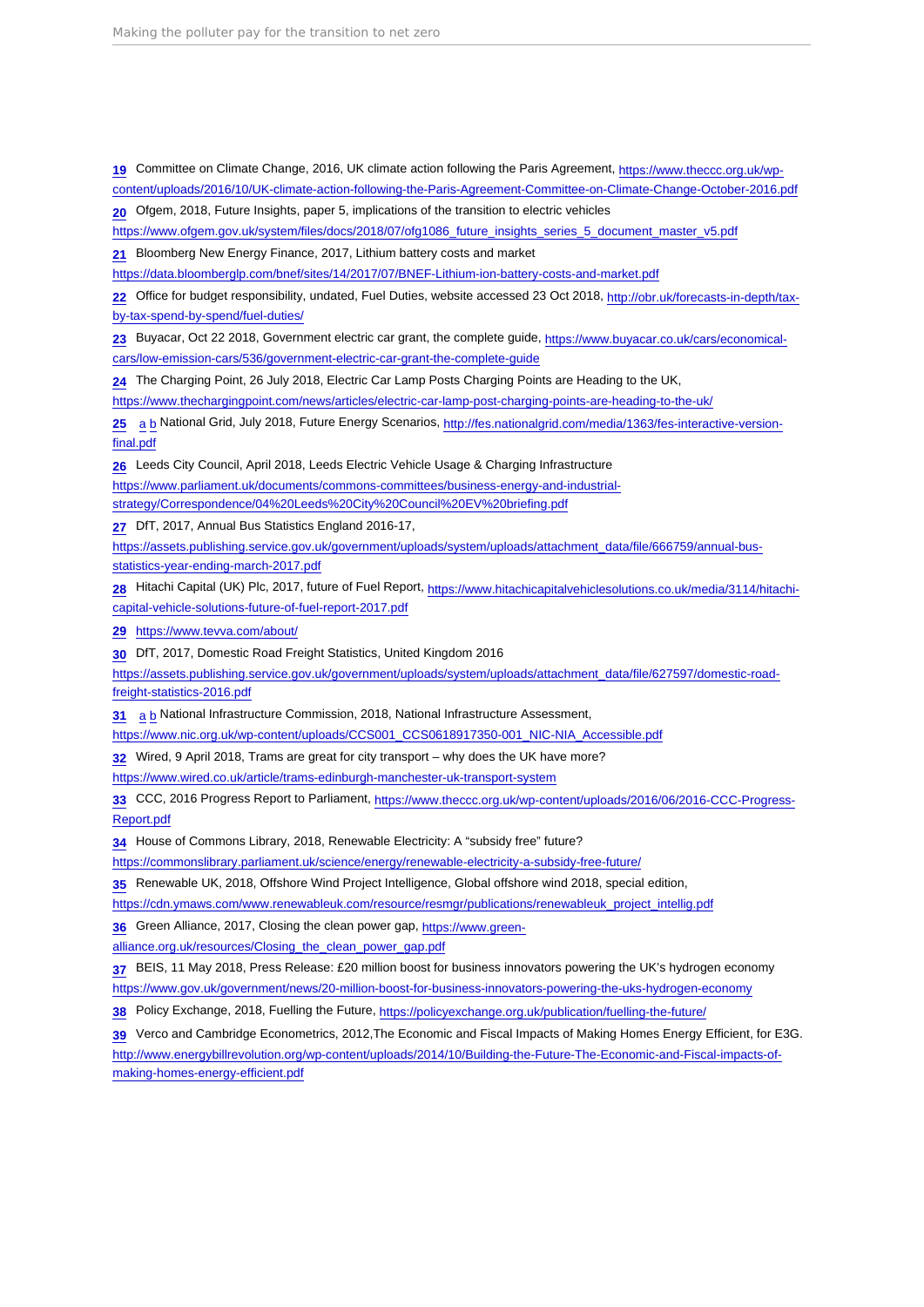<span id="page-43-0"></span>[40](#page-21-0) [a](#page-21-0) [b](#page-22-0) Element Energy, 2018, Cost analysis of future heat infrastructure, National Infrastructure Commission,

<https://www.nic.org.uk/publications/cost-analysis-of-future-heat-infrastructure/>

[41](#page-22-0) Friends of the Earth, 2018, The future of home heating,<https://friendsoftheearth.uk/climate-change/future-home-heating>

[42](#page-22-0) Green Alliance, 2017, Why the UK needs an ambitious clean growth plan now,

[https://www.green-alliance.org.uk/resources/Why\\_the\\_UK\\_needs\\_an\\_ambitious\\_clean\\_growth\\_plan\\_now.pdf](https://www.green-alliance.org.uk/resources/Why_the_UK_needs_an_ambitious_clean_growth_plan_now.pdf)

[43](#page-23-0) Town and Country Planning, October 2017, Why a new northern forest is worth the investment,

[http://communityforest.org.uk/resources/Northern%20Forest%20article%20for%20TCPA%20Journal.pdf](http://communityforest.org.uk/resources/Northern Forest article for TCPA Journal.pdf)

[44](#page-24-0) Confor, 2018, Eskdalemuir infographic,<http://www.confor.org.uk/media/247008/eskdalemuir-infographic-june-2018.pdf>

[45](#page-24-0) Forestry Commission, Natural England and DEFRA, 2018, Wood land support: Countryside Stewardship,

<https://www.gov.uk/government/collections/countryside-stewardship-woodland-support>

[46](#page-24-0) Forestry Commission Scotland, undated, Woodland Creation, website accessed 23 October,

<https://scotland.forestry.gov.uk/supporting/woodland-creation>

[47](#page-24-0) Natural Capital Committee's second report on The State of Natural Capital: Restoring our Natural Assets 2014, Pages 49-

53 <https://www.gov.uk/government/publications/natural-capital-committees-second-state-of-natural-capital-report>

[48](#page-25-0) Glenk et al, 2018, The Economics of Peatland Restoration, Journal of Environmental Economics and Policy,

<https://doi.org/10.1080/21606544.2018.1434562>, <https://www.tandfonline.com/doi/full/10.1080/21606544.2018.1434562>

[49](#page-25-0) Phys.org, September 30 2018, Gassy cows are bad for the planet, could seaweed diet help? [https://phys.org/news/2018-](https://phys.org/news/2018-09-gassy-cows-bad-planet-seaweed.html) [09-gassy-cows-bad-planet-seaweed.html](https://phys.org/news/2018-09-gassy-cows-bad-planet-seaweed.html)

[50](#page-25-0) Springmann et al, 2018, Options for keeping the food system within limits, Nature, 10 October 2018, <https://www.nature.com/articles/s41586-018-0594-0.epdf>

[51](#page-26-0) Friends of the Earth, 2016, Balancing UK Land-use - Friends of the Earth's Illustrative Land Use Scenario <https://friendsoftheearth.uk/sites/default/files/downloads/uk-land-use-calculator-foe-scenario-100440.pdf>

[52](#page-26-0) Sustainable Food Trust, 2017, Are dairy and livestock behind the growth of soya in South America? <https://sustainablefoodtrust.org/articles/dairy-cows-livestock-behind-growth-soya-south-america/>

[53](#page-26-0) Brown et al, 2018, How effective and cost-effective was the national mass media smoking cessation campaign 'Stoptober'?, Drug Alcohol Depend. 2014 Feb 1; 135(100): 52–58.doi: [10.1016/j.drugalcdep.2013.11.003], <https://www.ncbi.nlm.nih.gov/pmc/articles/PMC3929003/>

[54](#page-26-0) HM Government, 2018, Government Communications Plan 2018/19, [https://gcs.civilservice.gov.uk/wp](https://gcs.civilservice.gov.uk/wp-content/uploads/2018/04/Government-Communication-Plan-2018-19.pdf)[content/uploads/2018/04/Government-Communication-Plan-2018-19.pdf](https://gcs.civilservice.gov.uk/wp-content/uploads/2018/04/Government-Communication-Plan-2018-19.pdf)

[55](#page-26-0) Obesity Health Alliance, 2017, Press release: Health costs of obesity soaring as junk food companies pour millions into advertising, Oct 11, 2017 - [http://obesityhealthalliance.org.uk/2017/10/11/press-release-health-costs-obesity-soaring-junk-food](http://obesityhealthalliance.org.uk/2017/10/11/press-release-health-costs-obesity-soaring-junk-food-companies-pour-millions-advertising/)[companies-pour-millions-advertising/](http://obesityhealthalliance.org.uk/2017/10/11/press-release-health-costs-obesity-soaring-junk-food-companies-pour-millions-advertising/)

[56](#page-29-0) Sayers, 2015, Projections of future flood risk in the UK, CCC, [https://www.theccc.org.uk/publication/sayers-for-the-asc](https://www.theccc.org.uk/publication/sayers-for-the-asc-projections-of-future-flood-risk-in-the-uk/)[projections-of-future-flood-risk-in-the-uk/](https://www.theccc.org.uk/publication/sayers-for-the-asc-projections-of-future-flood-risk-in-the-uk/)

[57](#page-29-0) National Infrastructure Commission, 2018, Technical annex on flood modelling, [https://www.nic.org.uk/wp](https://www.nic.org.uk/wp-content/uploads/Flood-modelling.pdf)[content/uploads/Flood-modelling.pdf](https://www.nic.org.uk/wp-content/uploads/Flood-modelling.pdf)

[58](#page-30-0) Carbon Price Leadership Commission, Report of the High Level Commission on Carbon Prices,

<https://www.carbonpricingleadership.org/report-of-the-highlevel-commission-on-carbon-prices/>

[59](#page-31-0) European Commission, 2017, Analysis of the use of auction revenues by the member states,

[https://ec.europa.eu/clima/sites/clima/files/ets/auctioning/docs/auction\\_revenues\\_report\\_2017\\_en.pdf](https://ec.europa.eu/clima/sites/clima/files/ets/auctioning/docs/auction_revenues_report_2017_en.pdf)

[60](#page-33-0) The World Bank, State and Trends of Carbon Pricing 2018, May 2018,

[https://openknowledge.worldbank.org/bitstream/handle/10986/29687/9781464812927.pdf?sequence=5&isAllowed=y.](https://openknowledge.worldbank.org/bitstream/handle/10986/29687/9781464812927.pdf?sequence=5&isAllowed=y)

[61](#page-33-0) Government Offices of Sweden, <https://www.government.se/government-policy/taxes-and-tariffs/swedens-carbon-tax/>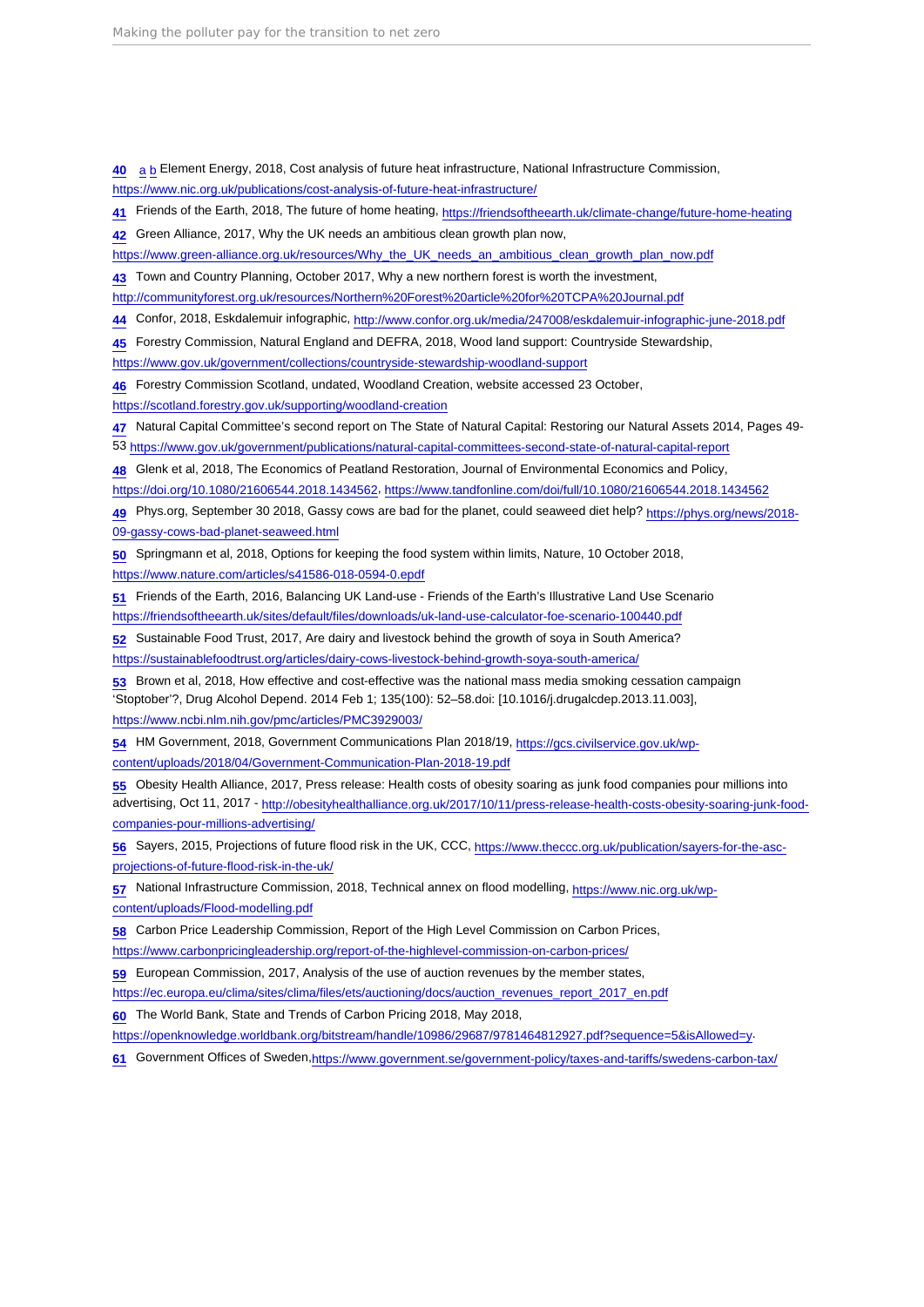<span id="page-44-0"></span>[62](#page-33-0) Anthesis Enveco, 2018, The Swedish CO2 tax, an overview, [http://www.enveco.se/wp-content/uploads/2018/03/Anthesis-](http://www.enveco.se/wp-content/uploads/2018/03/Anthesis-Enveco-rapport-2018-3.-The-Swedish-CO2-tax-an-overview.pdf)[Enveco-rapport-2018-3.-The-Swedish-CO2-tax-an-overview.pdf](http://www.enveco.se/wp-content/uploads/2018/03/Anthesis-Enveco-rapport-2018-3.-The-Swedish-CO2-tax-an-overview.pdf)

[63](#page-33-0) The World Bank, State and Trends of Carbon Pricing 2018, May 2018,

[https://openknowledge.worldbank.org/bitstream/handle/10986/29687/9781464812927.pdf?sequence=5&isAllowed=y.](https://openknowledge.worldbank.org/bitstream/handle/10986/29687/9781464812927.pdf?sequence=5&isAllowed=y) States where per-tonne carbon pricing is higher than the UK: British Columbia (Canada) carbon tax, \$27; Denmark carbon tax on fossil fuels (as opposed to F-gases), \$29; Iceland's carbon tax, \$36; France's carbon tax, \$55; Norway's carbon tax (upper bound), \$64; Finland's carbon tax, \$77; the carbon taxes in Switzerland and Liechtenstein, \$101; carbon tax in Sweden, \$139.

[64](#page-33-0) The World Bank, State and Trends of Carbon Pricing 2018, May 2018,

<https://openknowledge.worldbank.org/bitstream/handle/10986/29687/9781464812927.pdf?sequence=5&isAllowed=y>

[65](#page-34-0) Energy Systems Catapult, 2018, 'Current Economic Signals for Decarbonisation in the UK' [https://es.catapult.org.uk/wp](https://es.catapult.org.uk/wp-content/uploads/2018/06/RDI-summary-report.pdf)[content/uploads/2018/06/RDI-summary-report.pdf](https://es.catapult.org.uk/wp-content/uploads/2018/06/RDI-summary-report.pdf)

[66](#page-34-0) [a](#page-34-0) [b](#page-36-0) Policy Exchange, 2018,'The Future of Carbon Pricing: Implementing an independent carbon tax with dividends in the UK', [https://policyexchange.org.uk/publication/the-future-of-carbon-pricing-implementing-an-independent-carbon-tax-with](https://policyexchange.org.uk/publication/the-future-of-carbon-pricing-implementing-an-independent-carbon-tax-with-dividends-in-the-uk/)[dividends-in-the-uk/](https://policyexchange.org.uk/publication/the-future-of-carbon-pricing-implementing-an-independent-carbon-tax-with-dividends-in-the-uk/)

[67](#page-34-0) UK Government, October 2018, 'Meeting climate change requirements if there's no Brexit deal',

[https://www.gov.uk/government/publications/meeting-climate-change-requirements-if-theres-no-brexit-deal/meeting-climate](https://www.gov.uk/government/publications/meeting-climate-change-requirements-if-theres-no-brexit-deal/meeting-climate-change-requirements-if-theres-no-brexit-deal)[change-requirements-if-theres-no-brexit…](https://www.gov.uk/government/publications/meeting-climate-change-requirements-if-theres-no-brexit-deal/meeting-climate-change-requirements-if-theres-no-brexit-deal)

[68](#page-34-0) Grantham Research Institute on Climate Change and the Environment, 2017, How to make carbon taxes more acceptable, <http://www.lse.ac.uk/GranthamInstitute/publication/make-carbon-taxes-acceptable/>

[69](#page-35-0) Madeleine Cuff, 'EU carbon price clears €20 for first time since 2008', Business Green, 23 August 2018,

<https://www.businessgreen.com/bg/news/3061526/eu-carbon-price-clears-eur20-for-first-time-since-2008>

[70](#page-35-0) HM Treasury, 2011, Carbon Price Floor Price Consultation, the Government Response,

[http://webarchive.nationalarchives.gov.uk/20130103021036/http:/www.hm-](http://webarchive.nationalarchives.gov.uk/20130103021036/http:/www.hm-treasury.gov.uk/d/carbon_price_floor_consultation_govt_response.pdf)

[treasury.gov.uk/d/carbon\\_price\\_floor\\_consultation\\_govt\\_response.pdf,](http://webarchive.nationalarchives.gov.uk/20130103021036/http:/www.hm-treasury.gov.uk/d/carbon_price_floor_consultation_govt_response.pdf) p.5

[71](#page-35-0) [a](#page-35-0) [b](#page-36-0) House of Commons Library briefing, 2018,'Carbon Price Floor (CPF) and the price support mechanism',

<https://researchbriefings.parliament.uk/ResearchBriefing/Summary/SN05927>

[72](#page-36-0) Sandbag, 2018, No Deal Brexit will trigger a UK coal resurgence, [https://sandbag.org.uk/2018/10/14/no-deal-brexit-will](https://sandbag.org.uk/2018/10/14/no-deal-brexit-will-trigger-a-uk-coal-resurgence/)[trigger-a-uk-coal-resurgence/](https://sandbag.org.uk/2018/10/14/no-deal-brexit-will-trigger-a-uk-coal-resurgence/)

[73](#page-36-0) Iain Duncan Smith, 16th August 2018, 'It's time to end project fear', personal blog, 16th August 2018, [https://www.iainduncansmith.org.uk/content/it%E2%80%99s-time-end-project-fear](https://www.iainduncansmith.org.uk/content/it’s-time-end-project-fear)

[74](#page-36-0) ENDS Report, 2nd October 2018, Minister: dropping out of EU ETS after Brexit 'in no one's interest'

<https://www.endsreport.com/article/60975/minister-dropping-out-of-eu-ets-after-brexit-in-no-ones-interest>

[75](#page-36-0) See, for example, Grantham Research Institute on Climate Change and Centre for Climate Change Economics and Policy at LSE, with the Institute for Fiscal Studies, 'Energy use policies and carbon pricing in the UK', IFS Report R84, November

2013, <https://www.ifs.org.uk/comms/r84.pdf>; Grantham Institute, 'How to make carbon taxes more acceptable', 5th December

2017, <http://www.lse.ac.uk/GranthamInstitute/publication/make-carbon-taxes-acceptable/>

[76](#page-36-0) Dieter Helm, 'Energy and Climate Policy After Brexit', personal website, 10th October 2016,

<http://www.dieterhelm.co.uk/energy/energy/energy-and-climate-policy-after-brexit/>

[77](#page-37-0) Policy Exchange, 'The Future of Carbon Pricing: Implementing an independent carbon tax with dividends in the UK', July

2018, [https://policyexchange.org.uk/publication/the-future-of-carbon-pricing-implementing-an-independent-carbon-tax-with](https://policyexchange.org.uk/publication/the-future-of-carbon-pricing-implementing-an-independent-carbon-tax-with-dividends-in-the-uk/)[dividends-in-the-uk/](https://policyexchange.org.uk/publication/the-future-of-carbon-pricing-implementing-an-independent-carbon-tax-with-dividends-in-the-uk/)

[78](#page-37-0) Government Contracts Finder website, 'Carbon Abatement Across the Economy: Key Policy Options'; 11 December 2018, <https://www.contractsfinder.service.gov.uk/Notice/1f7dbe77-0754-42a1-b160-119af3770ebe>

[79](#page-37-0) Business Green, 19 October 2018, Budget: Chancellor urged to retain and strengthen Carbon Price Floor,

<https://www.businessgreen.com/bg/news/3064822/budget-chancellor-urged-to-retain-and-strengthen-carbon-price-floor>